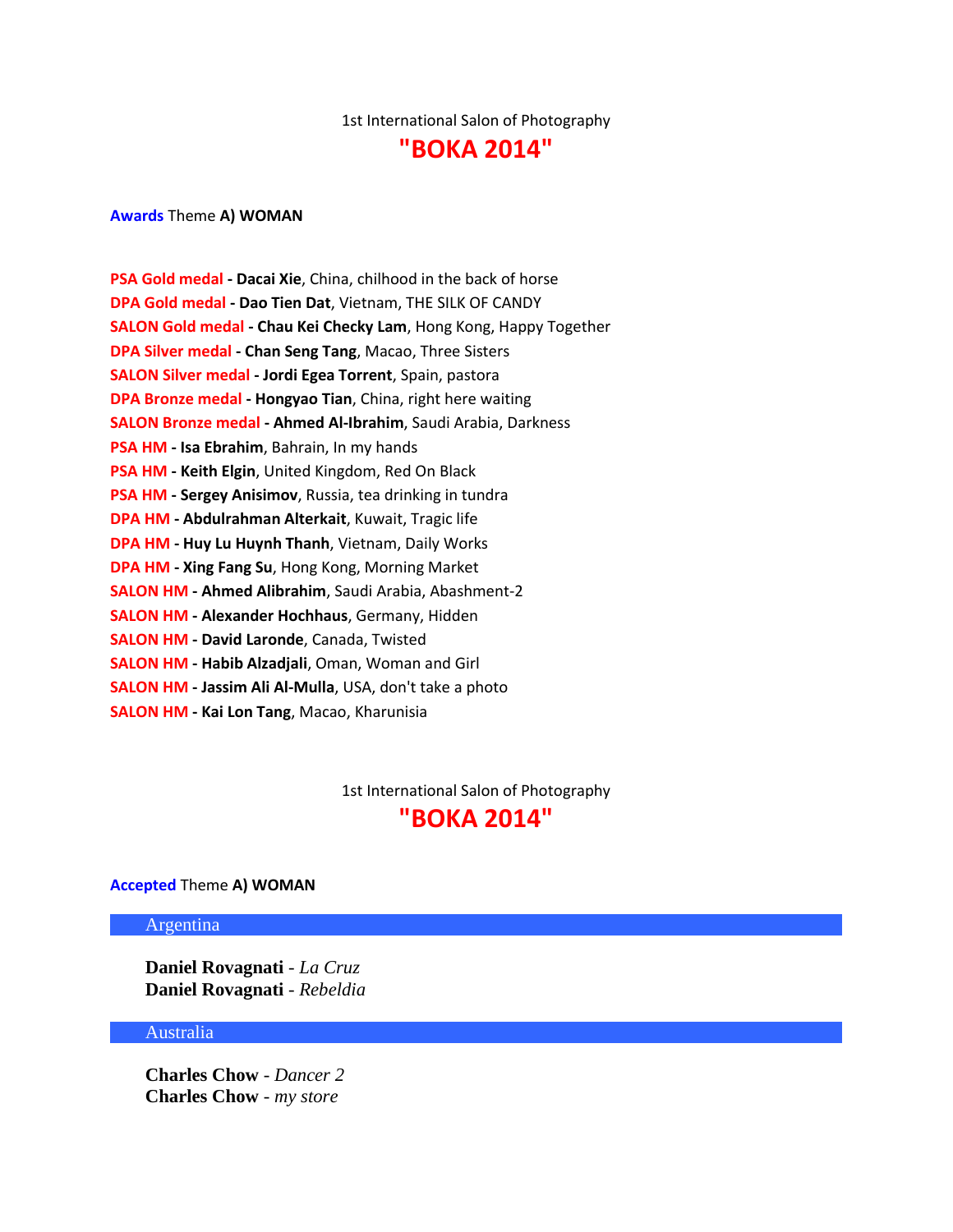**Charles Chow** - *young ladies* **David Miller** - *Women Crash 1* **David Miller** - *Baci Rock Bride* **John Lomas** - *Emma* **John Lomas** - *Shy* **John Lomas** - *Penny Anne* **John Lomas** - *Danielle* **Joseph Tam** - *All Wet* **Joseph Tam** - *Gotcha* **Joseph Tam** - *Lets Go Girls* **Joseph Tam** - *Red Dzao Woman* **Terry Gooley** - *Sacred Water*

# Austria

**Stefan Nagy** - *Posing* **Stefan Nagy** - *Sister* **Theo Streitfelder** - *Top* **Thomas Radislovich** - *gut behütet* **Thomas Radislovich** - *hidden* **Thomas Radislovich** - *Veronique* **Werner Burgstaller** - *Tina* **Werner Burgstaller** - *Sonja* **Werner Burgstaller** - *Tina Bambina*

# Bahrain

**Ahmed Hameed** - *Motherhood Under The Sun* **Ahmed Hameed** - *Caring Mother* **Hassan Alhaddad** - *victory* **Hassan Alhaddad** - *praying* **Hussain Almomen** - *Galaoh* **Hussain Almomen** - *Mother annihilate her memorable life* **Hussain Almomen** - *The three women* **Hussain Almomen** - *Mother* **Isa Ebrahim** - *Family meeting* **Isa Ebrahim** - *Girl Bashnue* **Isa Ebrahim** - *In my hands* **Isa Ebrahim** - *Shy kid*

#### Belarus

**Alfred Mikus** - *joy of Life* **Alfred Mikus** - *Flights in Dreams*

#### Belgium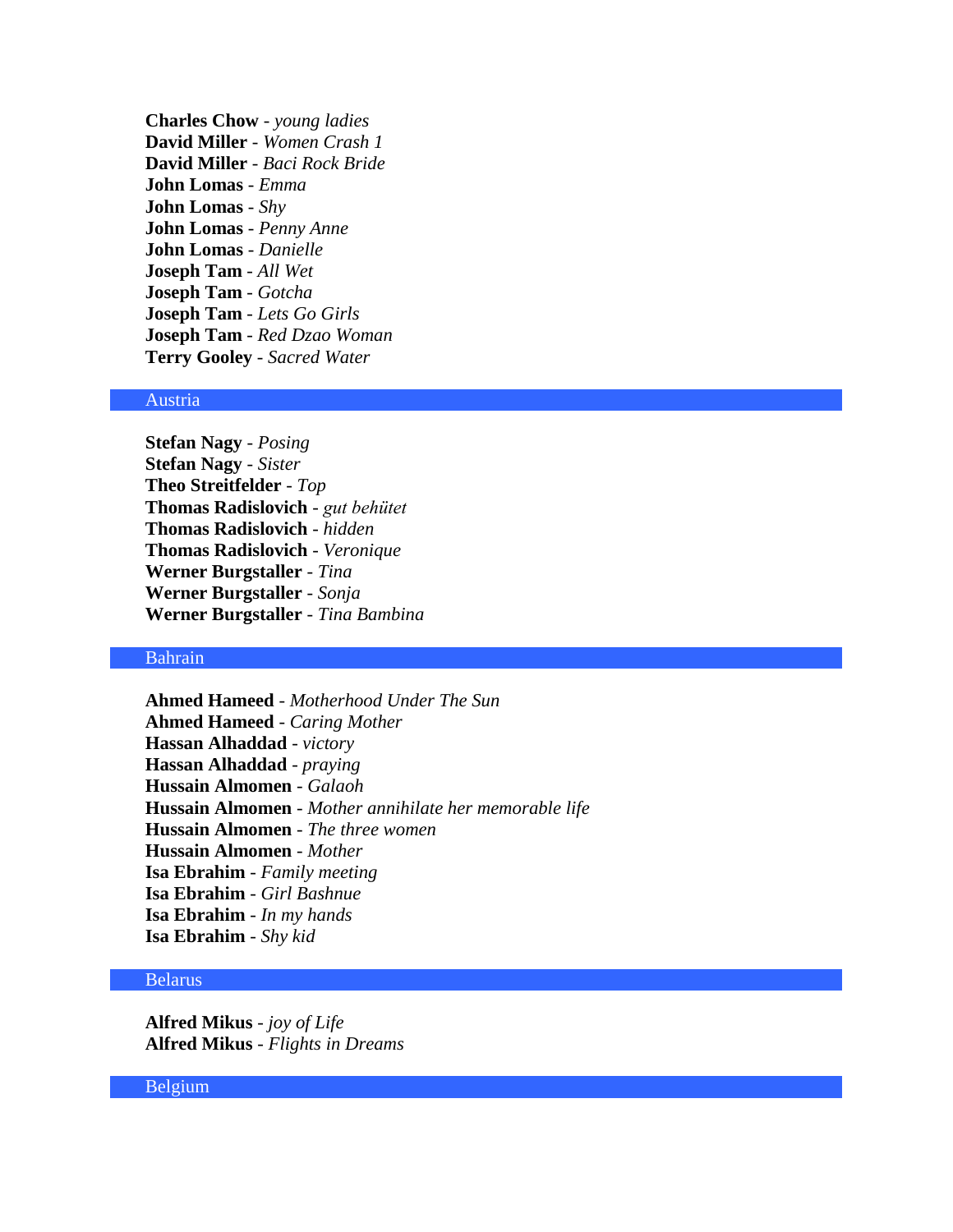**Marcel Beauraind** - *Provencale* **Marcel Beauraind** - *Dialogue*

#### Canada

**David Laronde** - *Jumping in Profile* **David Laronde** - *Twisted* **David Laronde** - *Crab Pose* **Phillip Kwan** - *Jump* **Phillip Kwan** - *Drinking Tea*

#### China

**Dacai Xie** - *chilhood in the back of horse* **Hongyao Tian** - *right here waiting* **Jinghui Chen** - *STARS OF THE FUTURE* **Long Wang** - *5 I* **Long Wang** - *Flame* **Shutian Liu** - *Ballet Esmeralde* **Yi Wan** - *Girl reading* **Yi Wan** - *Mother And Son* **Yi Wan** - *To Prepare Food 4*

#### **Croatia**

**Petar Sabol** - *Smoke* **Zoran Makarovic** - *Her love*

#### Cyprus

**Buket Ozatay** - *Ximena* **Buket Ozatay** - *Life Outside*

#### Czech Republic

**Josef Bosak** - *it was my son* **Josef Bosak** - *The hospital in Karabagh VI* **Josef Bosak** - *The hospital in Karabagh I* **Josef Bosak** - *Livestock market*

#### Denmark

**Danne Johansen** - *Light from the window*

#### **Germany**

**Alexander Hochhaus** - *Expecting*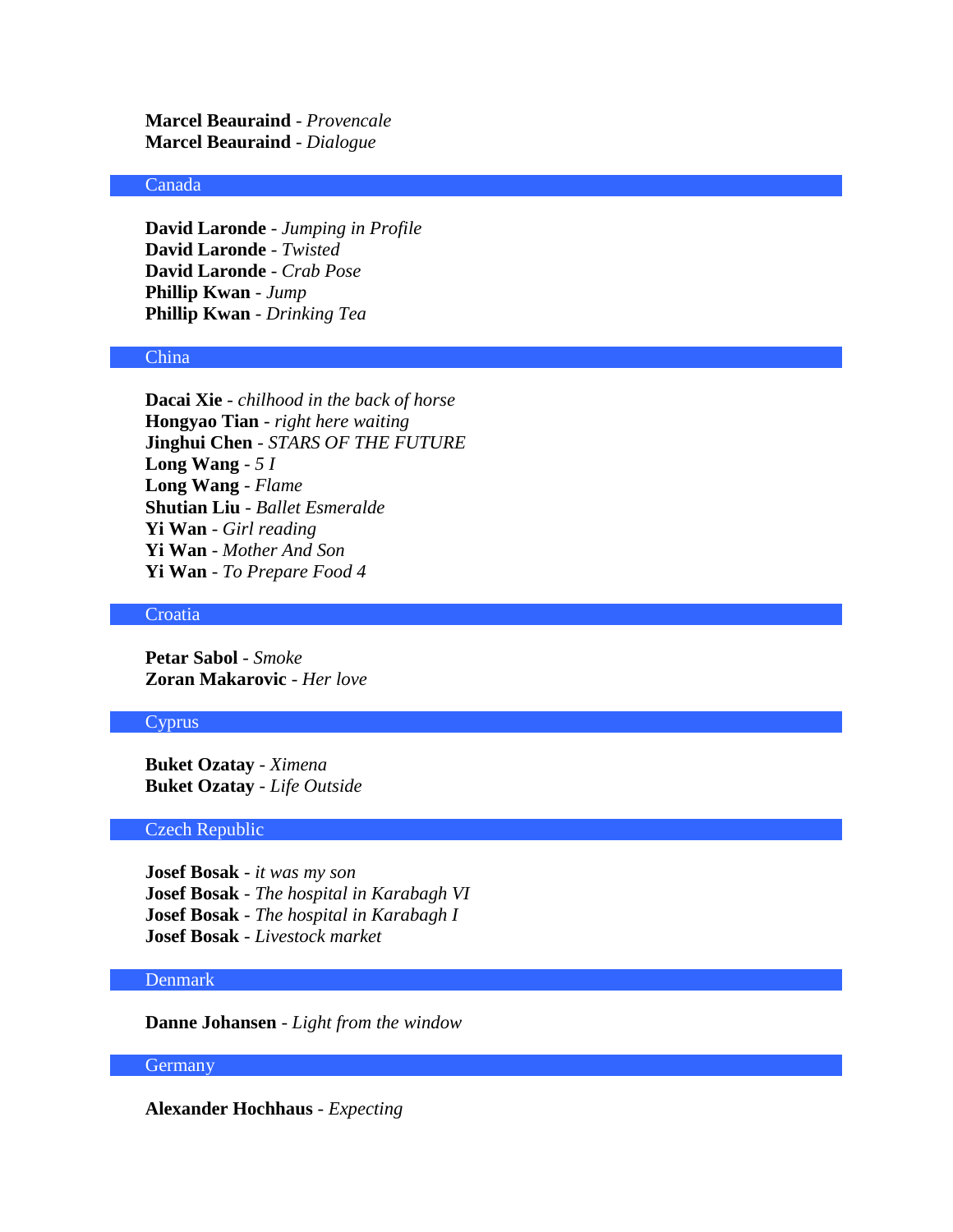**Alexander Hochhaus** - *Hidden* **Alexander Hochhaus** - *Rice farmer* **Heike Ehlers** - *irina* **Peter Collenbusch** - *Here I am*

## Hong Kong

**Chau Kei Checky Lam** - *Bargaining* **Chau Kei Checky Lam** - *Happy Together* **Chau Kei Checky Lam** - *Sincere Hope* **Chau Kei Checky Lam** - *Sweeping* **H.W. Chan** - *Water dancing 4* **Xing Fang Su** - *Homeless* **Xing Fang Su** - *Morning Market* **Xing Fang Su** - *Talking*

## India

**Mukesh Srivastava** - *Chhath Puja(Worship to Sun)* **Mukesh Srivastava** - *Shy Woman* **Subrata Bysack** - *MY CHILDHOOD*

#### Indonesia

**Dibyo Gahari** - *Hope* **Joko Nuswantoro** - *Family* **Joko Nuswantoro** - *Shoes Repairer*

## Iraq

**Mohammed Sawaf** - *3girls* **Mohammed Sawaf** - *face* **Mohammed Sawaf** - *hejiya.jpg* **Mohammed Sawaf** - *washer* **Taisir Mehdi** - *Optimism* **Taisir Mehdi** - *Life* **Taisir Mehdi** - *Reeve's life* **Taisir Mehdi** - *Simplicity*

# Italy

**Antonio Persano** - *Lebanon 2* **Marco Garabello** - *Venus* **Riccardo Villa** - *Fireplace* **Riccardo Villa** - *Haya Abdel Muhdi* **Riccardo Villa** - *Varanasi 02*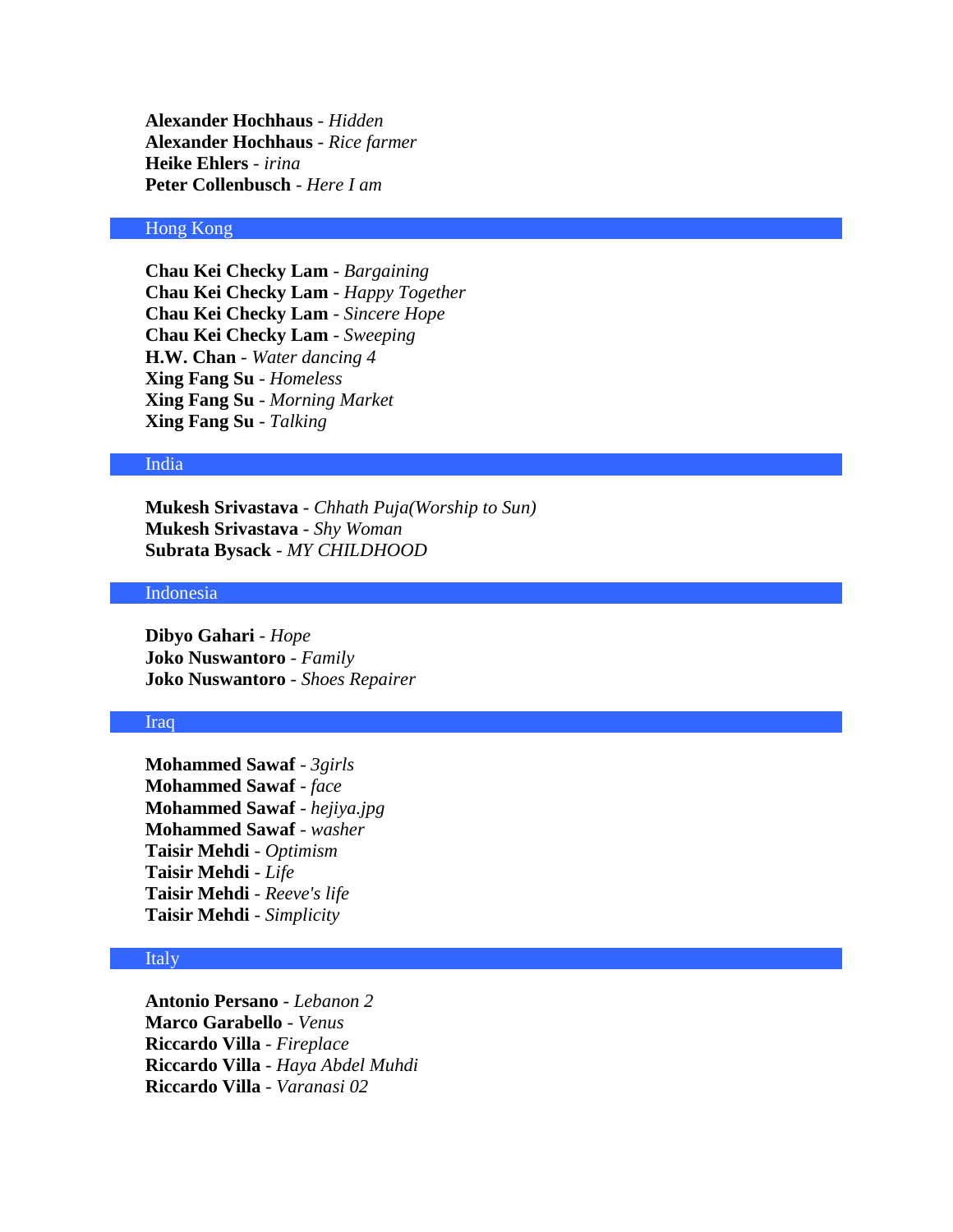#### Kuwait

**Abdulrahman Alterkait** - *Blue dress* **Abdulrahman Alterkait** - *Family in ruins* **Abdulrahman Alterkait** - *My Goats* **Abdulrahman Alterkait** - *Tragic life*

# Macao

**Chan Seng Tang** - *Women Rugby* **Chan Seng Tang** - *Three Sisters* **Chan Seng Tang** - *Girls in Frames* **Chan Seng Tang** - *Synchronized Swimming* **Kai Lon Tang** - *Kharunisia* **Kai Lon Tang** - *Devil Angel* **Kai Lon Tang** - *Mystique Forest 2* **Kai Lon Tang** - *Girl in Lost City*

# **Netherlands**

**Daniel Lybaert** - *Vrouwtje achter raam* **Henk Langerak** - *Balinese*

#### New Zealand

**Peter Morris** - *Jemma 1* **Peter Morris** - *Jemma 2* **Peter Morris** - *Lady In Waiting*

## Norway

**Hakon Gronning** - *Beautiful view in stereo* **Knut Lepsoe** - *Stairs to heaven* **Knut Lepsoe** - *Staring eye* **Monica Elise Vestre** - *Longing* **Monica Elise Vestre** - *Come* **Monica Elise Vestre** - *Sophisticated Rebel* **Roald Synnevag** - *Some money for the poor*

# Oman

**Habib Alzadjali** - *Indian Woman 4* **Habib Alzadjali** - *Omania 2* **Habib Alzadjali** - *Woman and Girl* **Habib Alzadjali** - *Woman Green Eyez*

## Poland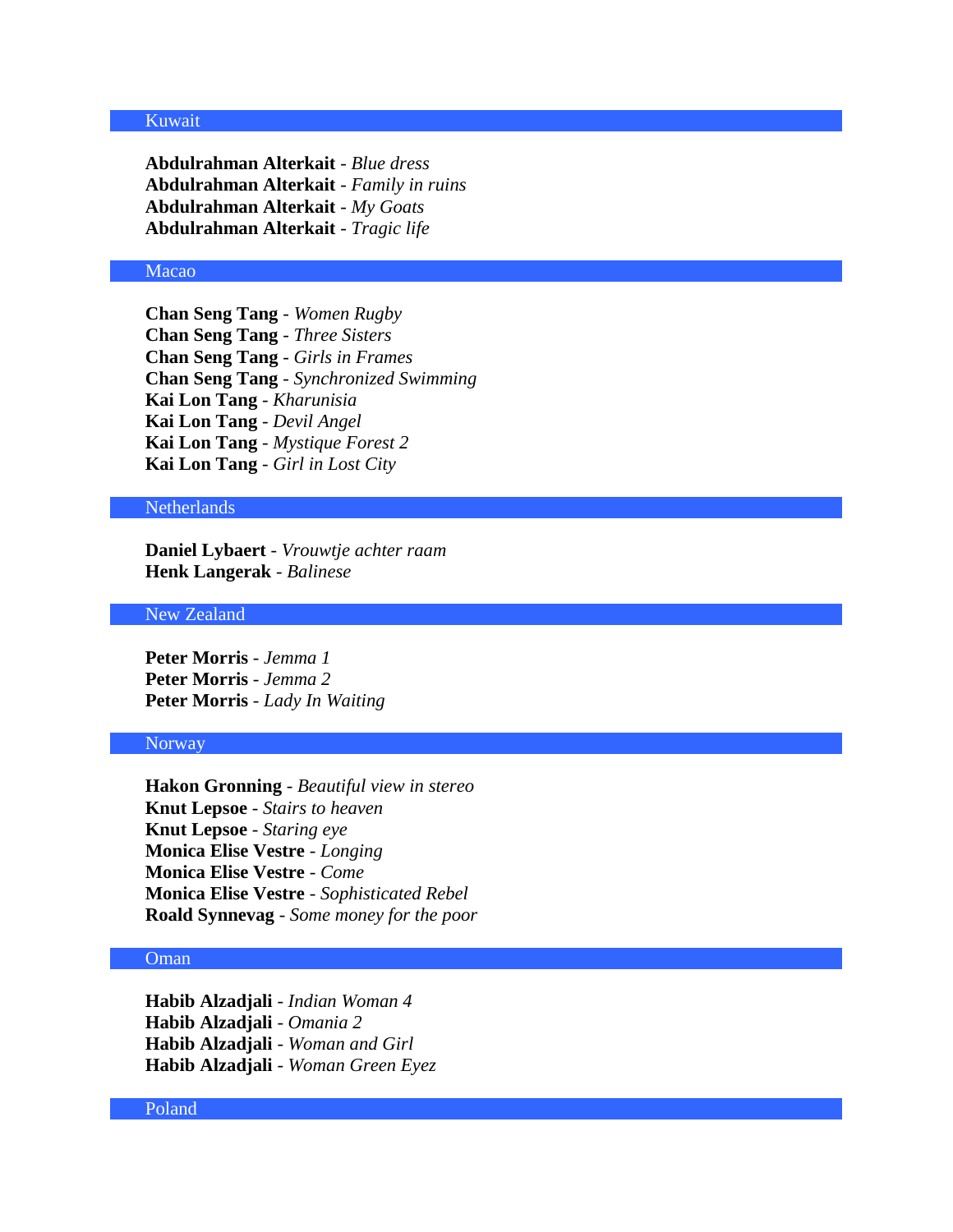#### **Pawel Wodnicki** - *Sylwia*

#### Portugal

**Joao Taborda** - *Funny Girls* **Joao Taborda** - *Momentsoflovein the market* **Joao Taborda** - *The Blue Bar* **Joao Taborda** - *Young Festival*

#### Romania

**Bogdan-Mihail Negoita** - *Black and White* **Bogdan-Mihail Negoita** - *Evil Queen* **Lajos Nagy** - *mother with child* **Lajos Nagy** - *the smile* **Stefan Magdo** - *Faith*

# Russia

**Sergey Anisimov** - *seller of footwear* **Sergey Anisimov** - *women of the tundra* **Sergey Anisimov** - *tea drinking in tundra* **Sergey Anisimov** - *On the Reindeer-Breeder Day Festival 2* **Yury Pustovoy** - *Women from Kashmir*

#### Saudi Arabia

**Abbas Alkhamis** - *old women* **Abbas Alkhamis** - *Qutb-menar girl* **Abbas Alkhamis** - *woman in cover* **Ahmed Al-Ibrahim** - *Darkness* **Ahmed Al-Ibrahim** - *Super Model* **Ahmed Al-Ibrahim** - *Constrain* **Ahmed Al-Ibrahim** - *Through Her 1* **Ahmed Alibrahim** - *Abashment-2* **Ahmed Alibrahim** - *Dressmaker* **Ahmed Alibrahim** - *Cooking* **Ahmed Alibrahim** - *Lumberjack* **Khalid Siddeeq othman** - *Laura15\_v3* **Mohammed Al Sulaili** - *Beautiful girl* **Mohammed Al Sulaili** - *Lady* **Mohammed Al Sulaili** - *Look At Me* **Mohammed Al Sulaili** - *Old Lady* **Nasser Alrabeai** - *strong women* **Nasser Alrabeai** - *Very end of life*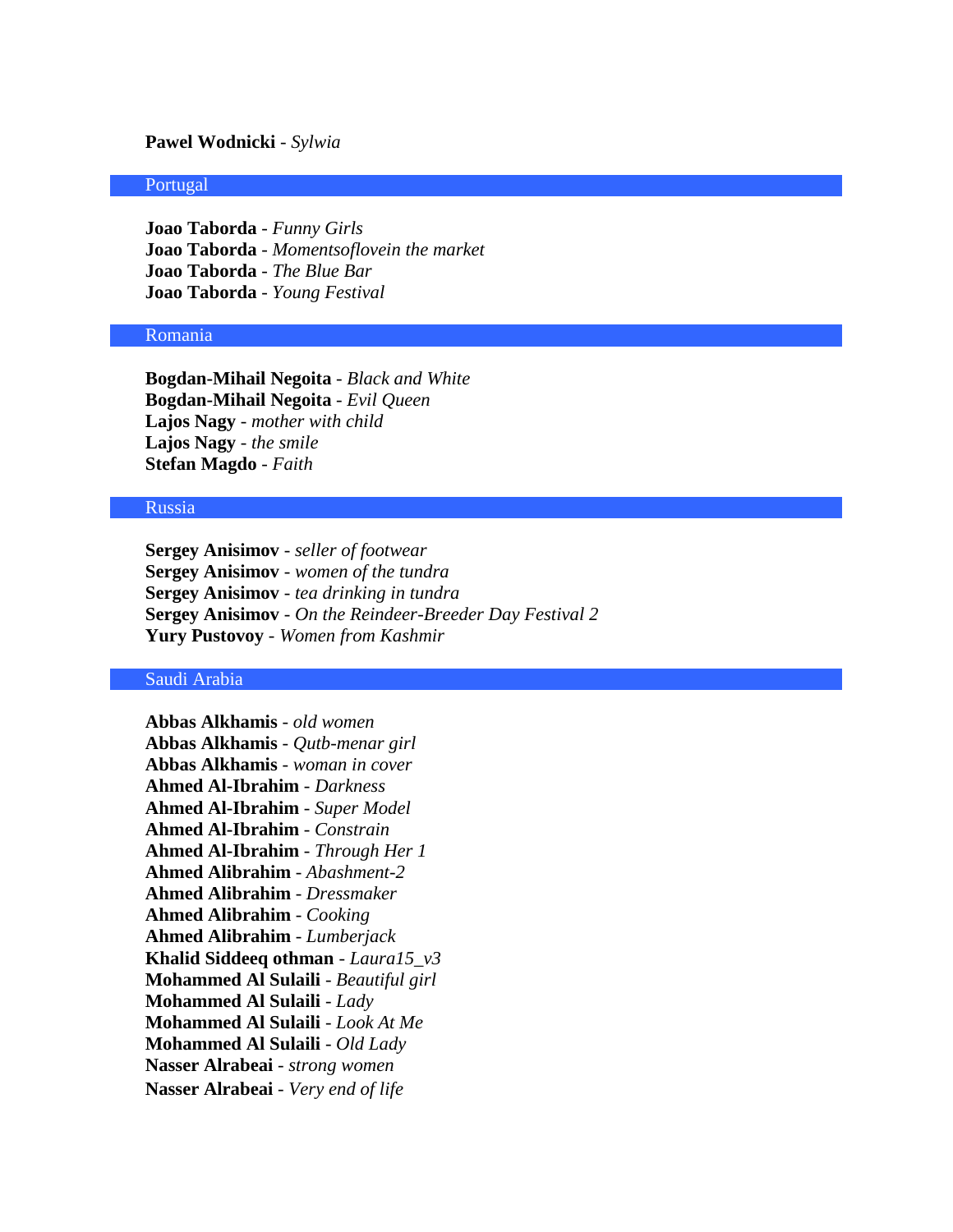**Osama Alsulami** - *sewing* **Osama Alsulami** - *Grandma and grandson* **Osama Alsulami** - *Mursi Woman*

# Singapore

**David Poey-Cher Tay** - *Windy smile* **David Poey-Cher Tay** - *Endurance* **Zee Kek Heng** - *Take a nap*

# Slovakia

**Ivan Mocko** - *Ceres* **Ivan Mocko** - *Girl on sofa* **Ivan Mocko** - *Coffee and milk*

#### Spain

**Jordi Egea Torrent** - *pregària* **Jordi Egea Torrent** - *mirades* **Jordi Egea Torrent** - *vella* **Jordi Egea Torrent** - *pastora* **Salvador Atance** - *Black manekin*

#### Sweden

**Jan-Thomas Stake** - *My boy No2* **Jan-Thomas Stake** - *Pretty for the party*

## Taiwan

**Lung-Tsai Wang** - *Homeless* **Lung-Tsai Wang** - *Praying* **Lung-Tsai Wang** - *Ready For Meal* **Lung-Tsai Wang** - *Cooking*

# **Turkey**

**Aylin Cakiner** - *mother* **Aylin Cakiner** - *old woman* **Aylin Cakiner** - *PEKMEZCI* **Aylin Cakiner** - *SHEPHERD WOMAN*

# United Kingdom

**Dick Prior** - *Peacock Dancers* **Keith Elgin** - *Colder Than Expected*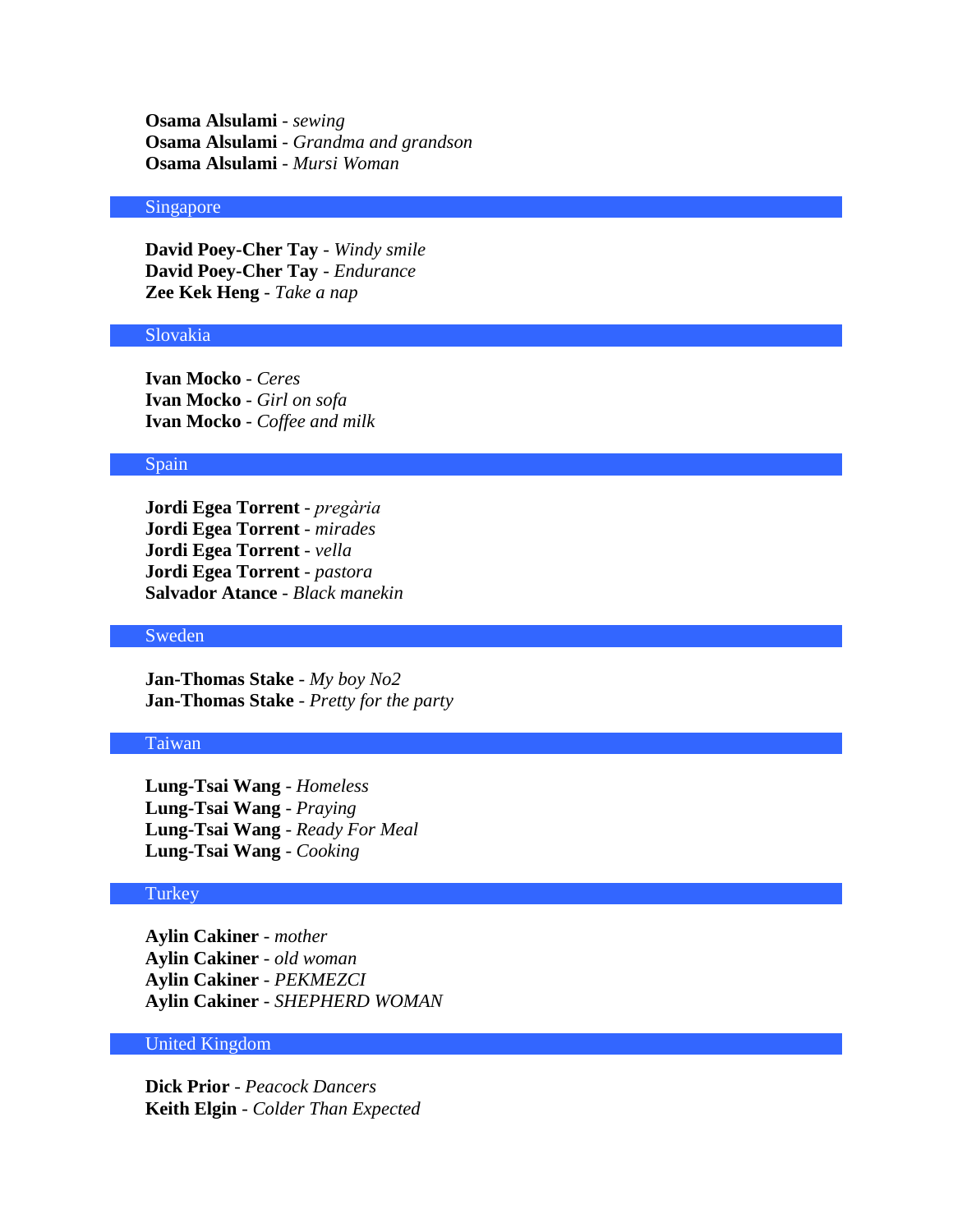**Keith Elgin** - *Red On Black* **Keith Elgin** - *Snow Queen* **Laura Pearce** - *Exiled* **Vincent Scothern** - *Angela* **Vincent Scothern** - *Serenity* **Vincent Scothern** - *Shot On The Run*

# USA

**Dave Whitson** - *Lauren in a Breeze* **Dave Whitson** - *Laura 97* **Dave Whitson** - *Becky on White Cube* **Jassim Ali Al-Mulla** - *Take a Pic* **Jassim Ali Al-Mulla** - *waiting for you* **Jassim Ali Al-Mulla** - *don't take a photo* **Kah-Wai Lin** - *Lady at Christmas Market* **Larry Cowles** - *Jordi High Fashion* **Larry Cowles** - *Diamond Red and Black* **Susan Cowles** - *Sierra In 1920s Hat* **Susan Cowles** - *Sierra White On White*

#### Vietnam

**Dao Tien Dat** - *BANA PARTY WINE* **Dao Tien Dat** - *DEEPLY WORRY No 2* **Dao Tien Dat** - *PRAY FORTUNE* **Dao Tien Dat** - *THE SILK OF CANDY* **Hoang An** - *HOA LUA* **Huy Lu Huynh Thanh** - *Mother and daughters* **Huy Lu Huynh Thanh** - *A Corner Of Kitchen* **Huy Lu Huynh Thanh** - *Daily Works* **Huy Lu Huynh Thanh** - *Cleaning Rice* **Nguyen Vu Phuoc** - *young mother* **Nguyen Vu Phuoc** - *Super woman* **Nguyen Vu Phuoc** - *Before and after* **Nha Truong** - *Dang me* **Nha Truong** - *Ngay mua* **Nha Truong** - *Nghe truyen thong* **Phong Tran** - *Afternoon in highland* **Phong Tran** - *Exported coconut fibre* **Phong Tran** - *Spinning* **Phong Tran** - *Hard working* **Tan Nguyen Minh** - *Grandmother* **Tan Nguyen Minh** - *housewife* **Tan Nguyen Minh** - *Grandmother 2* **Tan Nguyen Minh** - *Bask* **Tanh Bui Van** - *SAY GAO*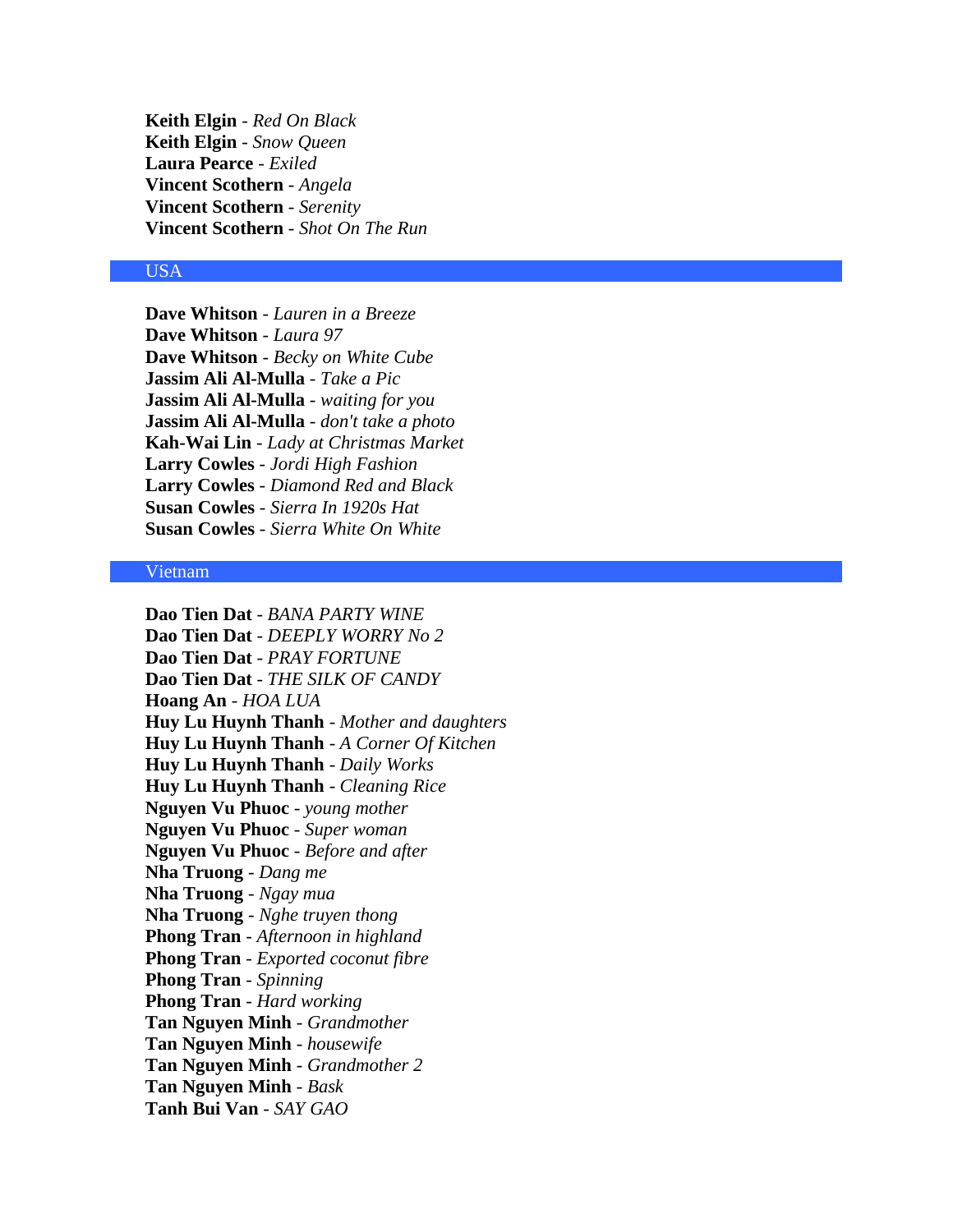**Thang Huynh Tan** - *PHOI BONG BONG CA* **Thang Huynh Tan** - *SAY GAO* **Thang Huynh Tan** - *MUU SINH* **Thang Nguyen Duc** - *nguon song tuyet voi* **Thang Nguyen Duc** - *hanh trinh su song* **Thang Nguyen Duc** - *vu dieu tren doi man* **Thang Nguyen Duc** - *hanh trinh xuyen bong toi* **Trong Tang Quang** - *SAU MUA THU HOACH* **Trong Tang Quang** - *TUYET TRANG* **Vy Van Bui** - *The farmers*

1st International Salon of Photography

# **"BOKA 2014"**

**Awards** Theme **B) MAN**

**PSA Gold medal - Lung-Tsai Wang**, Taiwan, Struggling Threw **DPA Gold medal - Chau Kei Checky Lam**, Hong Kong, Sparking **SALON Gold medal - Kai Lon Tang**, Macao, Escape **DPA Silver medal - Xing Fang Su**, Hong Kong, Old Man **SALON Silver medal - David Miller**, Australia, Out of the Way **DPA Bronze medal - Taisir Mehdi**, Iraq, Tired of years **SALON Bronze medal - Zoran Makarovic**, Croatia, Zakarye 1 **PSA HM - Dao Tien Dat**, Vietnam, RAMUWAN No 1 **PSA HM - John Lomas**, Australia, Jeff **PSA HM - Joseph Tam**, Australia, Wrestling **DPA HM - Mohammed Al Sulaili**, Saudi Arabia, The Man 2 **DPA HM - Mohammed Sawaf**, Iraq, seydabbas.jpg **DPA HM - Mukesh Srivastava**, India, The Violinist **SALON HM - Gary Potts**, USA, Gentle Bill **SALON HM - Isa Ebrahim**, Bahrain, Work at home **SALON HM - Phong Tran**, Vietnam, Enjoying of old age **SALON HM - Sergey Anisimov**, Russia, Repair of narts **SALON HM - Werner Burgstaller**, Austria, NBA **SALON HM - Yury Pustovoy**, Russia, Man from Kashmir

1st International Salon of Photography

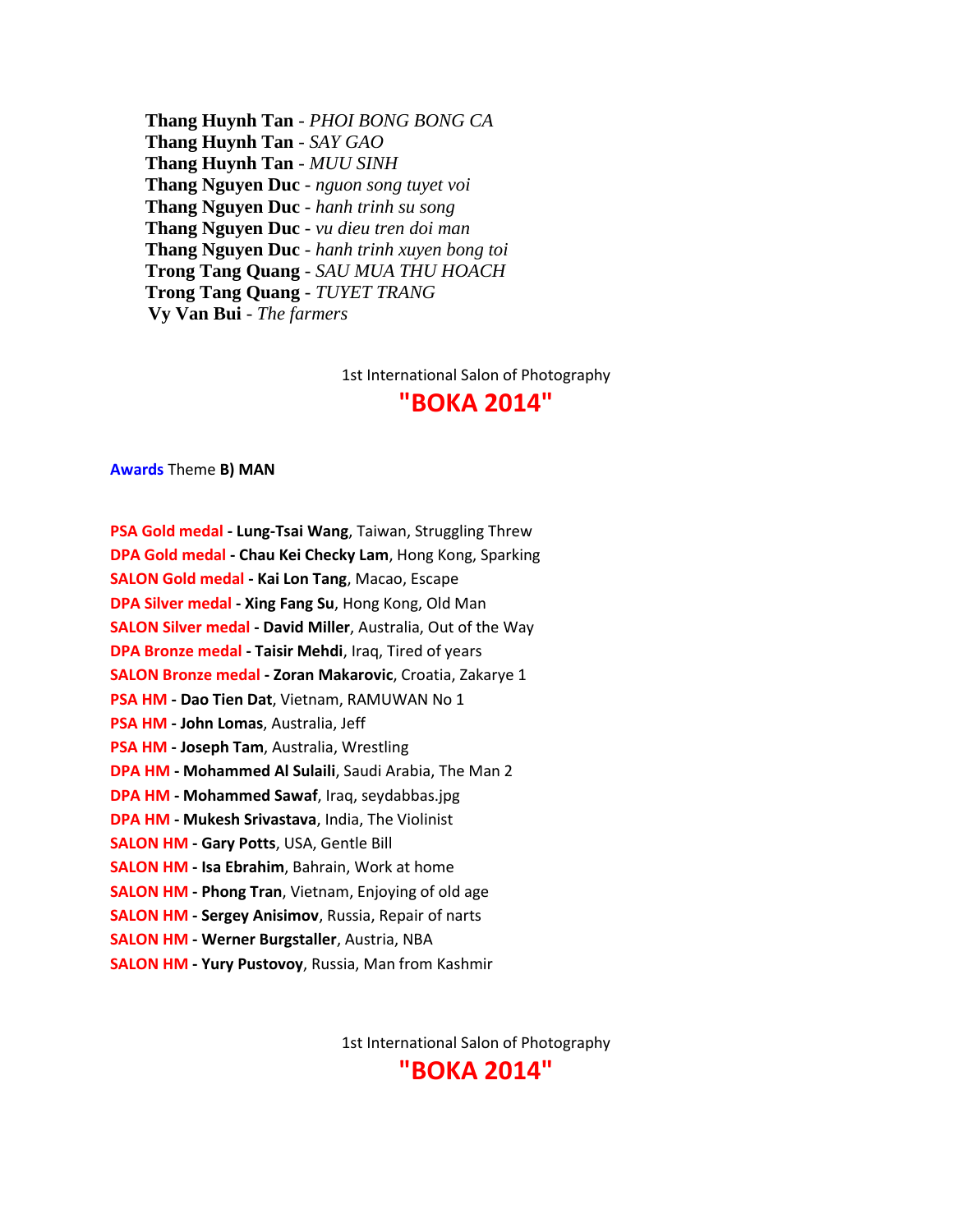#### **Accepted** Theme **B) MAN**

#### Argentina

**Daniel Rovagnati** - *Al Monasterio* **Daniel Rovagnati** - *La Mafia*

## Australia

**Charles Chow** - *Giddy up 2* **Charles Chow** - *Help me 2* **David Miller** - *Fred Mono* **David Miller** - *Loosing It* **David Miller** - *Out of the Way* **John Lomas** - *Justen* **John Lomas** - *Jeff* **John Lomas** - *Tama* **John Lomas** - *Leo* **Joseph Tam** - *Crazy Horse* **Joseph Tam** - *Aboriginal Dance* **Joseph Tam** - *Going Off* **Joseph Tam** - *Wrestling* **Terry Gooley** - *Feeding the Pelicans* **Terry Gooley** - *Salt Farmer*

# Austria

**Werner Burgstaller** - *bachelor* **Werner Burgstaller** - *NBA* **Werner Burgstaller** - *Mo*

#### Bahrain

**Ahmed Hameed** - *Spear Of The Masai* **Ahmed Hameed** - *Deep Thinking* **Ahmed Hameed** - *Warriors* **Hussain Almomen** - *Fatigue* **Hussain Almomen** - *Read the Koran* **Isa Ebrahim** - *Enquir* **Isa Ebrahim** - *Family* **Isa Ebrahim** - *Man field* **Isa Ebrahim** - *Work at home* **Mamdooh Alsaleh** - *hunters* **Mamdooh Alsaleh** - *pushkar Barber* **Mamdooh Alsaleh** - *sadhu Smile* **Mamdooh Alsaleh** - *Smoking time*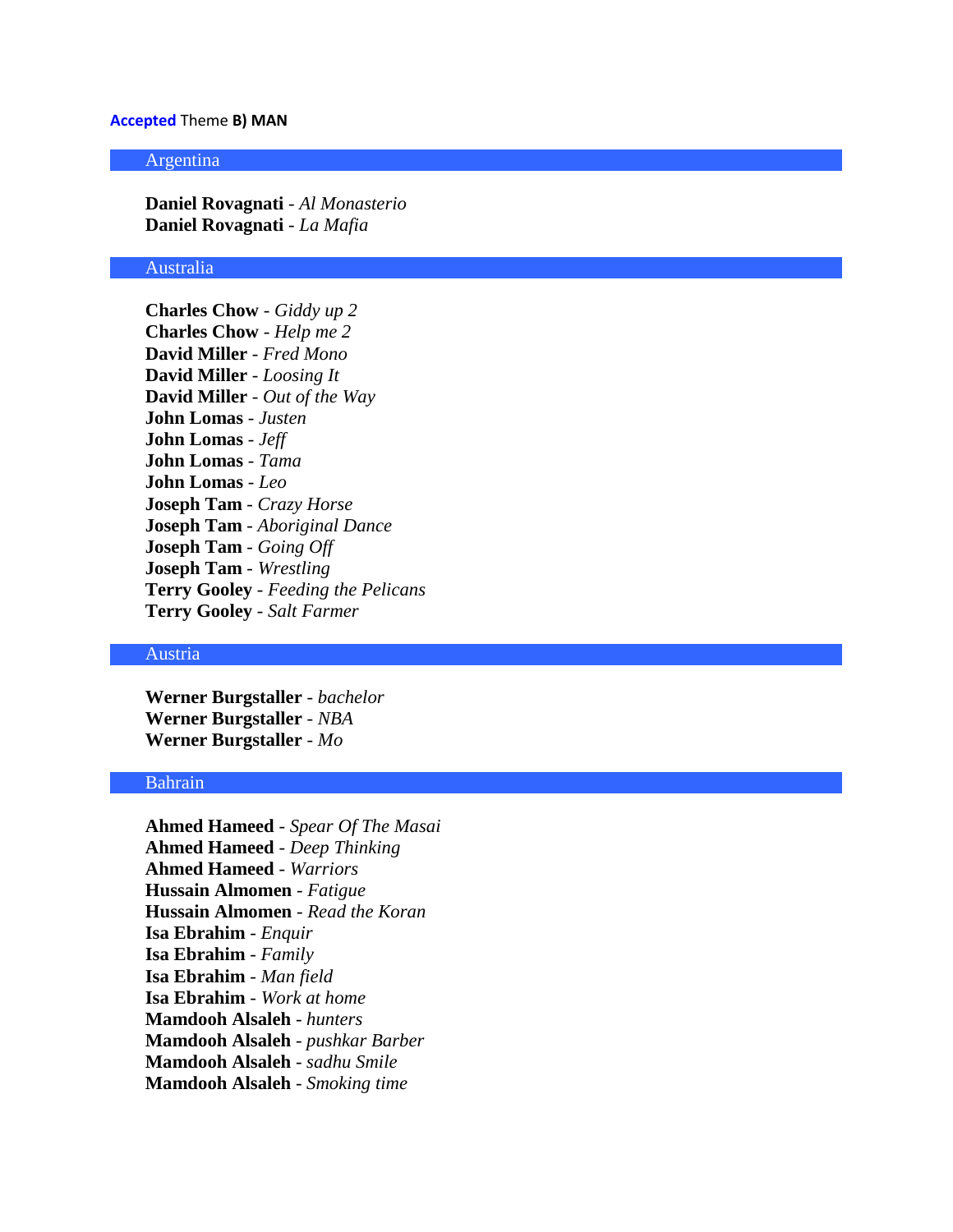# Belarus

# **Alfred Mikus** - *Letter from a friend*

# Canada

**David Laronde** - *Leaping* **David Laronde** - *Relaxed Jump* **David Laronde** - *The Cowboy* **Kam Chiu Tam** - *High jump 67* **Kam Chiu Tam** - *Hit back* **Phillip Kwan** - *Walking Up in Snow* **Phillip Kwan** - *Morning Walk* **Phillip Kwan** - *Monk at Corridor* **Yung Niem** - *Northern karate martial artist* **Yung Niem** - *Novak Djokovic* **Yung Niem** - *Table tennis player 1*

# China

**Dacai Xie** - *never give up* **Jinghui Chen** - *NETTING* **Lei Xu** - *Out of the kiln* **Lei Xu** - *veteran worker* **Zhiguo Song** - *Also on the way* **Zhiguo Song** - *Back of the bull fight*

#### **Croatia**

**Petar Sabol** - *Hard life* **Petar Sabol** - *Ice cream* **Petar Sabol** - *Smoke 2* **Petar Sabol** - *Apa Dagi* **Zoran Makarovic** - *Zakarye 1* **Zoran Makarovic** - *Zakarye 3* **Zoran Makarovic** - *His horse 3* **Zoran Makarovic** - *Poor people*

#### Cyprus

**Buket Ozatay** - *Mustache*

#### Czech Republic

**Josef Bosak** - *Poverty* **Josef Bosak** - *Hunter* **Josef Bosak** - *Homeless person*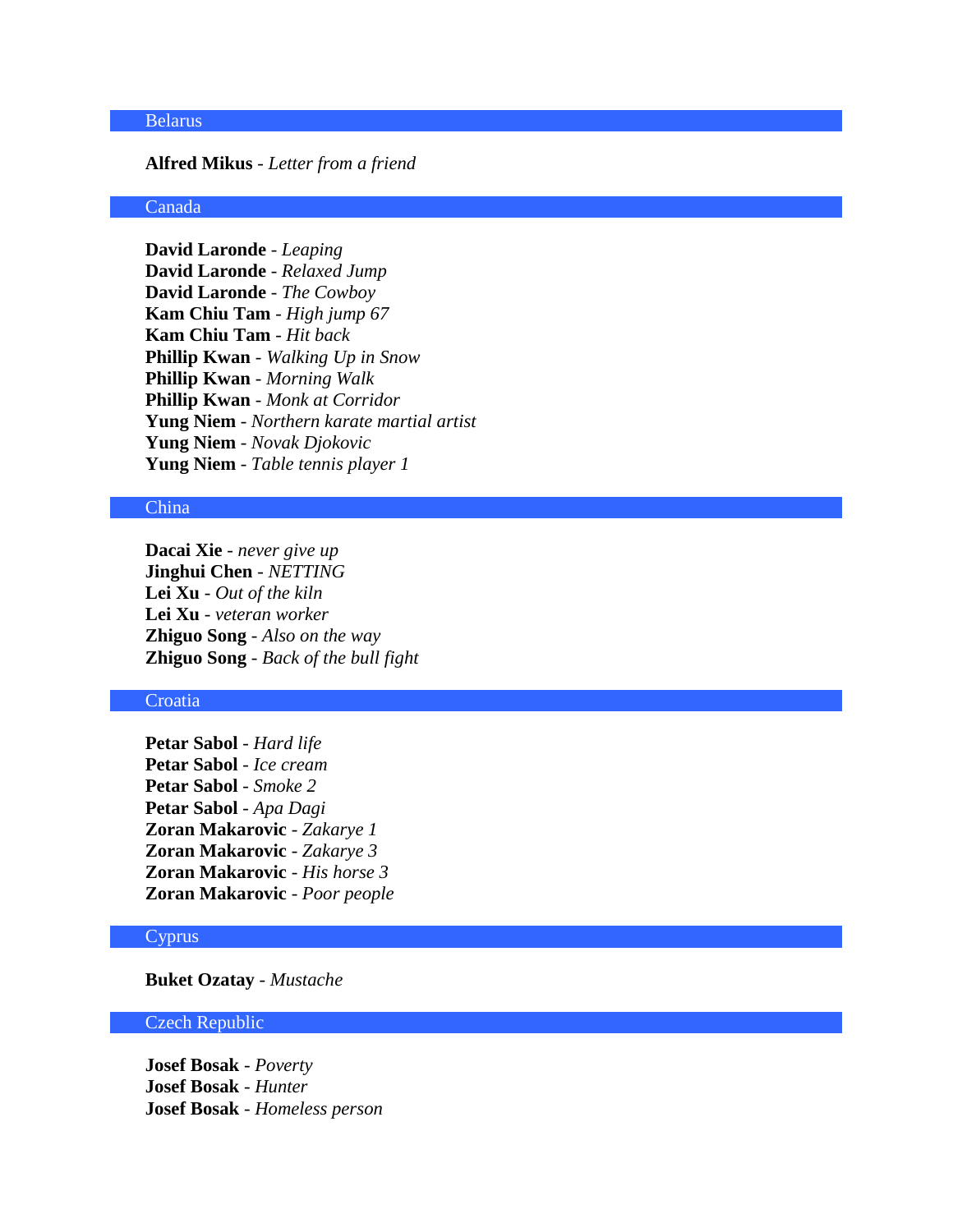# **Josef Bosak** - *Thirst*

## **Germany**

**Alexander Hochhaus** - *Strong man* **Heike Ehlers** - *junp* **Renate Jebe** - *Friend* **Renate Jebe** - *other culture* **Renate Jebe** - *Yaro*

# Hong Kong

**Chau Kei Checky Lam** - *Purchase* **Chau Kei Checky Lam** - *Sparking* **Chau Kei Checky Lam** - *Fish Harvest* **Chau Kei Checky Lam** - *Rushing Job* **H.W. Chan** - *Carnival (Brazil) 2* **Xing Fang Su** - *Old Man* **Xing Fang Su** - *Care & Love* **Xing Fang Su** - *Rainy Day* **Xing Fang Su** - *India Old Man*

## **Hungary**

**Andras Pajor** - *Snowman*

# India

**Mukesh Srivastava** - *Man With Traditional Hukka-1* **Mukesh Srivastava** - *The Game Player* **Mukesh Srivastava** - *The Violinist* **Mukesh Srivastava** - *Thoughtful Fumes* **Suryaprakasarao Vaddadi** - *Two for Two*

#### Indonesia

**David Somali-Chow** - *West Papuan Chief in action* **Joko Nuswantoro** - *Brick Maker* **Joko Nuswantoro** - *Petromax repairer* **Joko Nuswantoro** - *welder* **Slamet Adijuwono** - *pray for customer*

#### Iraq

**Mohammed Sawaf** - *holyman* **Mohammed Sawaf** - *redpoint* **Mohammed Sawaf** - *seydabbas.jpg*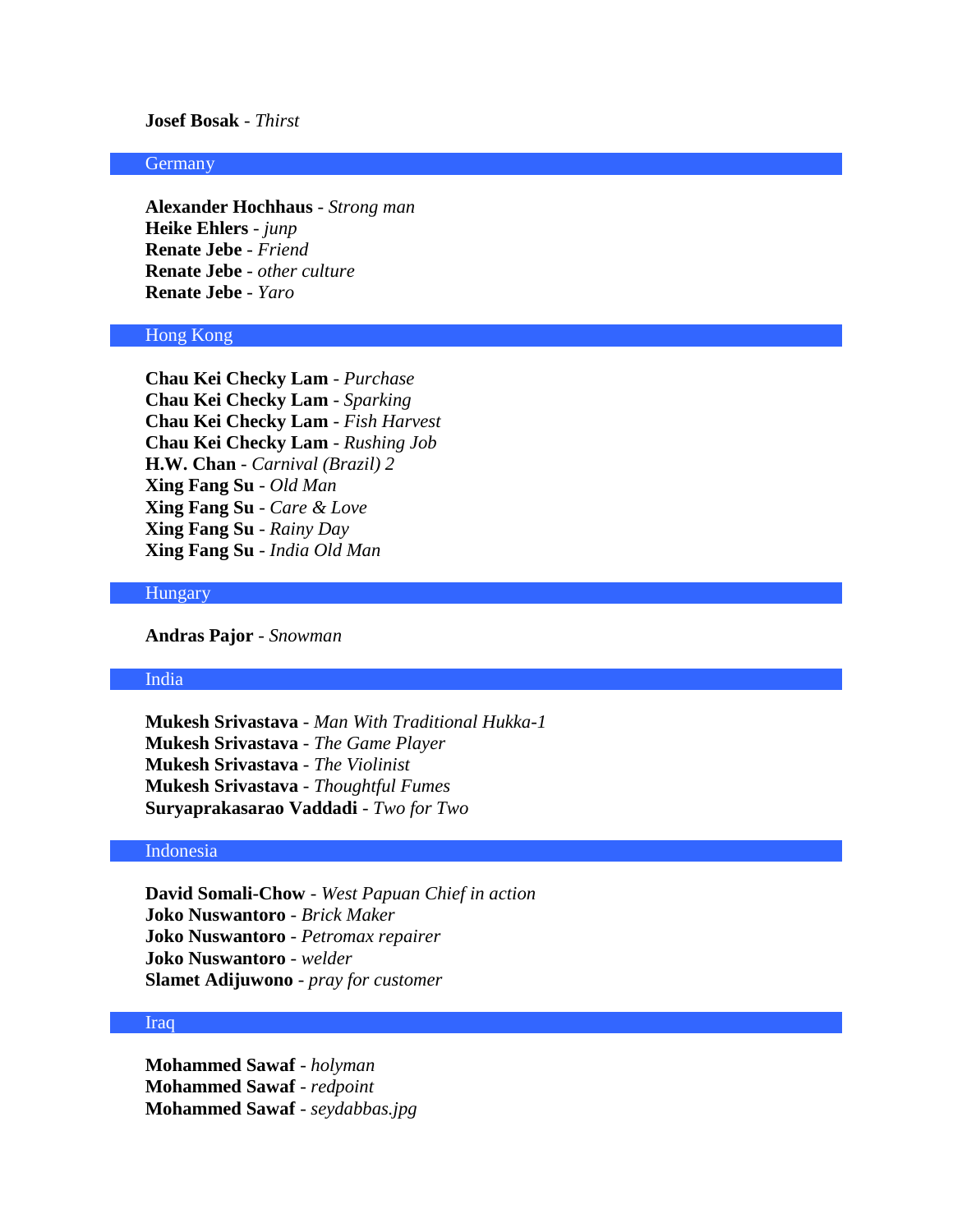**Mohammed Sawaf** - *sheikh* **Taisir Mehdi** - *Rural life* **Taisir Mehdi** - *Smile man* **Taisir Mehdi** - *Tired of years* **Taisir Mehdi** - *Work in order to stay*

#### Italy

**Alberto Dumassi** - *High Kick II* **Antonio Persano** - *His way* **Emanuele Zuffo** - *Cattedrale di San Lorenzo* **Riccardo Villa** - *Apples seller* **Riccardo Villa** - *Indian barber* **Riccardo Villa** - *Tea for you*

# Kuwait

**Abdulrahman Alterkait** - *Misery and suffering* **Abdulrahman Alterkait** - *You are next* **Yousef Almuhanna** - *old tears* **Yousef Almuhanna** - *sherlock*

# Macao

**Chan Seng Tang** - *Punch 4* **Chan Seng Tang** - *Rugby 9* **Chan Seng Tang** - *Drunken Dragon* **Kai Lon Tang** - *Head to Head* **Kai Lon Tang** - *Defense 2* **Kai Lon Tang** - *Punch* **Kai Lon Tang** - *Escape*

#### Malaysia

**Wee Kee Edwin Ong** - *Papua old man* **Wee Kee Edwin Ong** - *Who you are*

## Netherlands

**Daniel Lybaert** - *In de tunnel* **Henk Langerak** - *Sultan's guard*

New Zealand

**Peter Morris** - *Muscle Man*

#### Norway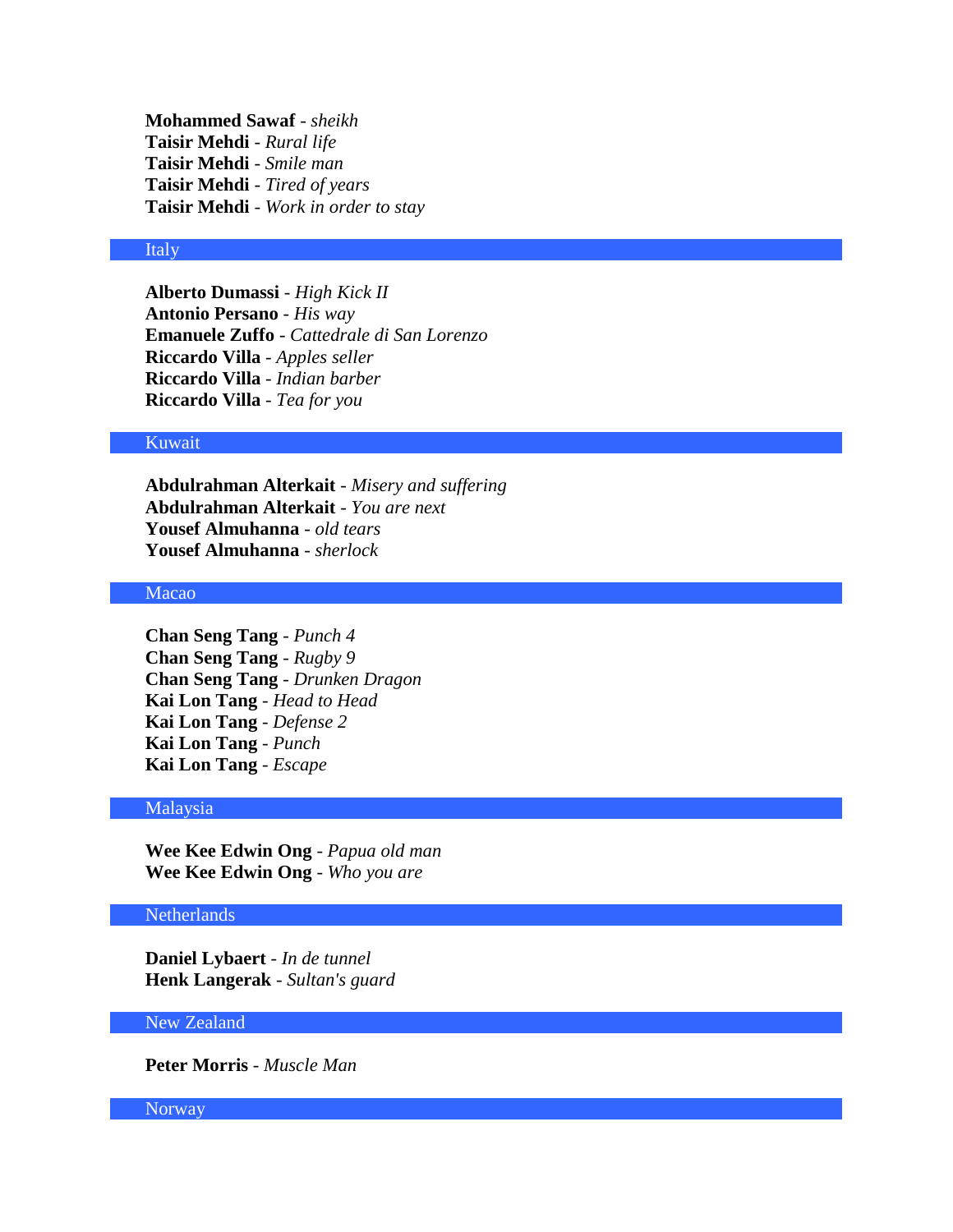**Hakon Gronning** - *Karl Johan portrait* **Knut Lepsoe** - *Money for nothing* **Knut Lepsoe** - *Daydreamer* **Monica Elise Vestre** - *Charmer* **Rolf Tore Kjaeran** - *The viking mask* **Rolf Tore Kjaeran** - *The fisherman* **Rolf Tore Kjaeran** - *Viking warrior*

## Oman

**Habib Alzadjali** - *Code 78* **Habib Alzadjali** - *Indian Face 1* **Habib Alzadjali** - *Man Craft 3*

#### Poland

**Pawel Wodnicki** - *Selfportrait* **Pawel Wodnicki** - *Stig - photographer*

# Romania

**Bogdan-Mihail Negoita** - *Joker* **Bogdan-Mihail Negoita** - *Old Man\_bw* **Lajos Nagy** - *Charcoal burner* **Lajos Nagy** - *Masquerade* **Ovi D Pop** - *Nero* **Ovi D Pop** - *Old Man With The Dog* **Rucsandra Calin** - *Fresh Goods* **Rucsandra Calin** - *Mr.G* **Rucsandra Calin** - *Mr.A* **Stefan Magdo** - *Iron man*

# Russia

**Sergey Anisimov** - *Art-Arctic 2014 (4)* **Sergey Anisimov** - *Repair of narts* **Sergey Anisimov** - *races on reindeers* **Yury Pustovoy** - *Buddhist monk* **Yury Pustovoy** - *India, Kashmir* **Yury Pustovoy** - *Man from Kashmir* **Yury Pustovoy** - *Pakistani*

# Samoa

**Stuart Chape** - *Bhutan old man 2* **Stuart Chape** - *Bhutan old man*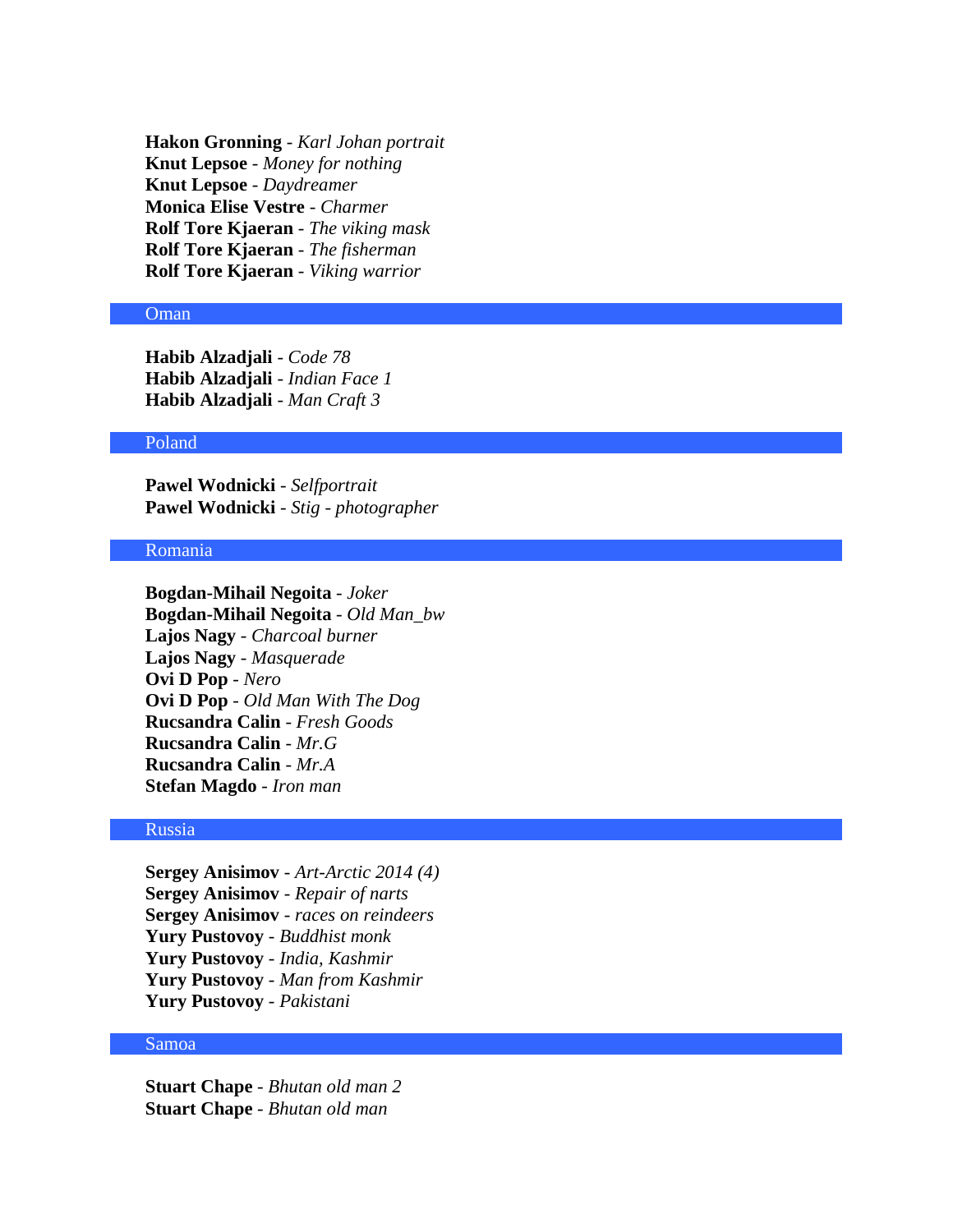#### **Stuart Chape** - *Bhutan villager*

# Saudi Arabia

**Abbas Alkhamis** - *Indianface* **Abbas Alkhamis** - *Indian Parper* **Abbas Alkhamis** - *themble3* **Abbas Alkhamis** - *themble face 7* **Ahmed Al-Ibrahim** - *John 1* **Ahmed Al-Ibrahim** - *Salman* **Ahmed Alibrahim** - *Beads Seller* **Ahmed Alibrahim** - *Farmer 1* **Ahmed Alibrahim** - *Pray 3* **Mohammed Al Sulaili** - *Marsy Man* **Mohammed Al Sulaili** - *My Family* **Mohammed Al Sulaili** - *Old Man* **Mohammed Al Sulaili** - *The Man 2* **Nasser Alrabeai** - *Bus students* **Nasser Alrabeai** - *Overwork*  **Nasser Alrabeai** - *popular camels race*  **Osama Alsulami** - *Wrinkles* **Osama Alsulami** - *Faces of Ethiopia* **Osama Alsulami** - *Long years* **Osama Alsulami** - *Appellant's Age*

#### Singapore

**David Poey-Cher Tay** - *Alone* **David Poey-Cher Tay** - *Young monk* **Zee Kek Heng** - *Burning husk* **Zee Kek Heng** - *Flying kick* **Zee Kek Heng** - *Funny musician* **Zee Kek Heng** - *Making tea*

#### Slovakia

**Ivan Mocko** - *Body* **Ivan Mocko** - *Discobolos without disc 1* **Ivan Mocko** - *Discobolos without disc 2* **Ivan Mocko** - *I do not think about you anymore*

#### Slovenia

**Igor Debevec** - *Dance* **Igor Debevec** - *Desert raiders* **Igor Debevec** - *Man with Bass*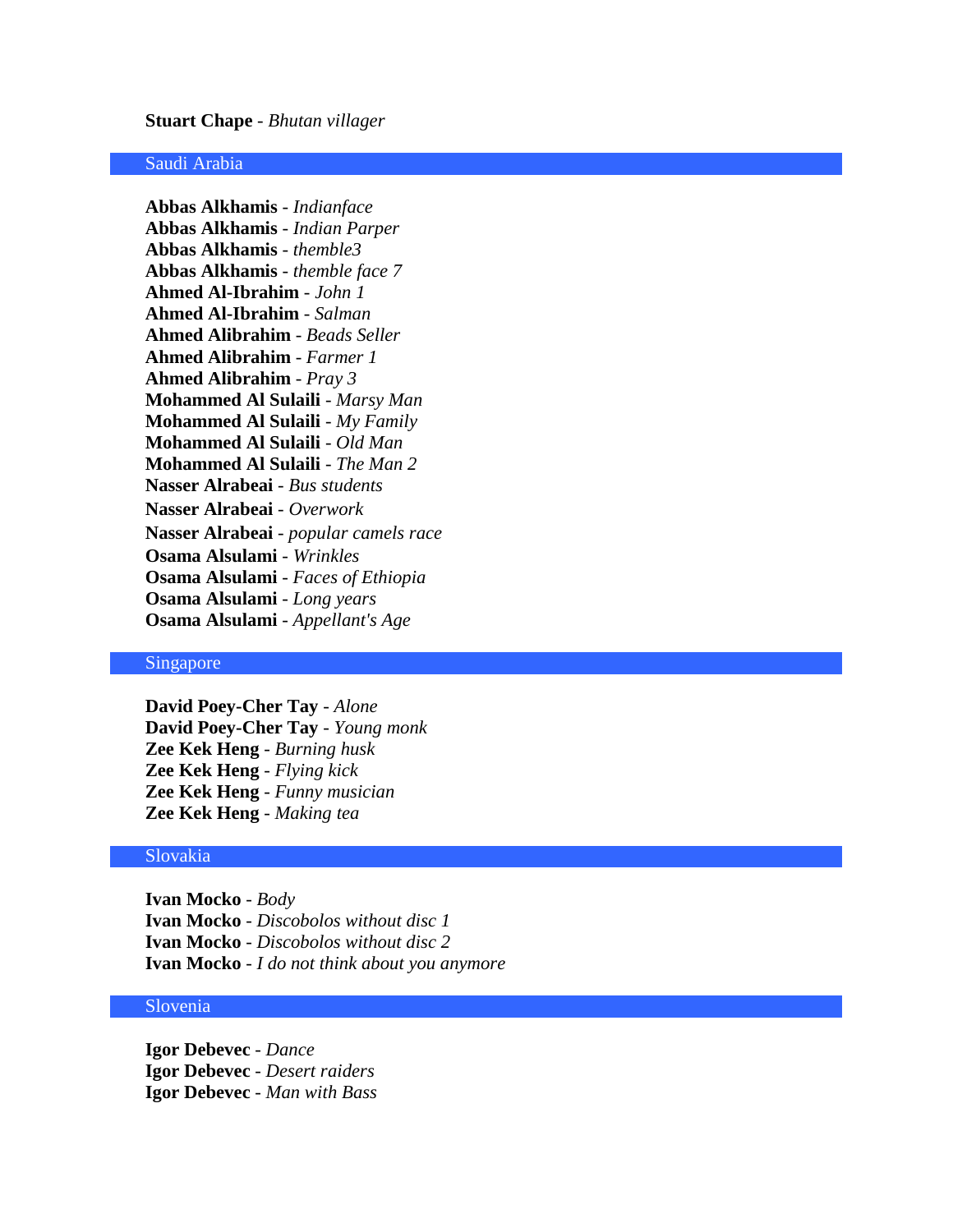#### Spain

#### **Jordi Egea Torrent** - *pastor*

#### Taiwan

**Lung-Tsai Wang** - *An Old Man* **Lung-Tsai Wang** - *Struggling Threw* **Lung-Tsai Wang** - *Old Friend* **Lung-Tsai Wang** - *Woodland*

#### Turkey

**Aylin Cakiner** - *DOMINO PLAYERS* **Aylin Cakiner** - *MEMORIES* **Aylin Cakiner** - *TORAKCI* **Aylin Cakiner** - *TORAKCI 2*

## United Kingdom

**Barbara Jenkin** - *Simeon* **Dick Prior** - *Afternoon Warrior* **Dick Prior** - *Afternoon* **Dick Prior** - *Drummer* **Jon Sellers** - *Hard Times* **Jon Sellers** - *Shore Leave* **Jon Sellers** - *The Mineworkers* **Jon Sellers** - *Resistance Fighter* **Keith Elgin** - *Resurface* **Laura Pearce** - *One for the girls* **Laura Pearce** - *Pensive Grey* **Malcolm Jenkin** - *London Marathon Excitement* **Tony Potter** - *Village Welcome* **Vincent Scothern** - *Open Play* **Vincent Scothern** - *Wanna Buy A Watch*

# USA

**Dave Whitson** - *Six Pack* **Gary Potts** - *Gentle Bill* **Ira Nemeroff** - *Prague Jewish Cemetery 21* **Ira Nemeroff** - *Prague Jewish Quarter* **Jassim Ali Al-Mulla** - *Ali Ateeq* **Jassim Ali Al-Mulla** - *Seller man* **Jassim Ali Al-Mulla** - *Take a nap* **Jassim Ali Al-Mulla** - *Man on the train*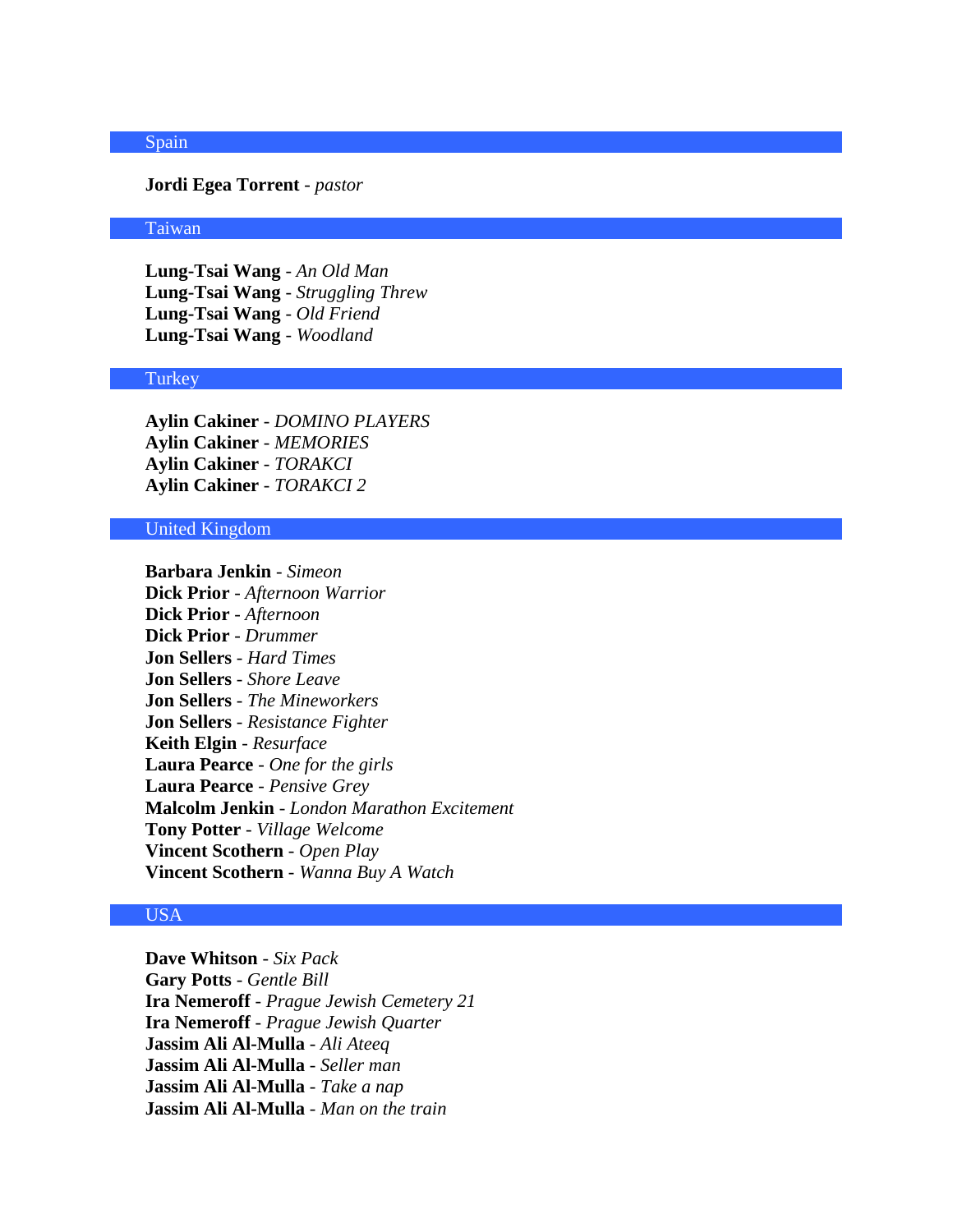**Kah-Wai Lin** - *Counting* **Kah-Wai Lin** - *Waiting* **Kah-Wai Lin** - *Open All Hours* **Susan Cowles** - *John In Uniform After Fire* **Susan Cowles** - *Poping Your Collar*

#### Vietnam

**Dao Tien Dat** - *RAMUWAN No 1* **Dao Tien Dat** - *CATCHING GAYALS No 4* **Dao Tien Dat** - *DUSTY* **Hoang An** - **Hoang An** - **Hoang An** - **Hoang An** - *DUA THUYEN* **Huy Lu Huynh Thanh** - *Fish Catching* **Liem Do Hieu** - *SAIL OF LIFE* **Nguyen Vu Phuoc** - *Father and Daughter* **Nguyen Vu Phuoc** - *X Men* **Nguyen Vu Phuoc** - *Man forever* **Nha Truong** - *Dang tho* **Phong Tran** - *Enjoying of old age* **Phong Tran** - *Saranai instrument* **Phong Tran** - *Grandfather and child* **Tan Nguyen Minh** - *captain* **Tan Nguyen Minh** - *brickyard* **Thang Huynh Tan** - *RUA THUYEN* **Thang Nguyen Duc** - *anh mat hoang hon* **Thang Nguyen Duc** - *perform a dragon smoke return* **Trong Tang Quang** - *CHAI CA* **Trong Tang Quang** - *DOC SACH* **Trong Tang Quang** - *DUA BO* **Trong Tang Quang** - *LAM TUONG HOT* **Vy Van Bui** - *Grilled chicken* **Vy Van Bui** - *Write Nom* **Vy Van Bui** - *Read oration*

1st International Salon of Photography

# **"BOKA 2014"**

**Awards** Theme **C) PORTRAIT**

**PSA Gold medal - Mohammed Al Sulaili**, Saudi Arabia, School **DPA Gold medal - Habib Alzadjali**, Oman, Face From Past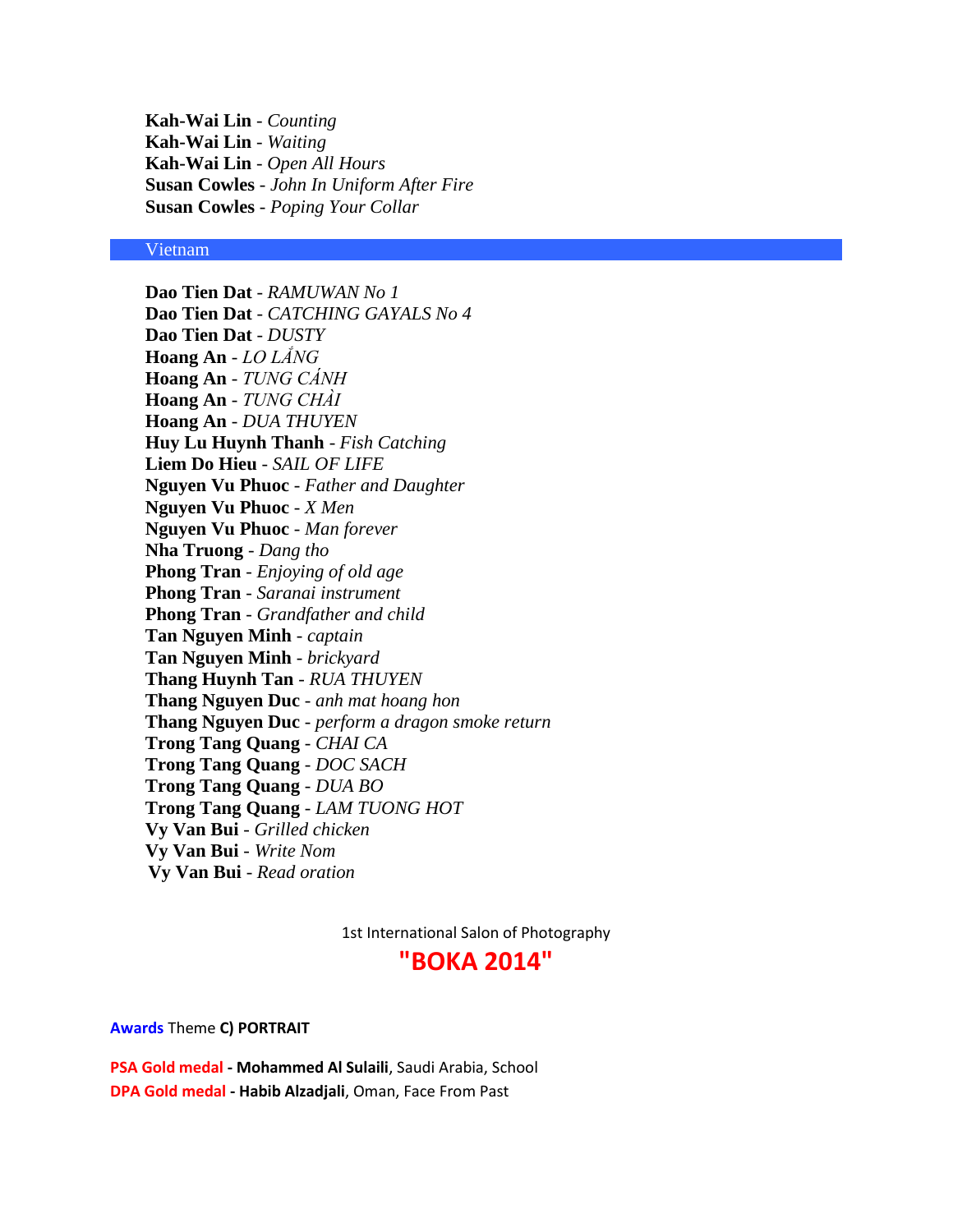| <b>SALON Gold medal - Stuart Chape, Samoa, Sadhu 3</b>              |
|---------------------------------------------------------------------|
| DPA Silver medal - Isa Ebrahim, Bahrain, Romanian                   |
| <b>SALON Silver medal - Lung-Tsai Wang, Taiwan, Think</b>           |
| DPA Bronze medal - Subrata Bysack, India, WONDERING                 |
| <b>SALON Bronze medal - David Poey-Cher Tay, Singapore, Graying</b> |
| PSA HM - Keith Elgin, United Kingdom, Ice Maiden                    |
| PSA HM - Mohammed Sawaf, Iraq, maleka                               |
| PSA HM - Petar Sabol, Croatia, The look                             |
| <b>DPA HM - Dacai Xie, China, back home late</b>                    |
| DPA HM - Jassim Ali Al-Mulla, USA, Indian Man                       |
| <b>DPA HM - Jordi Egea Torrent</b> , Spain, kurd                    |
| <b>SALON HM - Ahmed Hameed, Bahrain, Mursi Warrior</b>              |
| <b>SALON HM - Ivan Mocko, Slovakia, Black magic woman 2</b>         |
| <b>SALON HM - Kai Lon Tang, Macao, White Horse</b>                  |
| <b>SALON HM - Mukesh Srivastava, India, Man With Cigar</b>          |
| <b>SALON HM - Nasser Alrabeai</b> , Saudi Arabia, Those who cry     |
| <b>SALON HM - Xing Fang Su, Hong Kong, Water Angel</b>              |

1st International Salon of Photography

# **"BOKA 2014"**

# **Accepted** Theme **C) PORTRAIT**

# Argentina

**Daniel Rovagnati** - *Ariana 1* **Daniel Rovagnati** - *Sofía*

# Australia

**Gary Wallis** - *FATIMA* **John Lomas** - *Lucy* **John Lomas** - *Samantha* **John Lomas** - *Taylor* **Joseph Tam** - *Emphatic* **Joseph Tam** - *Garry* **Joseph Tam** - *Larry*

# Austria

**Stefan Nagy** - *Vamp* **Thomas Radislovich** - *E and Lisa*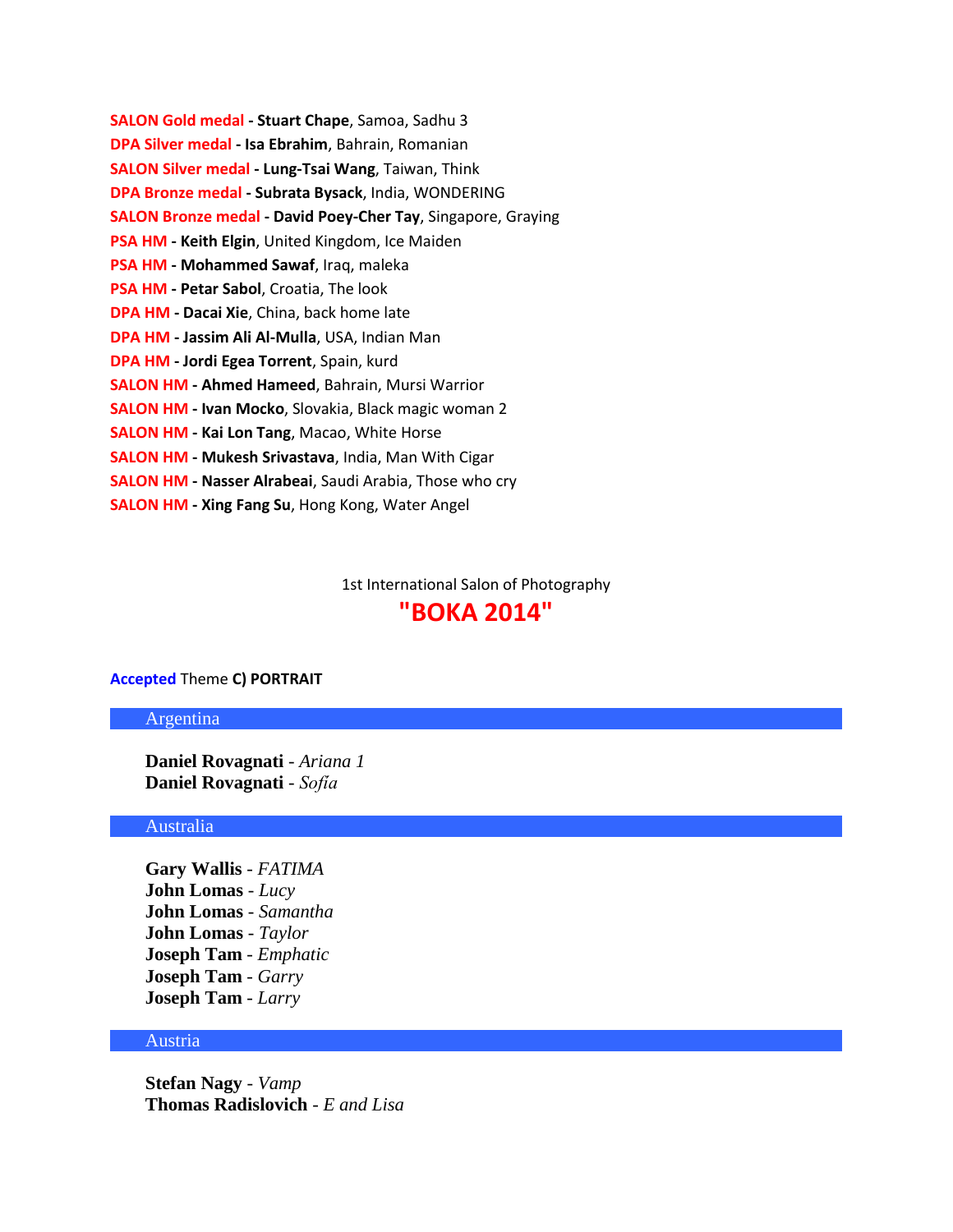**Thomas Radislovich** - *Elva por* **Thomas Radislovich** - *N porsin* **Werner Burgstaller** - *snow* **Werner Burgstaller** - *Gandalf* **Werner Burgstaller** - *firefighter*

#### Bahrain

**Ahmed Hameed** - *Mursi Warrior* **Hassan Alhaddad** - *turquoise* **Hussain Almomen** - *al hussain* **Isa Ebrahim** - *Man Jaipur* **Isa Ebrahim** - *Romanian* **Isa Ebrahim** - *Wisdome man* **Mamdooh Alsaleh** - *Adonis* **Mamdooh Alsaleh** - *Lion Look* **Mamdooh Alsaleh** - *Lioness* **Mamdooh Alsaleh** - *Shock*

## Belarus

**Alfred Mikus** - *curious old woman* **Alfred Mikus** - *heavy memories* **Alfred Mikus** - *tenderness in the morning*

# Belgium

**Dirk Van Weert** - *Hypno*

## China

**Dacai Xie** - *back home late* **Yi Wan** - *The flute man* **Zhiguo Song** - *Snow stockman* **Zhiguo Song** - *Years*

#### **Croatia**

**Petar Sabol** - *Little orphan* **Petar Sabol** - *Laugh* **Petar Sabol** - *The look* **Zoran Makarovic** - *Old forester* **Zoran Makarovic** - *National heritage*

# Cyprus

**Buket Ozatay** - *Seyma*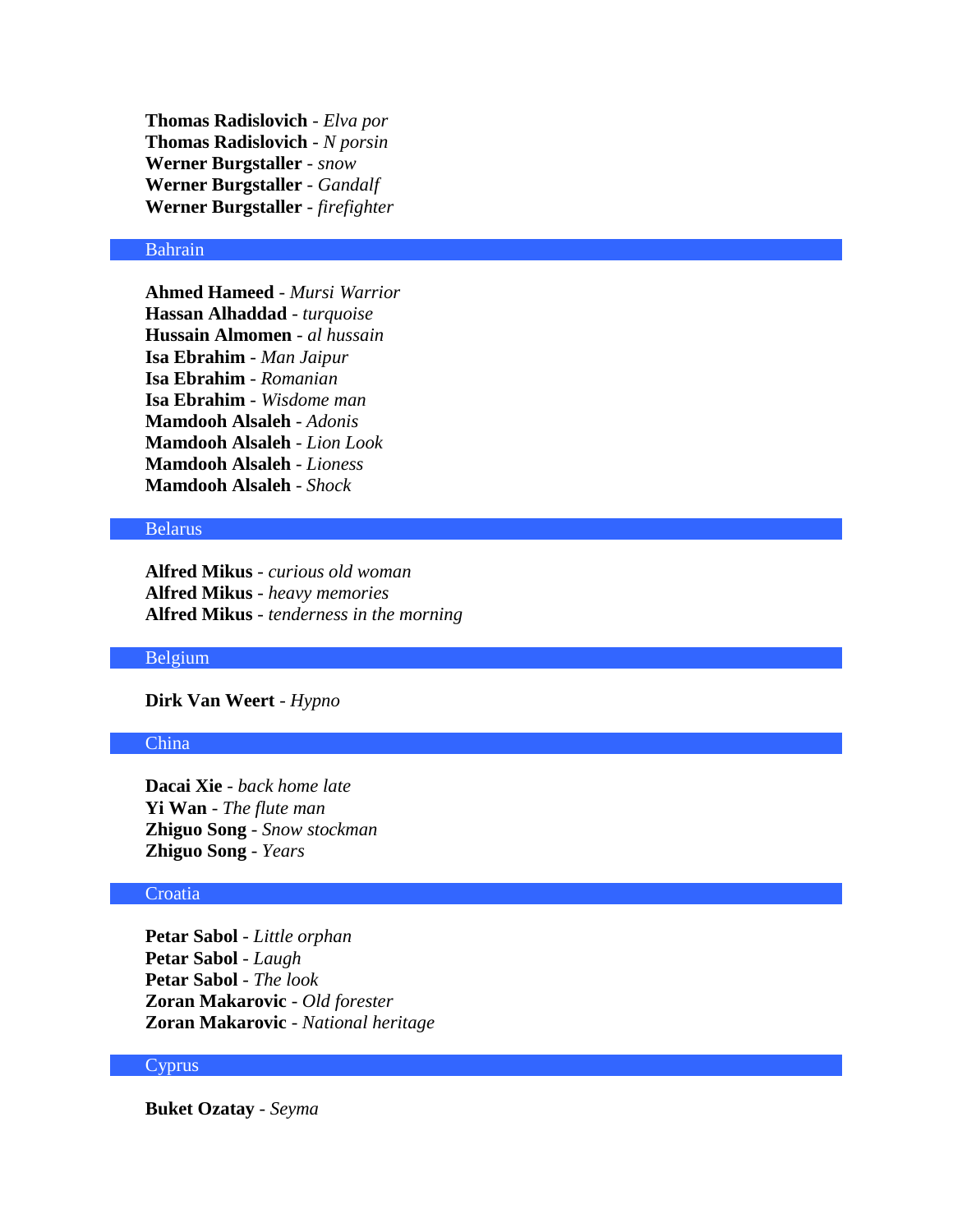# **Buket Ozatay** - *Laugh*

# Czech Republic

**Josef Bosak** - *Jajka* **Josef Bosak** - *Reminiscing*

# **Germany**

**Gunter Scholtz** - *Jamie I* **Renate Jebe** - *Hoefische Intrigen* **Renate Jebe** - *Ladies*

# Hong Kong

**Chau Kei Checky Lam** - *Helpless 2* **Chau Kei Checky Lam** - *Noble Alice* **Chau Kei Checky Lam** - *Square Girl* **Xing Fang Su** - *Beauty in Wind* **Xing Fang Su** - *Water Angel* **Xing Fang Su** - *Red in Water*

## India

**Mukesh Srivastava** - *Man With Cigar* **Mukesh Srivastava** - *Sad Mood* **Mukesh Srivastava** - *Shy Tribal Young Girl* **Subrata Bysack** - *CRYING CHILD* **Subrata Bysack** - *BLISS* **Subrata Bysack** - *PROBING EYES* **Subrata Bysack** - *WONDERING* **Suryaprakasarao Vaddadi** - *Magnetic Look* **Suryaprakasarao Vaddadi** - *Mother-in-law* **Suryaprakasarao Vaddadi** - *Pensive*

# Indonesia

**David Somali-Chow** - *The Papuan chief with bow and arrows* **Joko Nuswantoro** - *Big Brother* **Joko Nuswantoro** - *Old Woman*

# **Iraq**

**Mohammed Sawaf** - *asmae* **Mohammed Sawaf** - *katy* **Mohammed Sawaf** - *lucknow* **Mohammed Sawaf** - *maleka*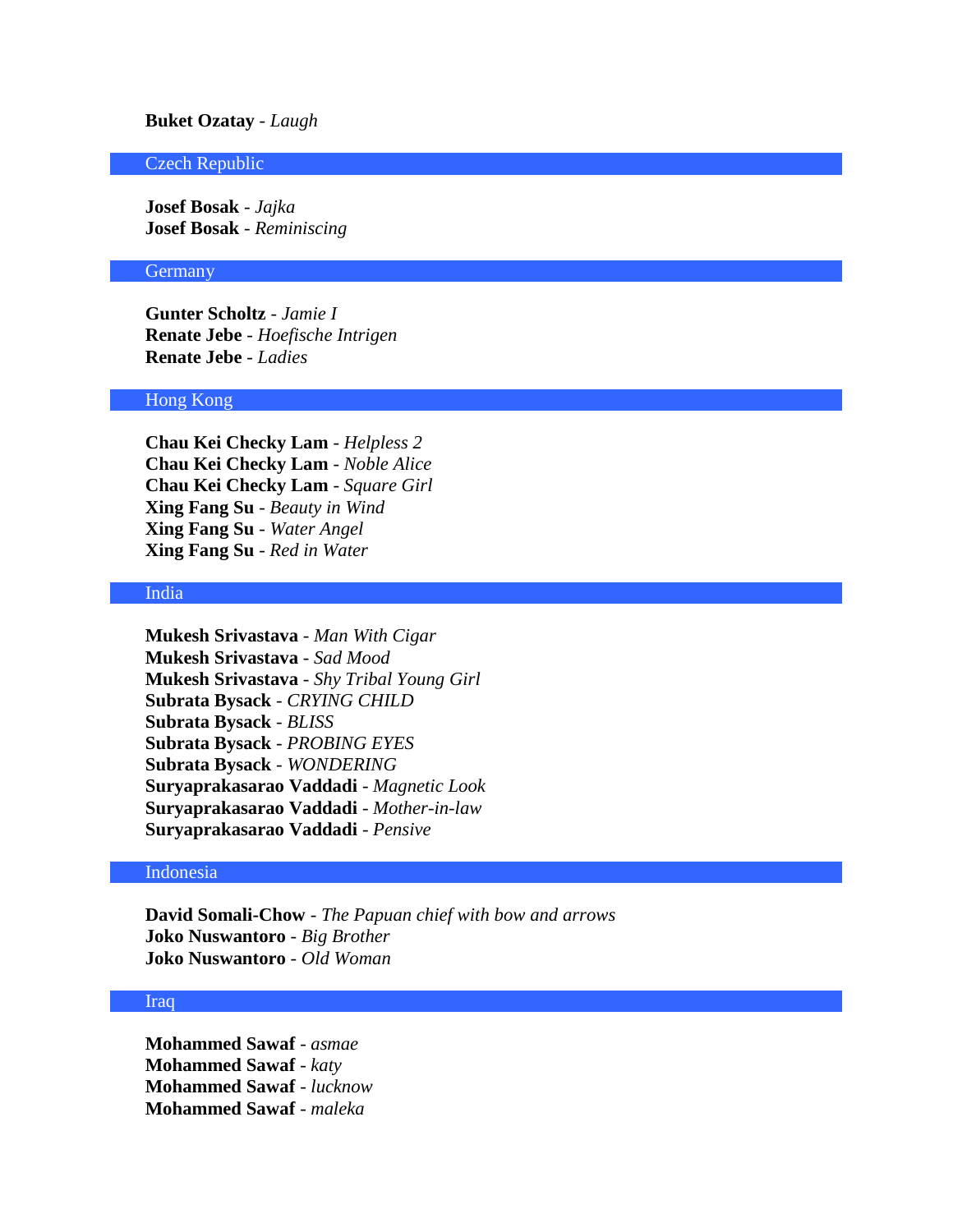**Taisir Mehdi** - *Deprivation* **Taisir Mehdi** - *Smile* **Taisir Mehdi** - *Meditation* **Taisir Mehdi** - *Child and blackness*

#### Italy

**Antonio Persano** - *Her soul* **Antonio Persano** - *The question* **Marco Garabello** - *Life* **Marco Garabello** - *Riverbero* **Marco Garabello** - *White Beard* **Riccardo Villa** - *Indian girl 03*

## Kuwait

**Abdulaziz Alasousi** - *india 26* **Abdulaziz Alasousi** - *india 45* **Abdulaziz Alasousi** - *old man* **Abdulrahman Alterkait** - *melancholy* **Yousef Almuhanna** - *smile*

# Macao

**Chan Seng Tang** - *Fair Lady* **Chan Seng Tang** - *Eliza* **Chan Seng Tang** - *Woman in Blue* **Kai Lon Tang** - *Pilot* **Kai Lon Tang** - *Steam Lady* **Kai Lon Tang** - *Mystique Castle* **Kai Lon Tang** - *White Horse*

#### Malaysia

**Wee Kee Edwin Ong** - *One family* **Wee Kee Edwin Ong** - *Papua lady*

## Netherlands

**Daniel Lybaert** - *Pauzeren in teiltje* **Henk Langerak** - *See you in Florence*

#### **Norway**

**Hakon Gronning** - *Reidun looking out* **Hakon Gronning** - *Valeria in scarf* **Knut Lepsoe** - *Sanjith*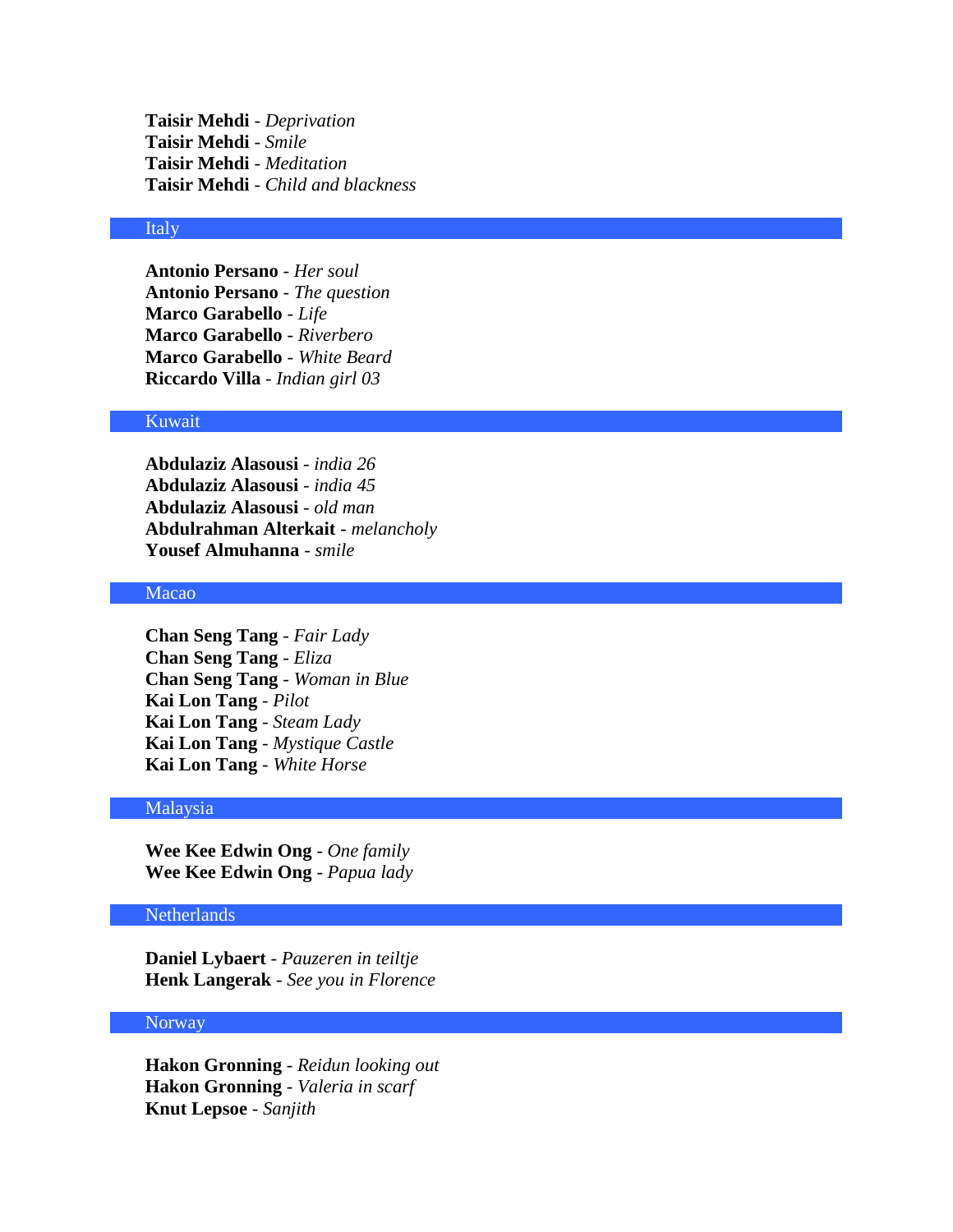**Knut Lepsoe** - *Emry* **Monica Elise Vestre** - *My Girl* **Roald Synnevag** - *Brumlebass* **Roald Synnevag** - *Mike* **Rolf Tore Kjaeran** - *Tina sad* **Rolf Tore Kjaeran** - *Guro sexy*

# **Oman**

**Habib Alzadjali** - *Face From Past* **Habib Alzadjali** - *Old Man Mood* **Habib Alzadjali** - *Woman O4*

#### Poland

**Pawel Wodnicki** - *Antoni Paradowski -actor* **Pawel Wodnicki** - *Bartek Topa - actor*

# Qatar

**Abdulla AL-Mushaifri** - *The prince*

## Romania

**Bogdan-Mihail Negoita** - *Flamenco Dancer* **Bogdan-Mihail Negoita** - *Frozen* **Bogdan-Mihail Negoita** - *The girl with blue eyes* **Bogdan-Mihail Negoita** - *Wishes\_bw* **Lajos Nagy** - *Ammat* **Lajos Nagy** - *Portrait of turkish man* **Ovi D Pop** - *Leekoo2* **Rucsandra Calin** - *Little girl*

#### Russia

**Vitaliy Podgurchenko** - *Melissa* **Vitaliy Podgurchenko** - *Liza* **Yury Pustovoy** - *Girl from Kashmir* **Yury Pustovoy** - *Indian girl* **Yury Pustovoy** - *Tibetian girl*

#### Samoa

**Stuart Chape** - *Sadhu 3*

Saudi Arabia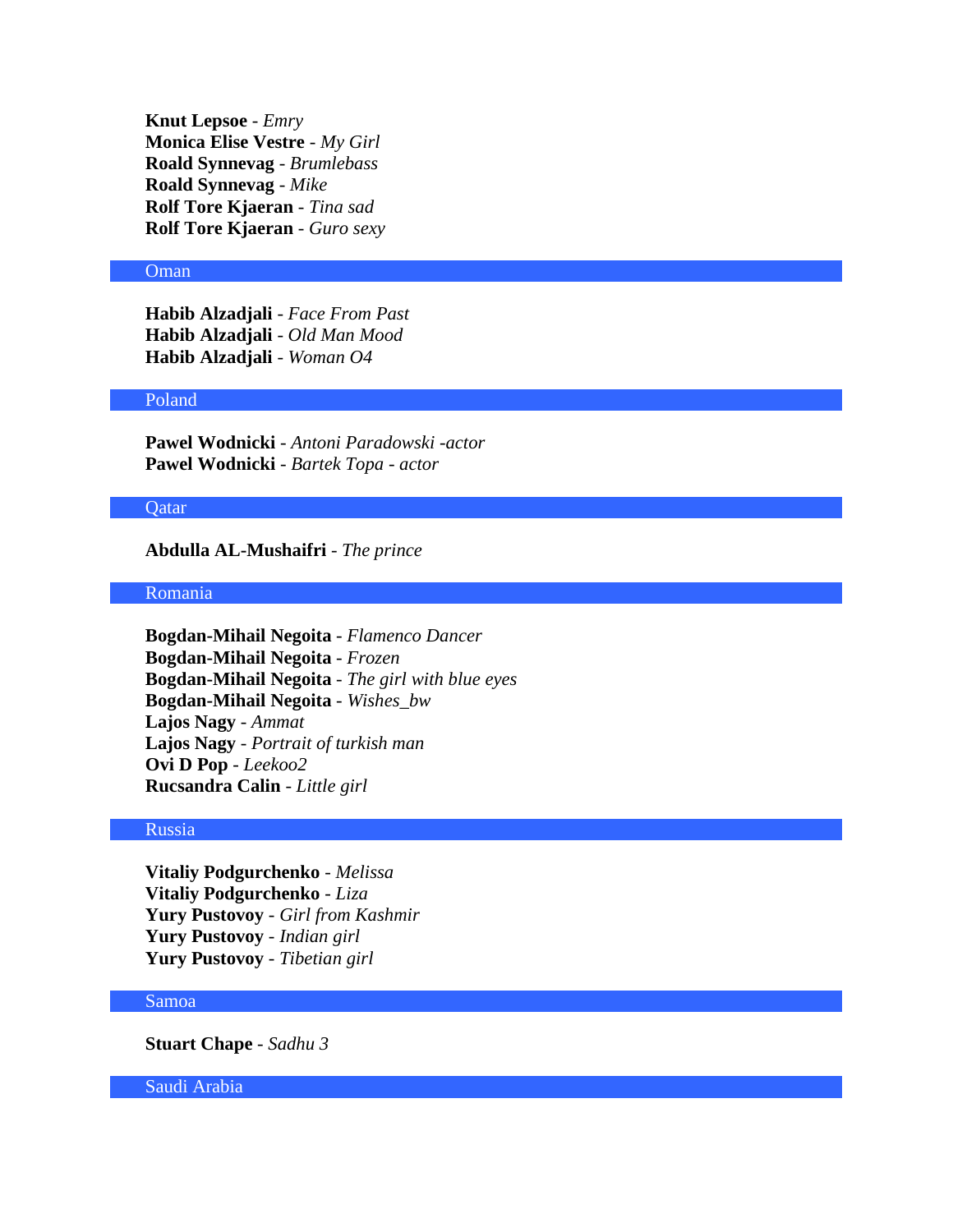**Abbas Alkhamis** - *Child faces* **Ahmed Al-Ibrahim** - *DARKNESS SWORD 1* **Ahmed Al-Ibrahim** - *Darkness Soul 1* **Ahmed Al-Ibrahim** - *Salman 2* **Ahmed Alibrahim** - *Thinking* **Ahmed Alibrahim** - *Sad Man* **Ahmed Alibrahim** - *Farmer 5* **Mohammed Al Sulaili** - *Old Woman* **Mohammed Al Sulaili** - *School* **Mohammed Al Sulaili** - *The Look 1* **Nasser Alrabeai** - *Extreme poverty* **Nasser Alrabeai** - *man india* **Nasser Alrabeai** - *Preeminence childhood*  **Nasser Alrabeai** - *Those who cry*  **Osama Alsulami** - *Boy Karo*

## Singapore

# **David Poey-Cher Tay** - *Graying*

# Slovakia

**Ivan Mocko** - *Black magic woman 1* **Ivan Mocko** - *Black magic woman 2* **Ivan Mocko** - *Michaela*

## Spain

**Jordi Egea Torrent** - *Old Boxer* **Jordi Egea Torrent** - *Xarrier* **Jordi Egea Torrent** - *Avi kurd* **Jordi Egea Torrent** - *kurd* **Salvador Atance** - *Casteller 201* **Salvador Atance** - *Window 749*

#### Sweden

**Jan-Thomas Stake** - *White hat*

#### Taiwan

**Lung-Tsai Wang** - *Hand Work* **Lung-Tsai Wang** - *My Little Brother* **Lung-Tsai Wang** - *Color Face* **Lung-Tsai Wang** - *Think*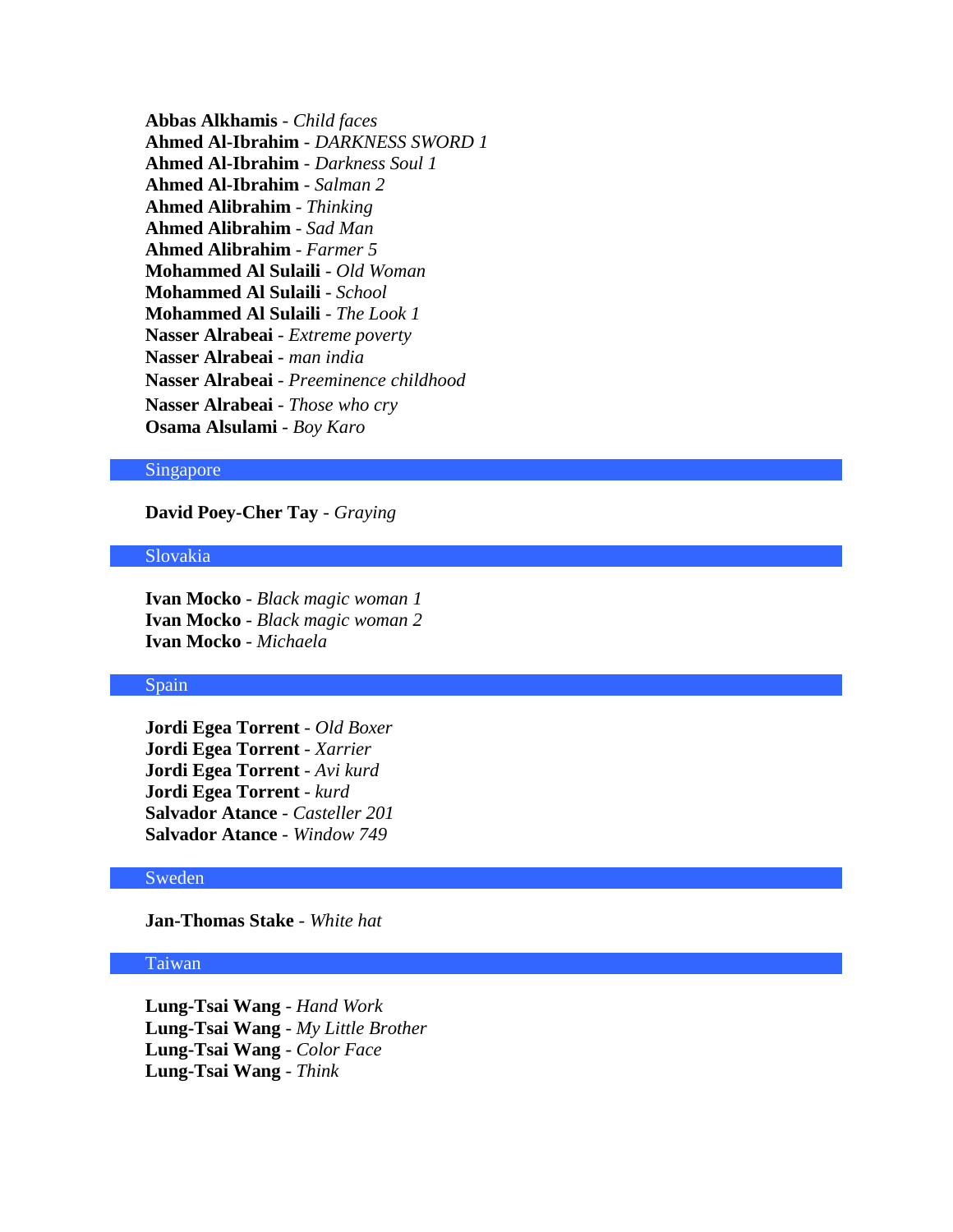# **Turkey**

**Aylin Cakiner** - *MOURING* **Baris Barlas** - *GRAY TWINS\_01*

#### United Kingdom

**Dick Prior** - *Not Happy* **Dick Prior** - *Sanxian Player* **Jim Tarbox** - *ATTITUDE* **Jim Tarbox** - *ITALIAN MOURNER* **Jon Sellers** - *The Mason* **Jon Sellers** - *The Old Baker* **Jon Sellers** - *Never Forgotten* **Jon Sellers** - *The Spymaster* **Keith Elgin** - *The Shawl* **Keith Elgin** - *Ice Maiden* **Keith Elgin** - *Power* **Laura Pearce** - *Renaissance* **Malcolm Jenkin** - *The Leather Coat* **Malcolm Jenkin** - *Music Maker* **Vincent Scothern** - *Reaching Out* **Vincent Scothern** - *The Evacuee*

## USA

**Jassim Ali Al-Mulla** - *Indian Man* **Jassim Ali Al-Mulla** - *Indian Lady 2* **Jassim Ali Al-Mulla** - *I need to read* **Kah-Wai Lin** - *Guard* **Larry Cowles** - *Miss Ashley T in Black* **Larry Cowles** - *Jordan Golden Scarf Looking Up* **Larry Cowles** - *Black Hat Ashley D* **Susan Cowles** - *Sierra Rose Headpiece* **Susan Cowles** - *Sierra In 1920s Hat bue eye* **Susan Cowles** - *Julie Wrapped In Luxury*

## Vietnam

**Dao Tien Dat** - *MISS FRIEND* **Dao Tien Dat** - *WAITING MOTHER* **Dao Tien Dat** - *DEPENDENT ON EACH OTHER No 2* **Hoang An** - *SANG KHOAI* **Huy Lu Huynh Thanh** - *Old Man 1* **Huy Lu Huynh Thanh** - *Tracks Of Time* **Huy Lu Huynh Thanh** - *Old Man 2* **Nguyen Vu Phuoc** - *Happiness forever*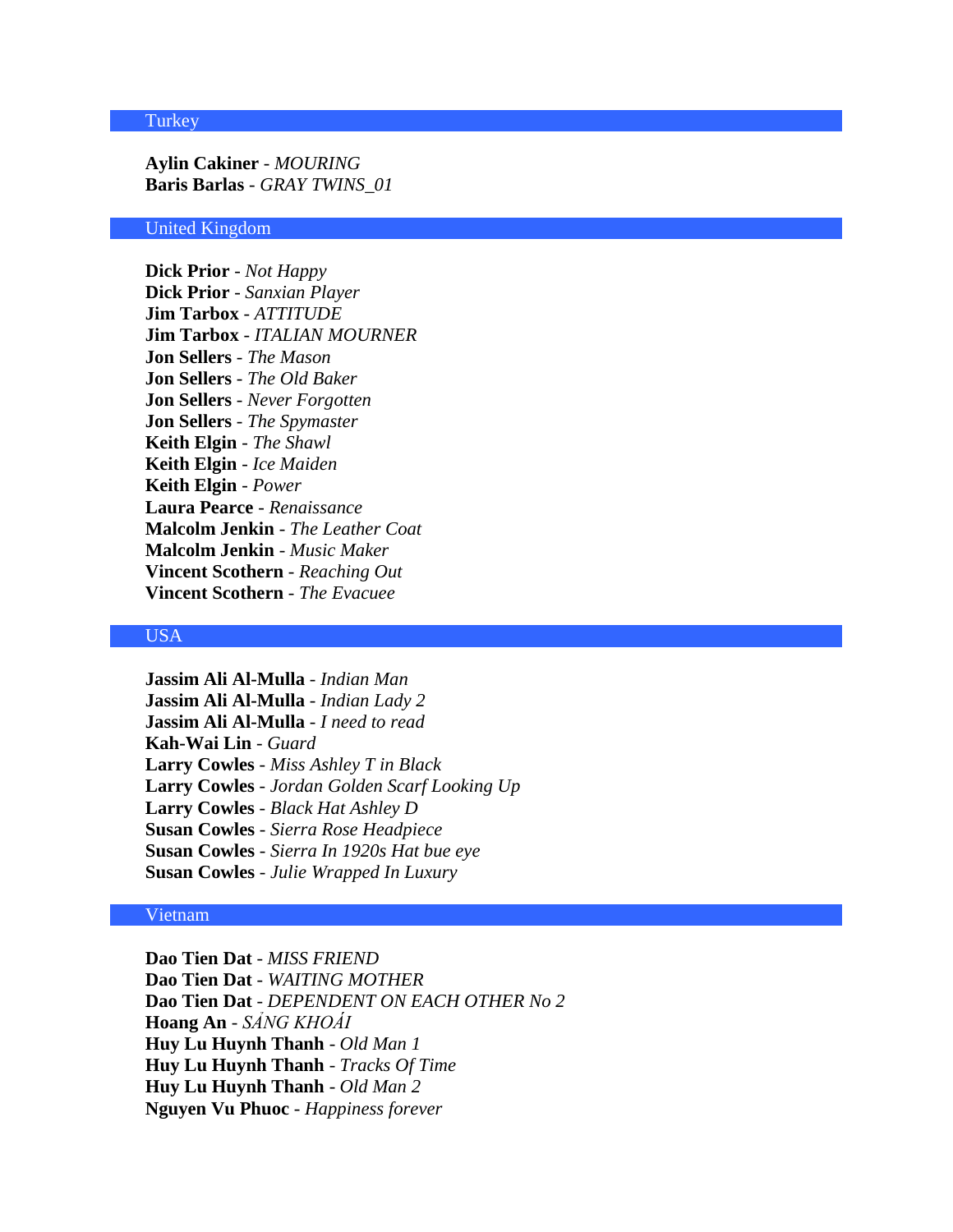**Nguyen Vu Phuoc** - *Mother and Son* **Nha Truong** - *Doi mat* **Phong Tran** - *Champa girl* **Phong Tran** - *Old man* **Phong Tran** - *Old and young* **Phong Tran** - *Cham old man* **Tan Nguyen Minh** - *The smoke* **Thang Huynh Tan** - *TUOI GIA* **Thang Nguyen Duc** - *bieu dien* **Thang Nguyen Duc** - *khoi trang du hon* **Vy Van Bui** - *Merry* **Vy Van Bui** - *Cassava research*

1st International Salon of Photography

# **"BOKA 2014"**

## **Awards** Theme **D) NUDES**

| PSA Gold medal - John Lomas, Australia, Annie                        |
|----------------------------------------------------------------------|
| DPA Gold medal - Yuri Shalimov, Russia, Lust                         |
| <b>SALON Gold medal - Alfred Mikus, Belarus, after the storm</b>     |
| <b>DPA Silver medal - Pawel Wodnicki</b> , Poland, Sitting nude      |
| <b>SALON Silver medal - Shutian Liu, China, The Soul of Mountain</b> |
| DPA Bronze medal - Stefan Nagy, Austria, Geometrie                   |
| <b>SALON Bronze medal - Ivan Mocko, Slovakia, Self touch</b>         |
| PSA HM - Alexander Hochhaus, Germany, Powerful Girl                  |
| <b>PSA HM - Hakon Gronning, Norway, Window of elegance</b>           |
| <b>PSA HM - Keith Elgin, United Kingdom, The White Room</b>          |
| <b>DPA HM - David Miller, Australia, Alexa Landscape</b>             |
| <b>DPA HM - Jan-Thomas Stake, Sweden, Alone No3</b>                  |
| DPA HM - Thomas Radislovich, Austria, backwards                      |
| <b>SALON HM - Heike Ehlers, Germany, fly</b>                         |
| <b>SALON HM - Heiko Roemisch, Germany, KWB standing 7028</b>         |
| <b>SALON HM - Malcolm Jenkin, United Kingdom, Trunk Pose 2</b>       |
| <b>SALON HM - Petar Sabol, Croatia, Nirvana</b>                      |
| <b>SALON HM - Rolf Tore Kjaeran, Norway, The sculpture</b>           |
| <b>SALON HM - Xuejun Yang, China, Tenchijin</b>                      |

1st International Salon of Photography

**"BOKA 2014"**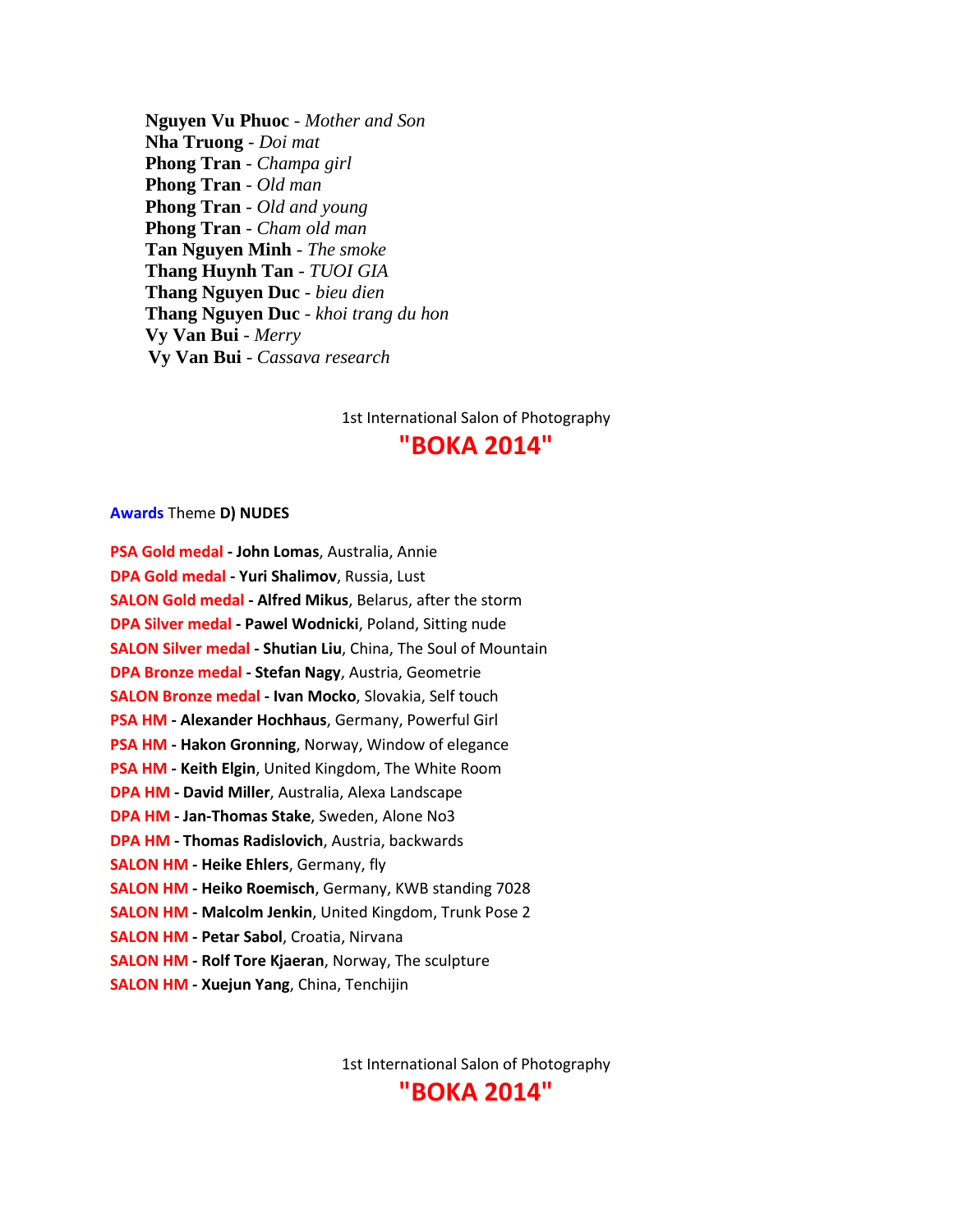#### **Accepted** Theme **D) NUDES**

#### Australia

**David Miller** - *Alexa in Blue* **David Miller** - *Alexa Landscape* **David Miller** - *Jay Dives 2* **David Miller** - *Mothers Love* **John Lomas** - *Annie* **John Lomas** - *Pip*

#### Austria

**Stefan Nagy** - *Play* **Stefan Nagy** - *Nude* **Stefan Nagy** - *Geometrie* **Stefan Nagy** - *Dorka* **Thomas Radislovich** - *backwards* **Thomas Radislovich** - *beached Eve*

#### Belarus

**Alfred Mikus** - *after the storm* **Alfred Mikus** - *The joy of summer* **Alfred Mikus** - *tired sleep*

#### Canada

**Phillip Kwan** - *Pink Fabric* **Phillip Kwan** - *Laying on Sand* **Phillip Kwan** - *Hair in Air* **Phillip Kwan** - *Nude Reflection*

#### China

**Jinghui Chen** - *MOUNTAIN STREAM BODY 1* **Jinghui Chen** - *SENTIMENTAL* **Shutian Liu** - *Sea breeze* **Shutian Liu** - *The Soul of Mountain* **Xuejun Yang** - *Dream Loulan* **Xuejun Yang** - *Life* **Xuejun Yang** - *Tenchijin* **Xuejun Yang** - *Thought after ages* **Yi Wan** - *constitute*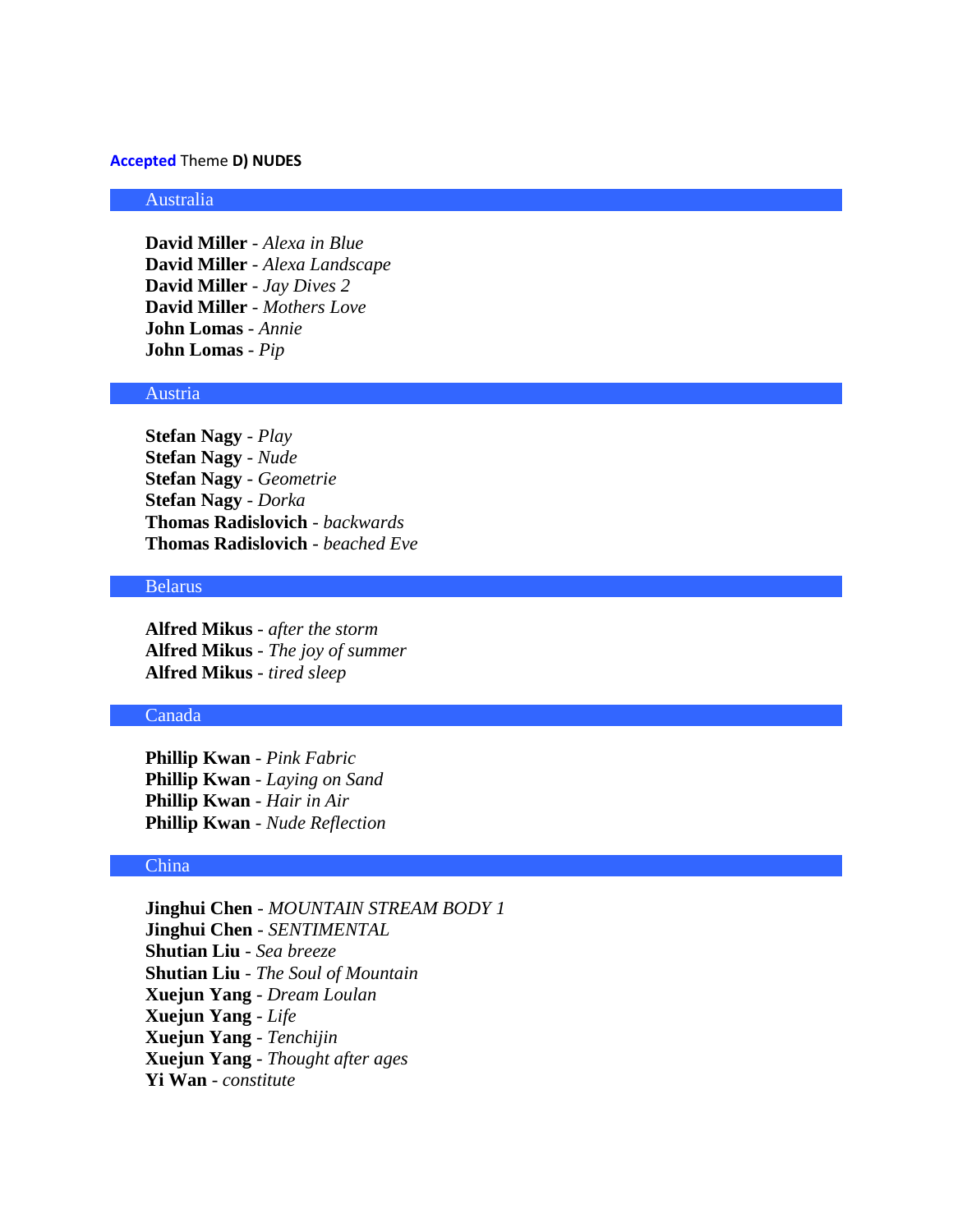# **Croatia**

**Petar Sabol** - *New life* **Petar Sabol** - *Nirvana* **Petar Sabol** - *Playing*

#### Czech Republic

**Josef Bosak** - *Relaxed* **Josef Bosak** - *Akt*

#### Denmark

**Danne Johansen** - *1st floor II* **Danne Johansen** - *1st floor*

#### France

**Vanneuville Jacques** - *Rouge Blaireau* **Vanneuville Jacques** - *Cynthia 6494*

# **Germany**

**Alexander Hochhaus** - *Absorption* **Alexander Hochhaus** - *Powerful Girl* **Alexander Hochhaus** - *To emote* **Gunter Scholtz** - *Martina* **Gunter Scholtz** - *Susi #5* **Gunter Scholtz** - *Jessi #1* **Heike Ehlers** - *fly* **Heike Ehlers** - *dancing with fire* **Heike Ehlers** - *...red* **Heiko Roemisch** - *behind 0578* **Heiko Roemisch** - *KW figure 7190* **Heiko Roemisch** - *KWB standing 7028*

# Hong Kong

**Chau Kei Checky Lam** - *Lady in Net* **Xing Fang Su** - *Woman In red* **Xing Fang Su** - *Netting Girl*

#### Indonesia

**David Somali-Chow** - *Real Asian bw* **David Somali-Chow** - *Beautiful shap bw*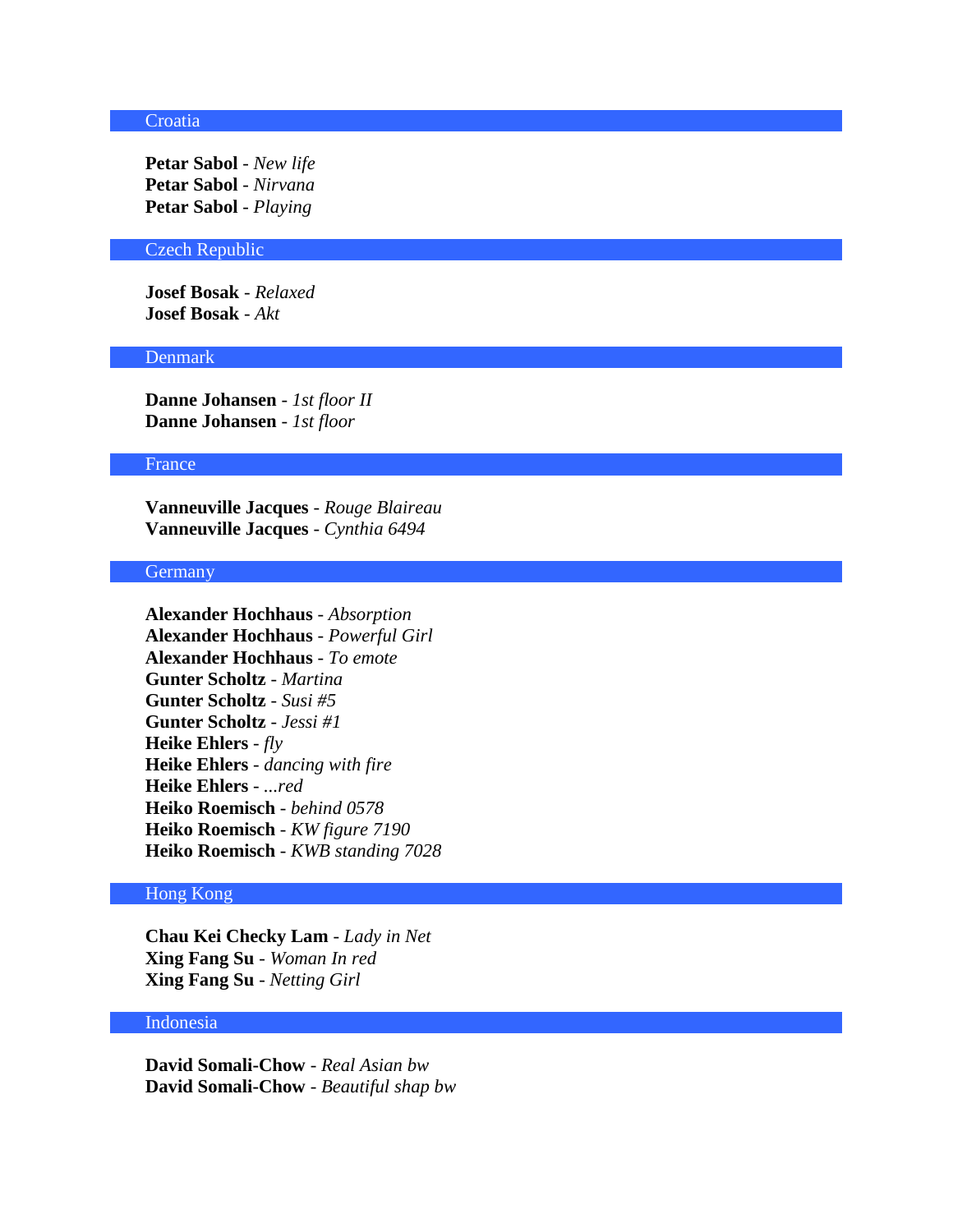# Israel

**Hanoch Peri** - *Cave* **Hanoch Peri** - *Fingers*

#### Italy

**Alberto Dumassi** - *Triangle* **Alberto Dumassi** - *Dune* **Alberto Dumassi** - *Eva III* **Antonio Persano** - *Alone* **Antonio Persano** - *Hells* **Antonio Persano** - *Goldie* **Emanuele Zuffo** - *Figura ambientata*

### Korea, Republic of

# **Il-Tae Lim** - *Pose-c*

#### New Zealand

**Peter Morris** - *Light And Shadow* **Peter Morris** - *Shadowplay* **Peter Morris** - *Up*

# Norway

**Hakon Gronning** - *Reflection in the river* **Hakon Gronning** - *Roxana curves* **Hakon Gronning** - *Roxana stretch* **Hakon Gronning** - *Window of elegance* **Monica Elise Vestre** - *Curve* **Rolf Tore Kjaeran** - *With stilletto* **Rolf Tore Kjaeran** - *On chair* **Rolf Tore Kjaeran** - *Niloo nude* **Rolf Tore Kjaeran** - *The sculpture*

## Poland

**Pawel Wodnicki** - *Gosia* **Pawel Wodnicki** - *Morning nude* **Pawel Wodnicki** - *Nude with a chair* **Pawel Wodnicki** - *Sitting nude*

#### Romania

**Bogdan-Mihail Negoita** - *8 oclock*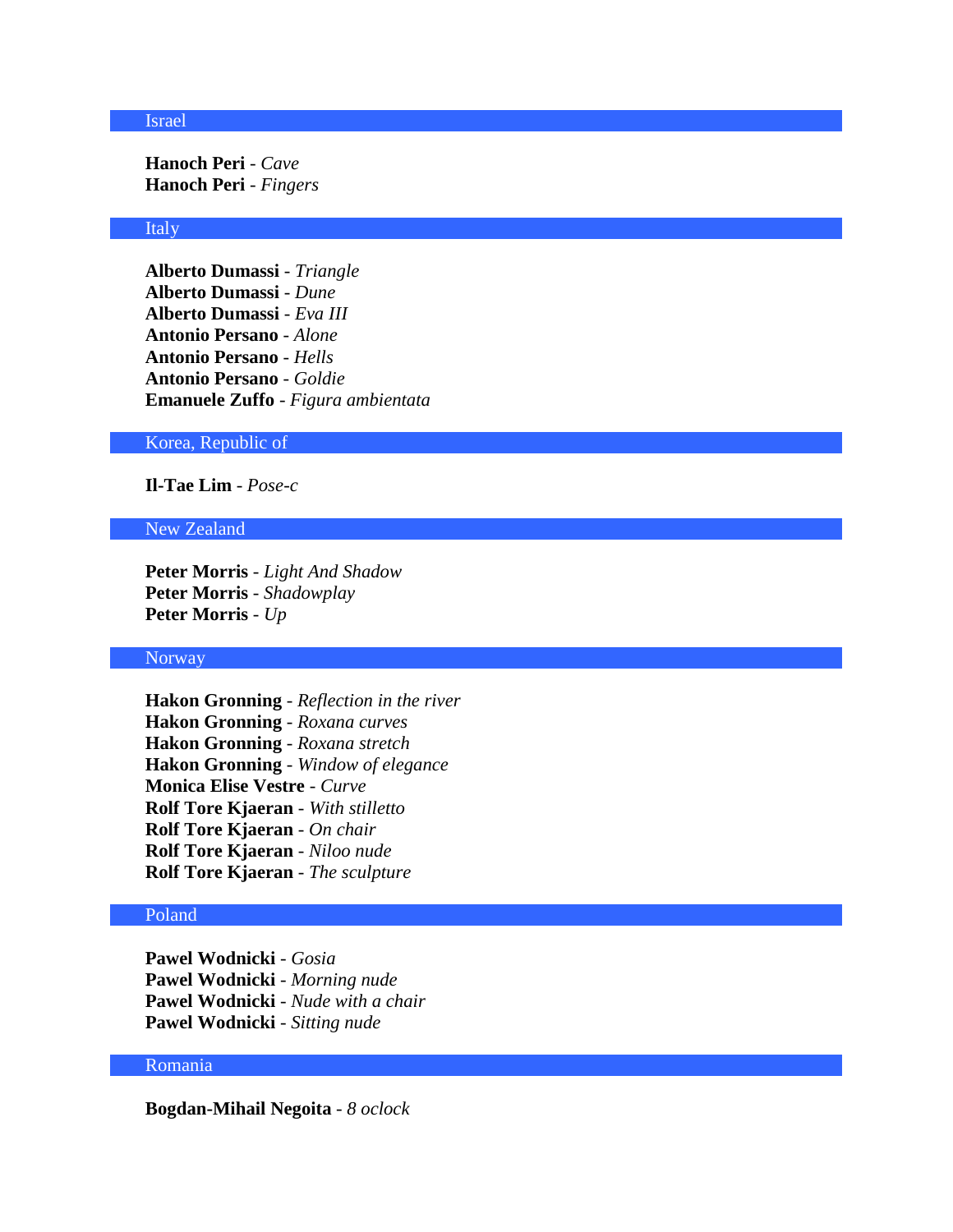**Bogdan-Mihail Negoita** - *Blue Moon* **Bogdan-Mihail Negoita** - *Diamond* **Lajos Nagy** - *Venus sleeping* **Ovi D Pop** - *The Arch* **Ovi D Pop** - *Between Bad and Good* **Ovi D Pop** - *On the Line* **Ovi D Pop** - *Tunnel of Love*

#### Russia

**Vitaliy Podgurchenko** - *two* **Vitaliy Podgurchenko** - *acquaintance* **Vitaliy Podgurchenko** - *Oxana2* **Yuri Shalimov** - *Antagonism* **Yuri Shalimov** - *Balance* **Yuri Shalimov** - *Inversion* **Yuri Shalimov** - *Lust*

# Slovakia

**Ivan Mocko** - *Bridge* **Ivan Mocko** - *Self touch* **Ivan Mocko** - *Girl on sofa 2*

#### Spain

**Salvador Atance** - *Sofa 2769* **Salvador Atance** - *Stair and manekin* **Salvador Atance** - *Rocking 618*

# Sweden

**Jan-Thomas Stake** - *In the barn No2* **Jan-Thomas Stake** - *Summer morning* **Jan-Thomas Stake** - *Alone No3* **Jan-Thomas Stake** - *Jenny undressed*

# United Kingdom

**Dick Prior** - *Ending The Day* **Keith Elgin** - *Timid* **Keith Elgin** - *The White Room* **Keith Elgin** - *Flexible* **Keith Elgin** - *Winged Beauty* **Malcolm Jenkin** - *Ballet Shoes* **Malcolm Jenkin** - *Net Exercise* **Malcolm Jenkin** - *Trunk Pose 2*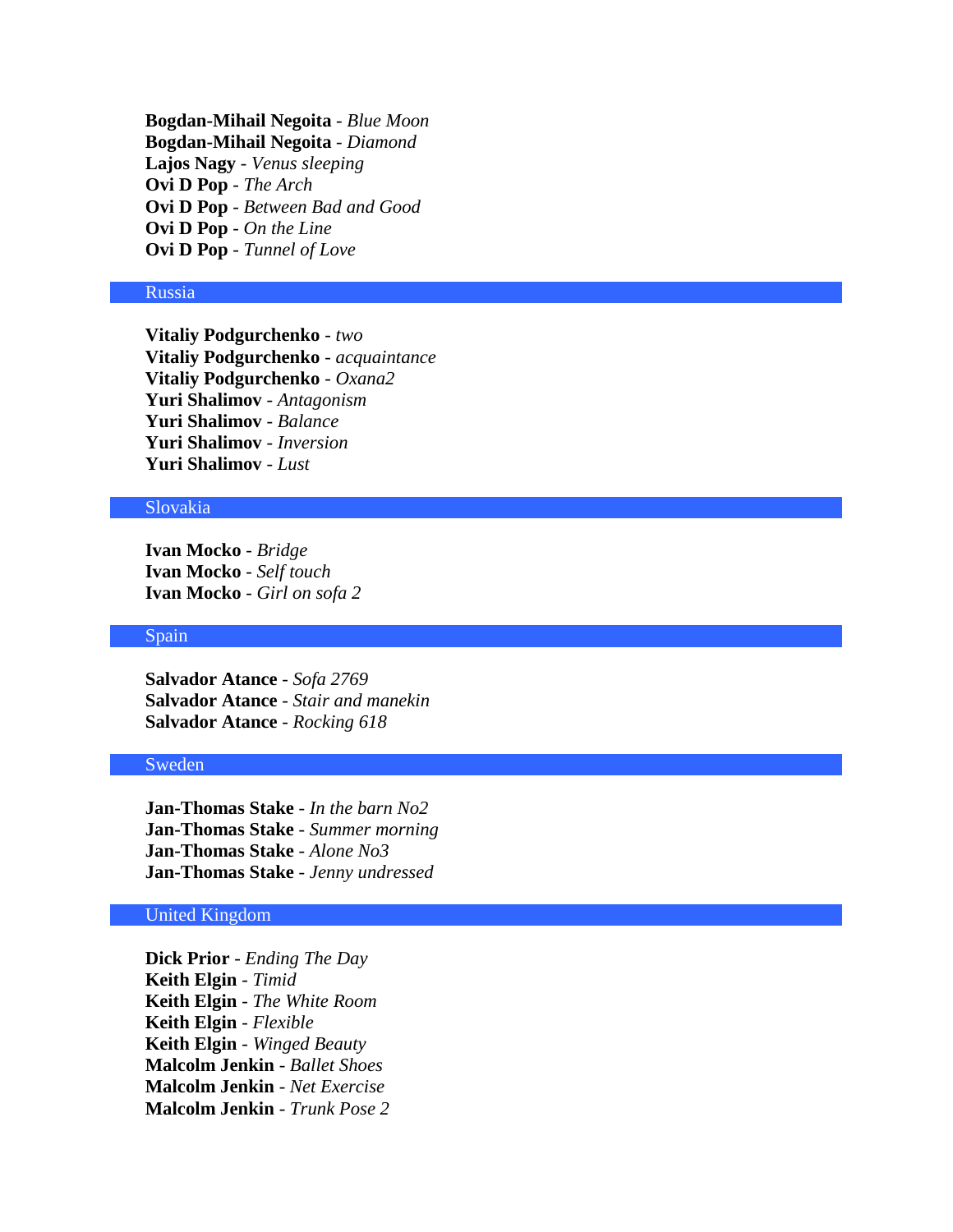# USA

**Dave Whitson** - *Lauren in the Wind* **Dave Whitson** - *Reclining Nude 5 BW*

# Vietnam

**Liem Do Hieu** - *Nuy 1* **Liem Do Hieu** - *Nuy 2* **Nguyen Vu Phuoc** - *Lady in black* **Tan Nguyen Minh** - *Cold*

1st International Salon of Photography

# **"BOKA 2014"**

## **Awards** Theme **E) OPEN COLOR**

| PSA Gold medal - Yi Wan, China, Jehiel                            |
|-------------------------------------------------------------------|
| <b>DPA Gold medal - Joseph Tam, Australia, Flying Horse</b>       |
| <b>SALON Gold medal - Xing Fang Su, Hong Kong, Way Home</b>       |
| <b>DPA Silver medal - Dacai Xie, China, spring</b>                |
| <b>SALON Silver medal - Phong Tran, Vietnam, Hard childhood</b>   |
| DPA Bronze medal - Isa Ebrahim, Bahrain, Time Passing             |
| SALON Bronze medal - Fa Mao Zhang, China, With Brother            |
| PSA HM - Chan Seng Tang, Macao, Fancy Ballet Dancer               |
| PSA HM - Dibyo Gahari, Indonesia, Fishermen                       |
| PSA HM - Lung-Tsai Wang, Taiwan, Laughter                         |
| <b>DPA HM - David Poey-Cher Tay, Singapore, Fishing nets</b>      |
| DPA HM - Habib Alzadjali, Oman, Village Girl 2                    |
| DPA HM - Lei Xu, China, Chasing shadows                           |
| <b>SALON HM - Chau Kei Checky Lam, Hong Kong, Water Polo Game</b> |
| <b>SALON HM - Dao Tien Dat, Vietnam, LIFE 'S DREAM</b>            |
| <b>SALON HM - Mamdooh Alsaleh, Bahrain, Shower time 2</b>         |
| <b>SALON HM - Tanh Bui Van, Vietnam, DUA VUI SONG NUOC</b>        |
| <b>SALON HM - Vanneuville Jacques, France, FANNY 8581</b>         |
| <b>SALON HM - Zhiguo Song</b> , China, Grassland pastoral         |

1st International Salon of Photography

**"BOKA 2014"**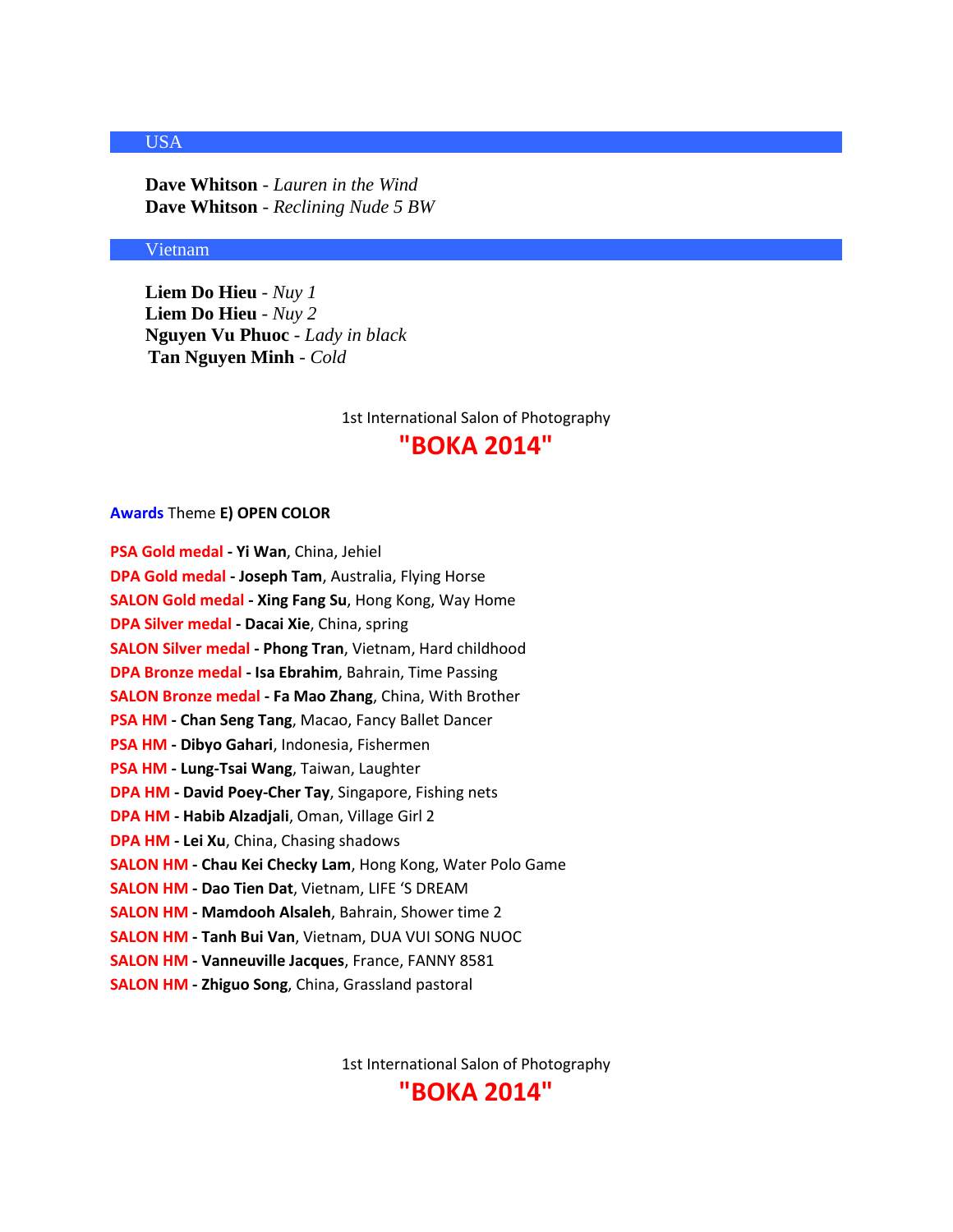#### **Accepted** Theme **E) OPEN COLOR**

#### Australia

**Charles Chow** - *Racing* **John Lomas** - *Broken Symmetry* **John Lomas** - *The Knights* **John Lomas** - *My Lady* **John Lomas** - *Monique* **Joseph Tam** - *Fighting Horses* **Joseph Tam** - *Braving the Storm* **Joseph Tam** - *Cock Fighting* **Joseph Tam** - *Flying Horse* **Wai Man Tsim** - *Walking A Cow*

# Austria

**Stefan Nagy** - *Iceland* **Stefan Nagy** - *Iceland 02* **Theo Streitfelder** - *Zebras* **Thomas Radislovich** - *better half* **Thomas Radislovich** - *In Reverse* **Thomas Radislovich** - *L in incident light* **Thomas Radislovich** - *Miss S* **Werner Burgstaller** - *diaper transport* **Werner Burgstaller** - *barbie* **Werner Burgstaller** - *crusader*

# Bahrain

**Ahmed Hameed** - *Innocence* **Ahmed Hameed** - *Splash Plan* **Hassan Alhaddad** - *hide and seek* **Hussain Almomen** - *Family* **Hussain Almomen** - *Grandmother* **Isa Ebrahim** - *Jodhpur family* **Isa Ebrahim** - *Rice lines* **Isa Ebrahim** - *Swimmer* **Isa Ebrahim** - *Time Passing* **Mamdooh Alsaleh** - *Agadir* **Mamdooh Alsaleh** - *Highland* **Mamdooh Alsaleh** - *Shower time 2* **Mamdooh Alsaleh** - *smoke tatto*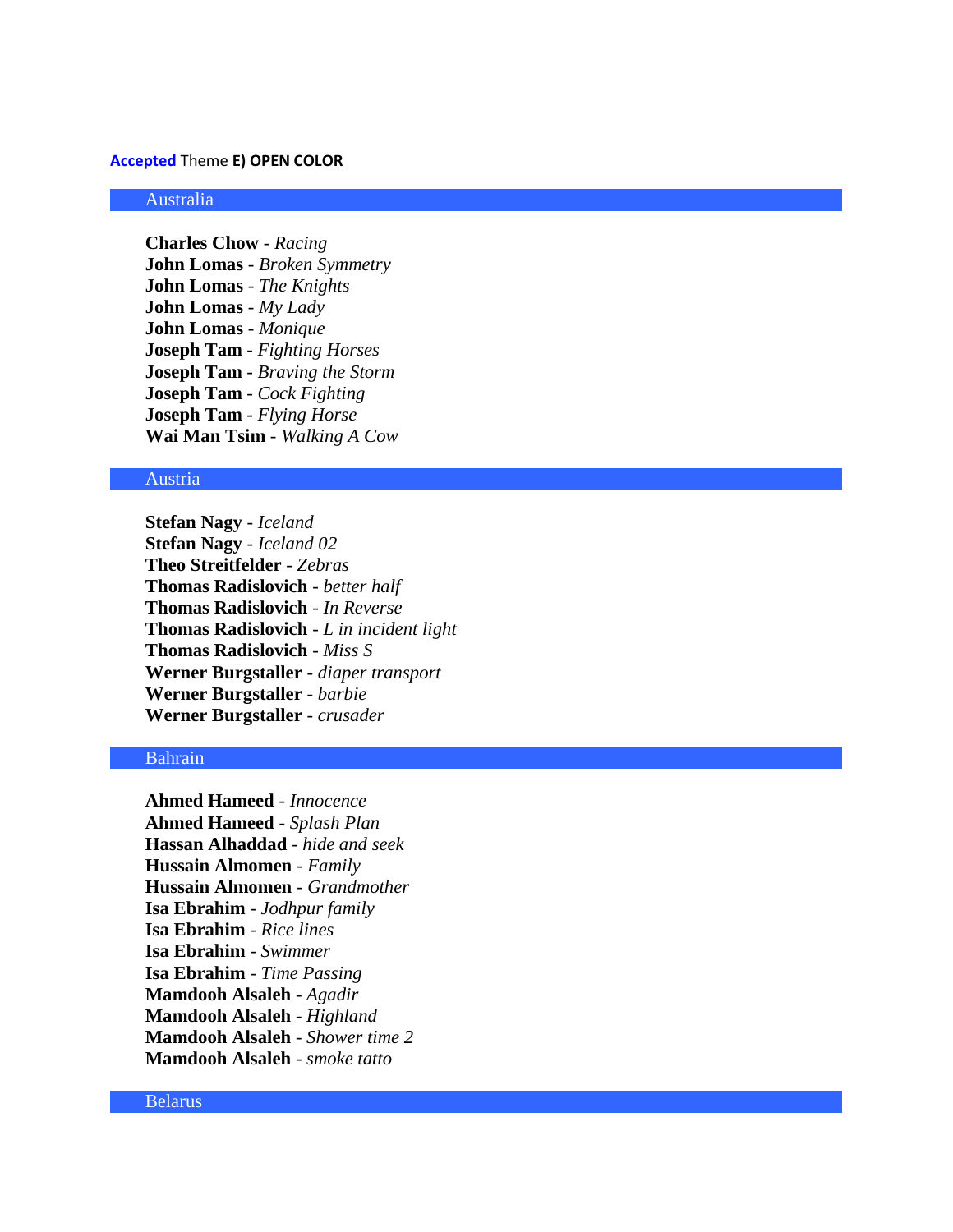## **Alfred Mikus** - *at dawn*

#### Canada

**David Laronde** - *Cleaning Up* **David Laronde** - *Blue Shirt* **David Laronde** - *Tranquility* **Yung Niem** - *Old pier in winter*

#### China

**Bing Nan Yuan** - *Moutain Buliding* **Chang Yu Xiao** - *The Light* **Dacai Xie** - *spring* **Dacai Xie** - *dragon fire dancing* **Dacai Xie** - *kiss* **Fa Mao Zhang** - *Go Home* **Fa Mao Zhang** - *Ta-liang People 1* **Fa Mao Zhang** - *Ta-liang Women* **Fa Mao Zhang** - *With Brother* **Hongyao Tian** - *fairy paradise* **Jia Min Lei** - *Harvest* **Jia Min Lei** - *Studying* **Jinghui Chen** - *DREAMLAND* **Jinghui Chen** - *INCENSE FLOURISHING* **Jinghui Chen** - *LINE* **Jinghui Chen** - *WALKCLOUND* **Lei Xu** - *Chasing shadows* **Lei Xu** - *Ink Beach* **Lei Xu** - *Jiangwan ink rhyme* **Shutian Liu** - *Smoke wave on the river* **Shutian Liu** - *The shepherd* **Shutian Liu** - *Time* **Xunlei Li** - *neck and neck* **Xunlei Li** - *waiting* **Yi Wan** - *Diaoyang race* **Yi Wan** - *Jehiel* **Yi Wan** - *Sibling* **Yi Wan** - *Sunset scenery* **Yue Liu** - *Dance of the Earth* **Yue Liu** - *Sand sea* **Zhiguo Song** - *Grassland pastoral* **Zhiguo Song** - *mountain rhyme2* **Zhiguo Song** - *The road* **Zhiguo Song** - *Tianshan light*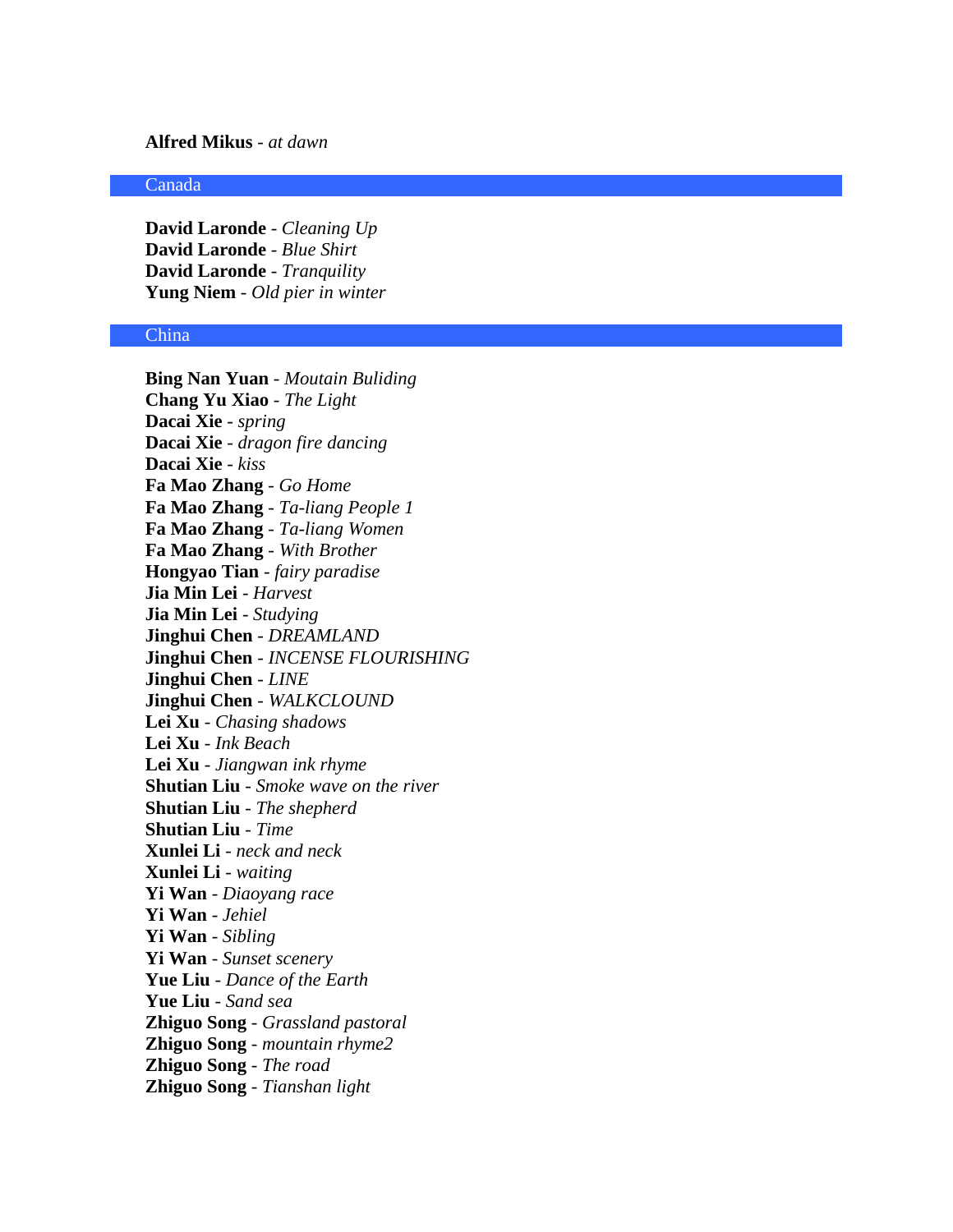# **Croatia**

**Petar Sabol** - *Double portion* **Petar Sabol** - *Ambrosia* **Petar Sabol** - *Together*

#### Denmark

**Danne Johansen** - *Lestes sponsa*

#### France

**Vanneuville Jacques** - *FANNY 8581*

## **Germany**

**Alexander Hochhaus** - *Alleyway* **Alexander Hochhaus** - *Dream room* **Alexander Hochhaus** - *Lost in time* **Alexander Hochhaus** - *Pisces* **Heike Ehlers** - *sadness*

## **Greece**

**Iannis Skotiniotis** - *After the rain* **Iannis Skotiniotis** - *A small rural panorama* **Iannis Skotiniotis** - *Meteora II*

# Hong Kong

**Chau Kei Checky Lam** - *Desolate Racing* **Chau Kei Checky Lam** - *Who can catch* **Chau Kei Checky Lam** - *Rushing Cow* **Chau Kei Checky Lam** - *Water Polo Game* **Xing Fang Su** - *Kingfisher* **Xing Fang Su** - *Steel Making* **Xing Fang Su** - *Snow Camel* **Xing Fang Su** - *Way Home*

# India

**Mukesh Srivastava** - *BlackSmith At Work-2* **Subrata Bysack** - *THIRST* **Subrata Bysack** - *MORNING SAGA* **Subrata Bysack** - *LIVING TOGETHER*

Indonesia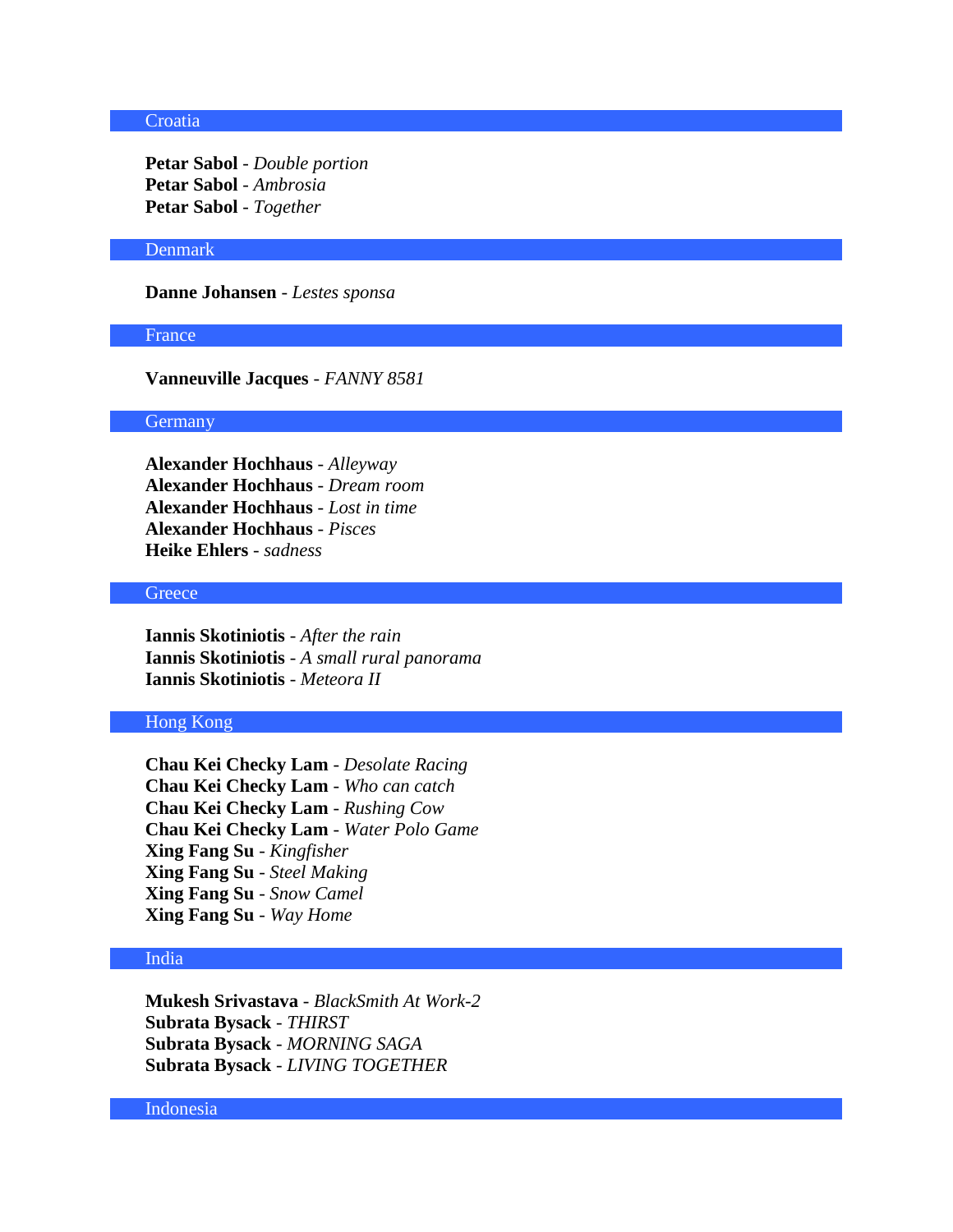**David Somali-Chow** - *Milky Way in Mono Lake Calif3* **David Somali-Chow** - *Golden Gate Bridge* **David Somali-Chow** - *Colors* **David Somali-Chow** - *Barracuda fish in Maratua* **Dibyo Gahari** - *Fishermen* **Dibyo Gahari** - *Ducks* **Dibyo Gahari** - *Chatting* **Joko Nuswantoro** - *Silent Beach* **Joko Nuswantoro** - *Sunset* **Slamet Adijuwono** - *morning activity 10* **Slamet Adijuwono** - *rice field 51* **Slamet Adijuwono** - *sunrise hunter two*

#### Iraq

**Mohammed Sawaf** - *girlcoler* **Mohammed Sawaf** - *halagh* **Mohammed Sawaf** - *sister* **Taisir Mehdi** - *Deprived childhood* **Taisir Mehdi** - *Life hopes* **Taisir Mehdi** - *Reviews* **Taisir Mehdi** - *Optimisms*

#### Italy

**Antonio Persano** - *Agetime* **Riccardo Villa** - *New delhi travel out look*

#### Kuwait

**Abdulrahman Alterkait** - *The Blue* **Abdulrahman Alterkait** - *Woods and students* **Yousef Almuhanna** - *in school* **Yousef Almuhanna** - *temple man*

#### Luxembourg

**Mike Weiwers** - *Iceberg*

## Macao

**Chan Seng Tang** - *Fancy Ballet Dancer* **Kai Lon Tang** - *White Lion 2* **Kai Lon Tang** - *Fishing in blue Morning* **Kai Lon Tang** - *Umbrella in Red* **Sherman Cheang** - *Waiting*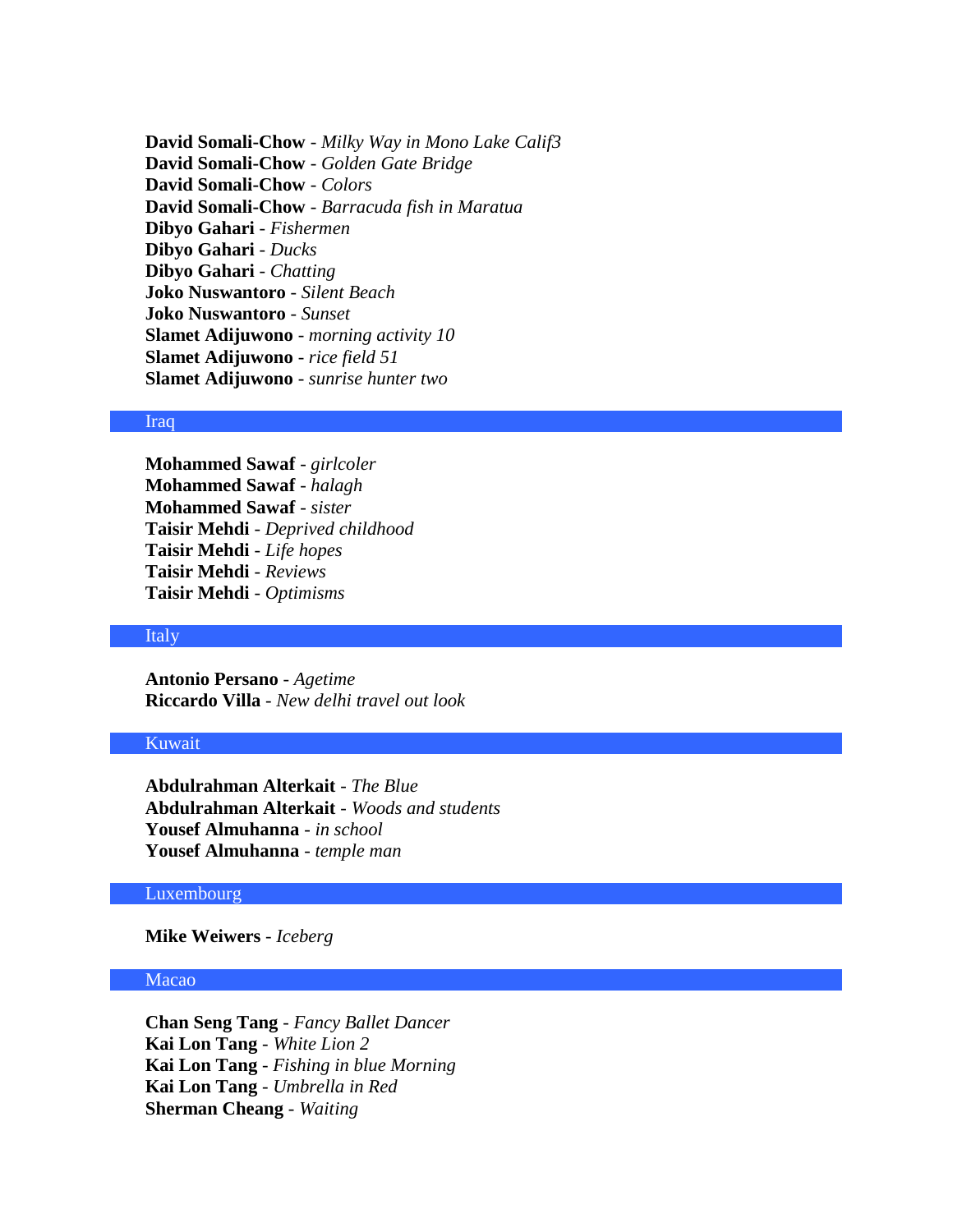## Netherlands

#### **Daniel Lybaert** - *Aanvliegende uil*

# **Norway**

**Hakon Gronning** - *Dream from the past* **Hakon Gronning** - *Everything is submarine* **Hakon Gronning** - *Fredau in polar sun* **Hakon Gronning** - *The weight of the column* **Knut Lepsoe** - *In transit II* **Knut Lepsoe** - *Welcome* **Monica Elise Vestre** - *Ice Heaven* **Monica Elise Vestre** - *Pause* **Rolf Tore Kjaeran** - *Rainy day* **Rolf Tore Kjaeran** - *Shopping in snow*

# Oman

**Habib Alzadjali** - *The Family* **Habib Alzadjali** - *Village Girl 2*

#### Poland

**Pawel Wodnicki** - *String quartet portrait*

#### Romania

**Lajos Nagy** - *bee eaters with grasshoppers* **Lajos Nagy** - *morning fly* **Stefan Magdo** - *Wow!!!*

#### Russia

**Vitaliy Podgurchenko** - *Parade* **Yury Pustovoy** - *Sunset on Li River, China* **Yury Pustovoy** - *The Way to Home, Sahara*

## Samoa

**Stuart Chape** - *Boat harbour* **Stuart Chape** - *Venice 5* **Stuart Chape** - *Venice 7*

Saudi Arabia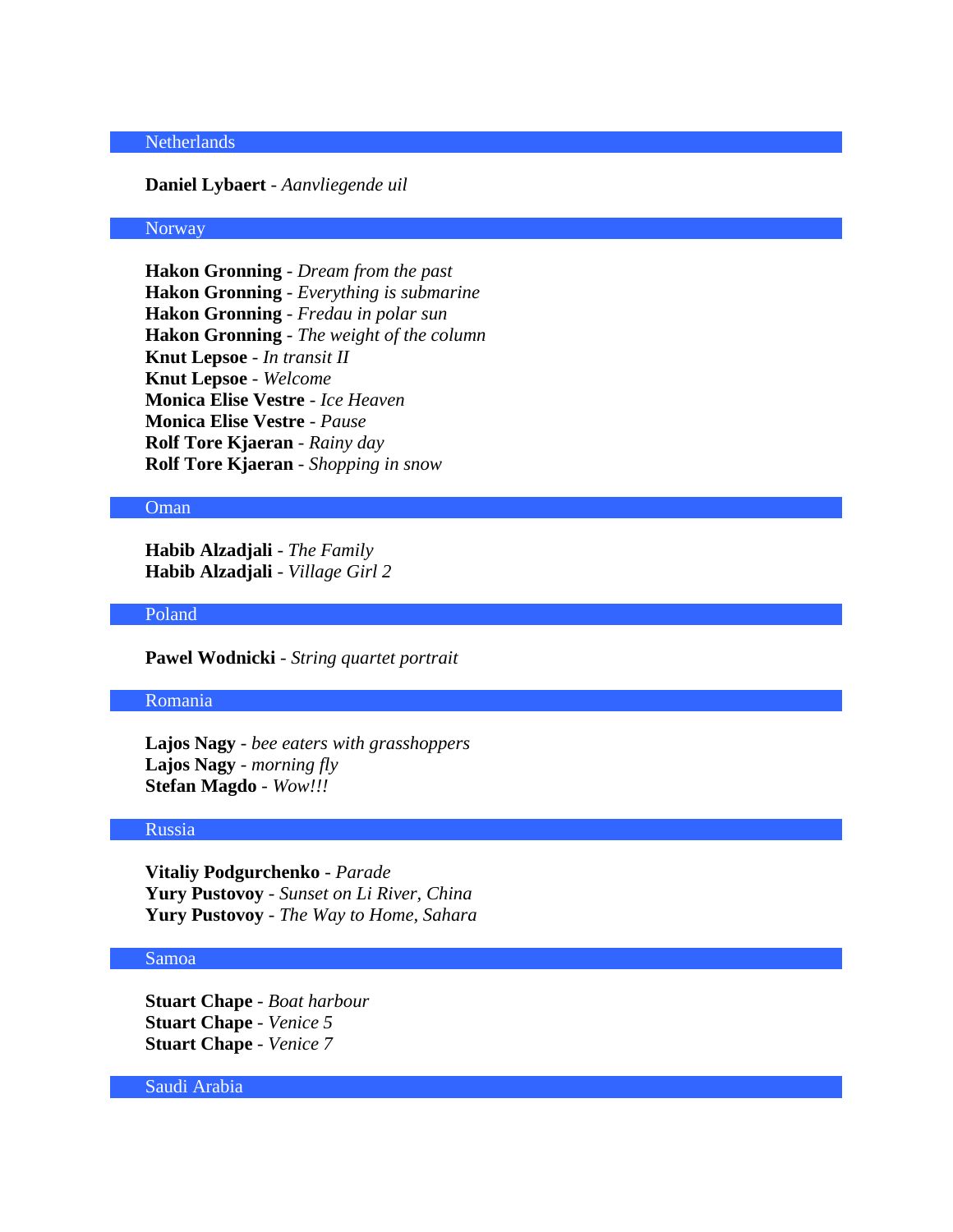**Abbas Alkhamis** - *AZA* **Abbas Alkhamis** - *Hourse square* **Abbas Alkhamis** - *with hourse* **Abbas Alkhamis** - *face in mirror* **Ahmed Al-Ibrahim** - *Darkness Soul 4* **Ahmed Alibrahim** - *Ibrahim shrine* **Nasser Alrabeai** - *Drinking milk* **Nasser Alrabeai** - *Light of Hearts* **Osama Alsulami** - *Street life Jodhpur*

#### Singapore

**David Poey-Cher Tay** - *Fishing nets* **David Poey-Cher Tay** - *Green brolly* **David Poey-Cher Tay** - *Morning of life* **Zee Kek Heng** - *Jump down the waterfall* **Zee Kek Heng** - *Out of net*

# Slovakia

**Ivan Mocko** - *Pear and dead roses* **Ivan Mocko** - *Golden fish in net 1* **Ivan Mocko** - *Maria and Trux*

#### Slovenia

**Igor Debevec** - *Lavenders fields IV* **Igor Debevec** - *Field in summer* **Nevenka Papic** - *The Wave 2* **Nevenka Papic** - *The Window*

## Spain

**Salvador Atance** - *Dinning room* **Salvador Atance** - *Fashion victim* **Salvador Atance** - *Steam 260* **Salvador Atance** - *Cemetery 886*

## Sweden

**Jan-Thomas Stake** - *Red lips* **Jan-Thomas Stake** - *Nina draped in green* **Jan-Thomas Stake** - *Angry little man* **Jan-Thomas Stake** - *Sidelight on Jenny No2*

#### Taiwan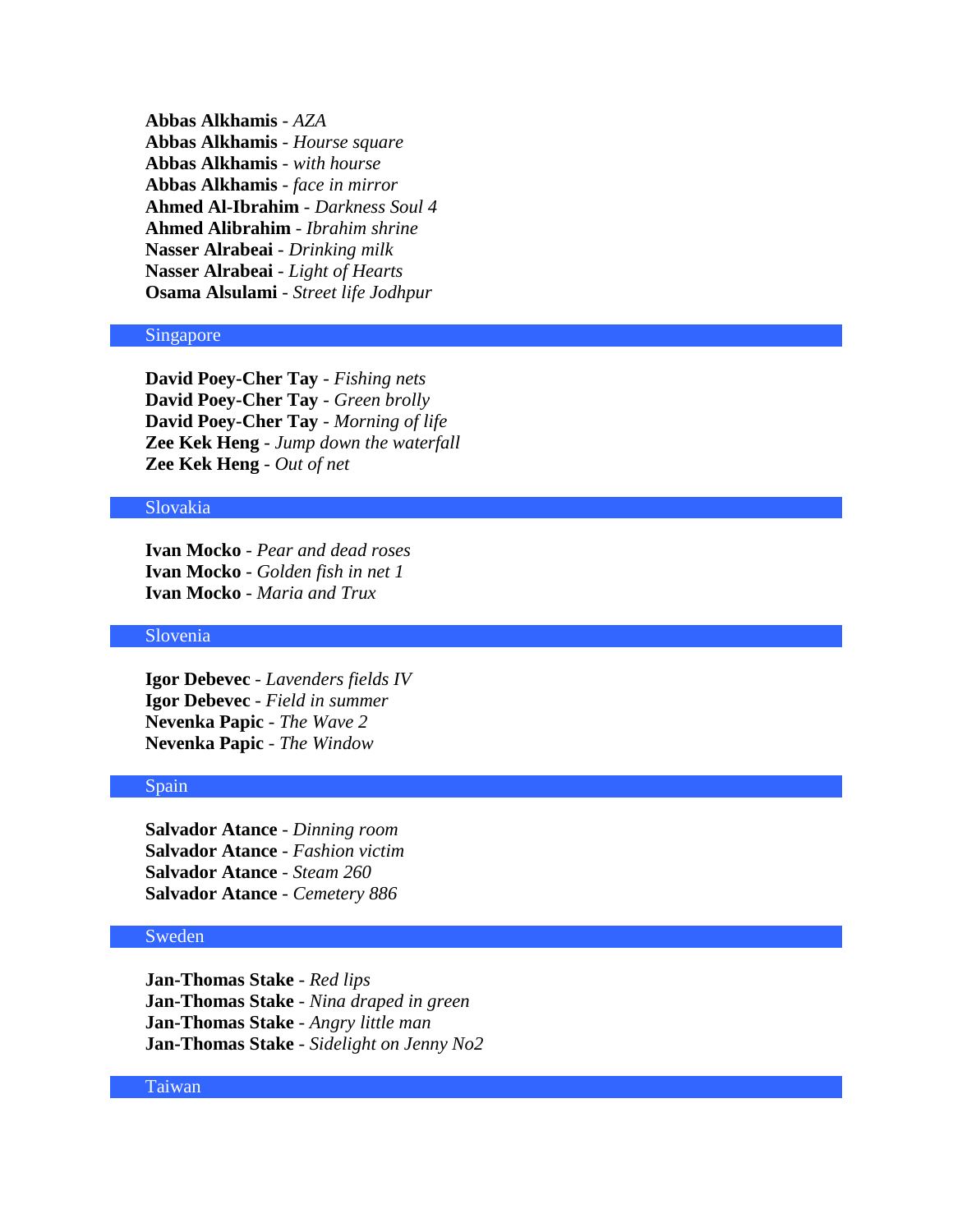**Lung-Tsai Wang** - *Laughter* **Lung-Tsai Wang** - *Snow Fighting* **Lung-Tsai Wang** - *Colorful Smile* **Lung-Tsai Wang** - *Snack Time*

### **Turkey**

**Baris Barlas** - *TRIATHLET\_165*

#### United Kingdom

**Jon Sellers** - *The Undertakers* **Jon Sellers** - *The Victorian Gentleman* **Jon Sellers** - *The Avian Queen* **Vincent Scothern** - *Cabo Cope*

# USA

**Dave Whitson** - *Carol Stretching* **Jassim Ali Al-Mulla** - *Welcome to My Home* **Jassim Ali Al-Mulla** - *We are Going* **Jassim Ali Al-Mulla** - *Girl in the House* **Kah-Wai Lin** - *Love of Canyon* **Larry Cowles** - *Ashley Anne Red Floppy Hat* **Larry Cowles** - *Belen Black and Silver* **Larry Cowles** - *Kaylie Hair in Face* **Susan Cowles** - *Ashlynn Black On Black* **Susan Cowles** - *Michelle In Blue Silk*

## Vietnam

**Dao Tien Dat** - *FRIENDS No 2* Dao Tien Dat - LIFE 'S DREAM **Dao Tien Dat** - *M ' NONG FAMILY* **Dao Tien Dat** - *A PLACE LEFT TO RETURN* **Hoang An** - **Huy Lu Huynh Thanh** - *Daily Life* **Huy Lu Huynh Thanh** - *Butterflying Fish Net* **Huy Lu Huynh Thanh** - *Moss Pillow* **Liem Do Hieu** - *SHRIMP CATCH FISHING* **Liem Do Hieu** - *Mending fishing nets* **Liem Do Hieu** - *TRADITIONAL CRAFTS* **Nguyen Vu Phuoc** - *Lovely in the Rain* **Nguyen Vu Phuoc** - *Children right* **Nguyen Vu Phuoc** - *Father and Daughter 2* **Phong Tran** - *Helping mother* **Phong Tran** - *Hard childhood*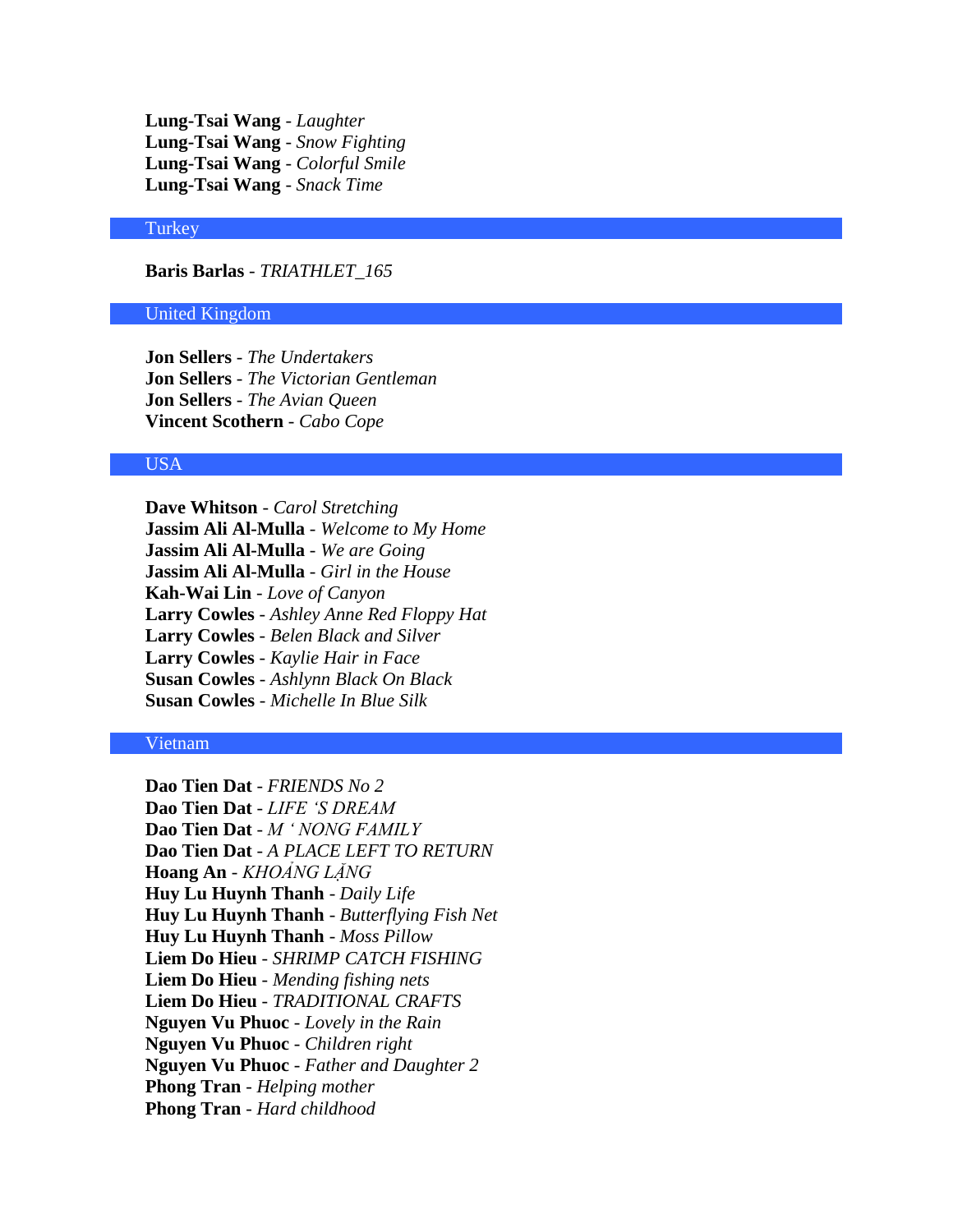**Phong Tran** - *Crossing the flood* **Tan Nguyen Minh** - *The teacher* **Tan Nguyen Minh** - *The storm* **Tanh Bui Van** - *DUA VUI SONG NUOC* **Thang Huynh Tan** - *VIEC HANG NGAY* **Thang Nguyen Duc** - *nhung vong xoay hoa kiep* **Thang Nguyen Duc** - *cung doan cuoi* **Trong Tang Quang** - *MOT GIA TAI* **Trong Tang Quang** - *2CAU KHI TAY BAC* **Vy Van Bui** - *Farmers Churo*

1st International Salon of Photography

# **"BOKA 2014"**

#### **Awards** Theme **F) OPEN MONOCHROME**

**PSA Gold medal - Dacai Xie**, China, winter herd **DPA Gold medal - Hakon Gronning**, Norway, Sculpture on the cliff **SALON Gold medal - Huy Lu Huynh Thanh**, Vietnam, Helping Hands **DPA Silver medal - Chau Kei Checky Lam**, Hong Kong, Together moment **SALON Silver medal - Dao Tien Dat**, Vietnam, STEAMED SQUIDS **DPA Bronze medal - Joseph Tam**, Australia, Ouch **SALON Bronze medal - Lung-Tsai Wang**, Taiwan, Snow Rush **PSA HM - David Poey-Cher Tay**, Singapore, High noon **PSA HM - Jordi Egea Torrent**, Spain, Pont del Petroli **PSA HM - Susan Cowles**, USA, Ashlynn In Blue Paisley Scarf BW **DPA HM - Rolf Tore Kjaeran**, Norway, Girls hopscotching **DPA HM - Xing Fang Su**, Hong Kong, Ride **DPA HM - Yury Pustovoy**, Russia, U Bein Bridge, Myanmar **SALON HM - Chan Seng Tang**, Macao, Memory **SALON HM - Daniel Lybaert**, Netherlands, Stiekem **SALON HM - Lajos Nagy**, Romania, running with the wind **SALON HM - Nguyen Vu Phuoc**, Vietnam, Mid autum moonlight festival children **SALON HM - Stefan Magdo**, Romania, Going home

**SALON HM - Xunlei Li**, China, tea perfume

1st International Salon of Photography

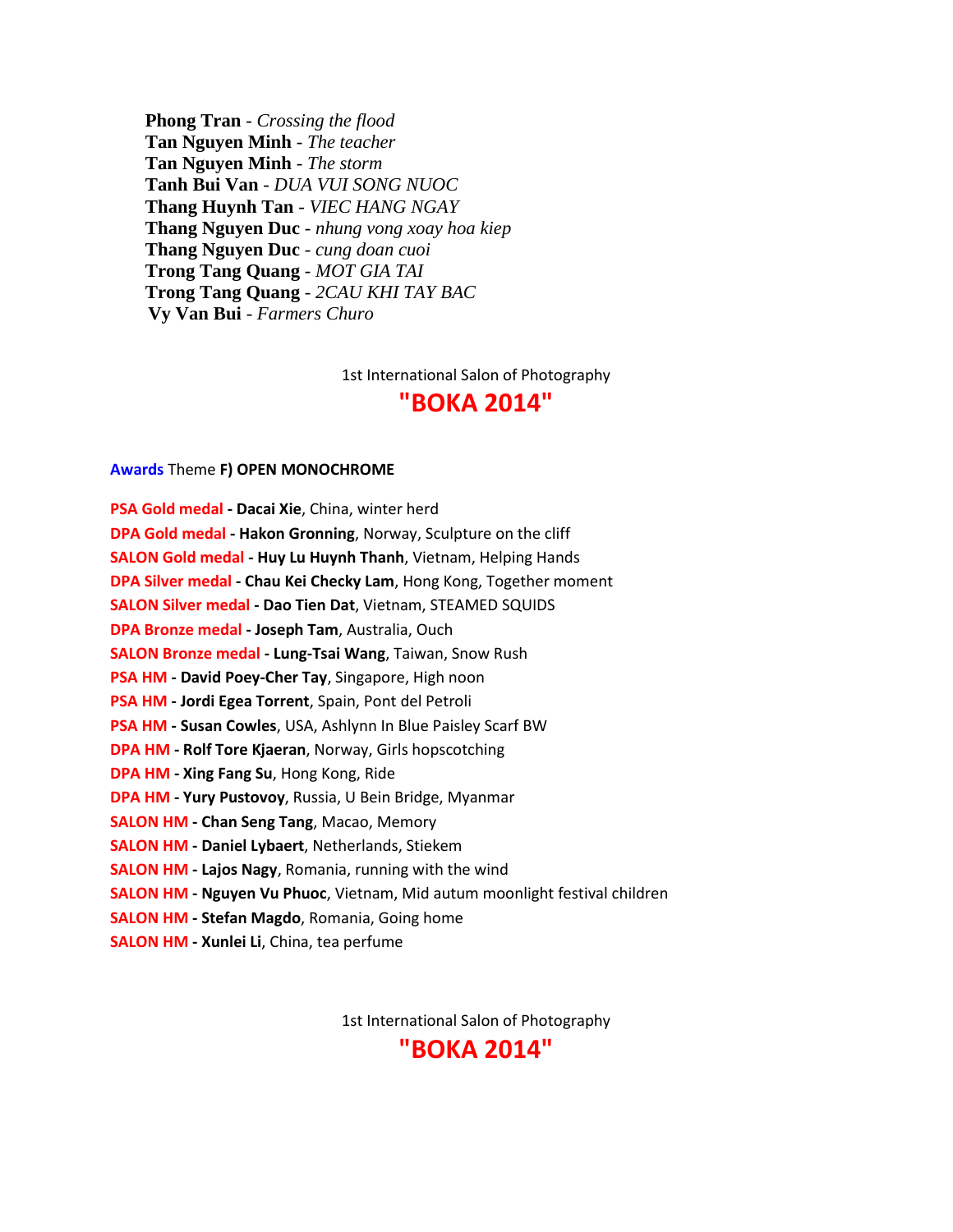#### **Accepted** Theme **F) OPEN MONOCHROME**

#### Australia

**David Miller** - *Angela with Veil* **David Miller** - *Donna in Lace* **David Miller** - *Hand and Feet* **John Chapman** - *Bryce Canyon Ridges* **John Lomas** - *Marie* **John Lomas** - *The Viking* **Joseph Tam** - *Lost Control* **Joseph Tam** - *Into the Dawn* **Joseph Tam** - *Dashing Bull* **Joseph Tam** - *Ouch*

#### Austria

**Stefan Nagy** - *Body* **Theo Streitfelder** - *Pendel* **Theo Streitfelder** - *Safety* **Theo Streitfelder** - *Tanzpose* **Thomas Radislovich** - *Elisa* **Thomas Radislovich** - *Mark bw* **Thomas Radislovich** - *stoop down* **Thomas Radislovich** - *Veronika* **Werner Burgstaller** - *verena* **Werner Burgstaller** - *jason X* **Werner Burgstaller** - *my bike* **Werner Burgstaller** - *grindlforest*

# Bahrain

**Ahmed Hameed** - *Hamer Children* **Ahmed Hameed** - *Harsh Life2* **Ahmed Hameed** - *Still Waiting* **Hassan Alhaddad** - *look at my eyes* **Hussain Almomen** - *Child with goat* **Hussain Almomen** - *River* **Isa Ebrahim** - *Mother Small* **Isa Ebrahim** - *Ronghuaze* **Isa Ebrahim** - *Time Tea* **Mamdooh Alsaleh** - *Running on water*

# Belarus

**Alfred Mikus** - *tears soul*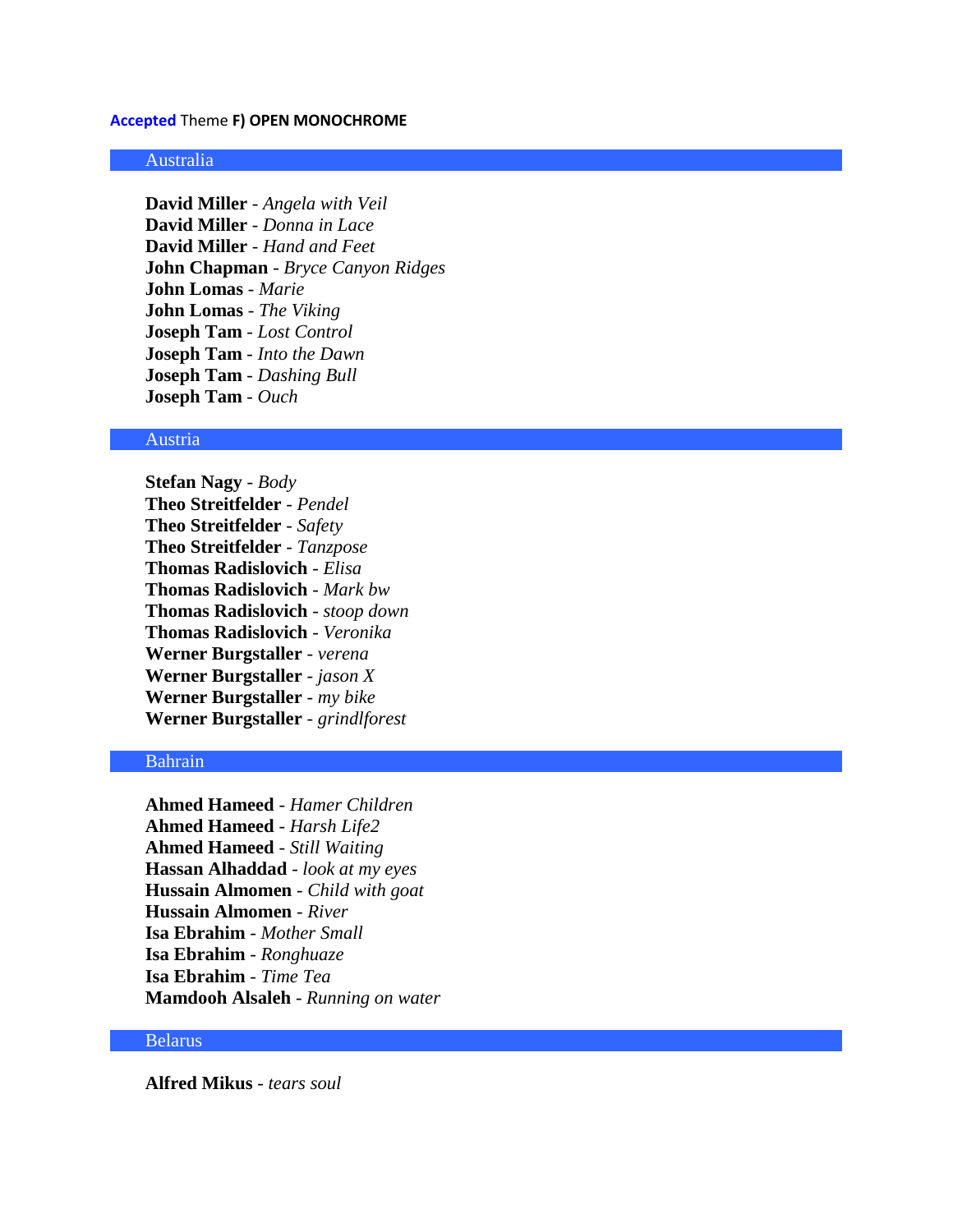## Belgium

#### **Marcel Beauraind** - *Orage*

# Canada

**David Laronde** - *The Backwards Arch* **David Laronde** - *From Back to Front* **David Laronde** - *Man in Motion* **David Laronde** - *White Dress* **Kam Chiu Tam** - *A close race* **Kam Chiu Tam** - *Dogsled 223* **Phillip Kwan** - *Bear Run with Fish* **Phillip Kwan** - *Two Lion Walking* **Phillip Kwan** - *Three Cubs on Mount* **Yung Niem** - *Atacama desert and milky way* **Yung Niem** - *Flyover in central Shanghai* **Yung Niem** - *Kicked the goal BW* **Yung Niem** - *Street performer*

# China

**Dacai Xie** - *attractive morning* **Dacai Xie** - *winter herd* **Dacai Xie** - *unimpeded way* **Dacai Xie** - *galloping* **Fa Mao Zhang** - *Ta-liang People 2* **Fa Mao Zhang** - *Their Clothes* **Jinghui Chen** - *THE SHADOW OF NETTS* **Lei Xu** - *Catch the sea* **Lei Xu** - *noodles* **Lei Xu** - *The sun's noodles* **Lei Xu** - *Xiapu impression* **Liduan Chen** - *happiness* **Liduan Chen** - *paddle in the mist* **Shutian Liu** - *THE STREAMS OF THE NUDE* **Xunlei Li** - *tea perfume* **Xunlei Li** - *melody* **Ye Hua Wu** - *Folk Artist* **Yi Wan** - *Father and son* **Yi Wan** - *Grandpa And Grandson* **Yi Wan** - *Lonely* **Yi Wan** - *Take tents* **Zhiguo Song** - *Shahu autumn shadow* **Zhiguo Song** - *Ten thousand steeds gallop*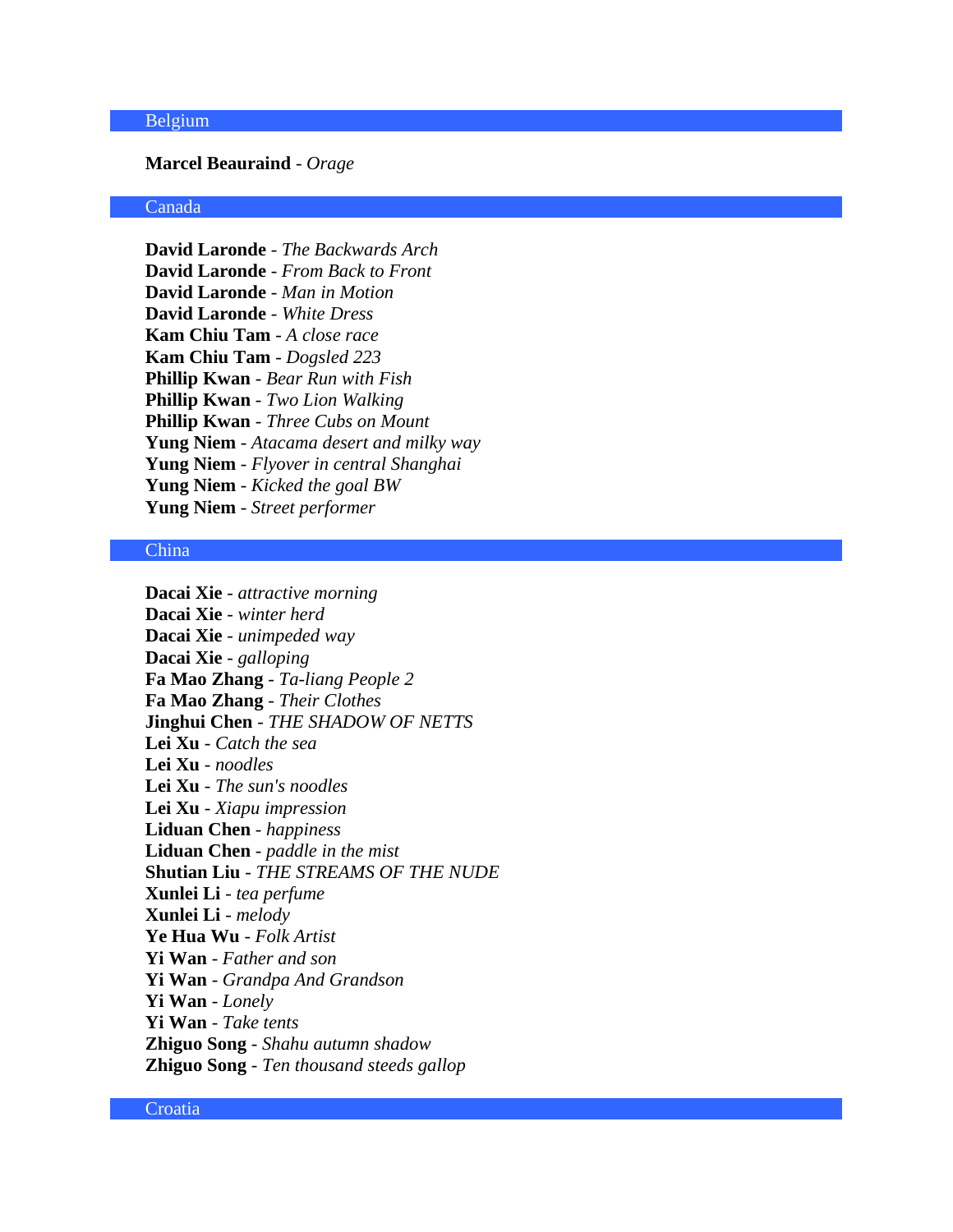**Petar Sabol** - *Dive for fish* **Petar Sabol** - *Marbled whites* **Petar Sabol** - *Ways* **Zoran Makarovic** - *His horse 4* **Zoran Makarovic** - *Poor man* **Zoran Makarovic** - *Shepherd of Baranya 3*

#### Czech Republic

**Josef Bosak** - *The hospital in Karabagh V.*

Denmark

**Danne Johansen** - *Behind the gate*

#### France

**Vanneuville Jacques** - *Arbres et Cloture* **Vanneuville Jacques** - *FANNY 8499* **Vanneuville Jacques** - *FANNY DOUBLE*

## **Germany**

**Alexander Hochhaus** - *Hunting instinct* **Gunter Scholtz** - *Up and Down* **Heike Ehlers** - *skulptur* **Heike Ehlers** - *sadness-SW* **Heike Ehlers** - *dancing waltz* **Renate Jebe** - *difficult world* **Renate Jebe** - *two after a long way* **Volker Meinberg** - *Port Lockroy Antarctica 5*

# **Greece**

**Iannis Skotiniotis** - *Old engraving with rainbow* **Iannis Skotiniotis** - *The village of my grandparents*

# Hong Kong

**Chau Kei Checky Lam** - *Together moment* **Chau Kei Checky Lam** - *Water Running* **Chau Kei Checky Lam** - *Sea Eagle catching* **Chau Kei Checky Lam** - *Buddha Return* **H.W. Chan** - *The farm on water 1 (Xiapu)* **H.W. Chan** - *The person on sea wall* **H.W. Chan** - *Turn head to see*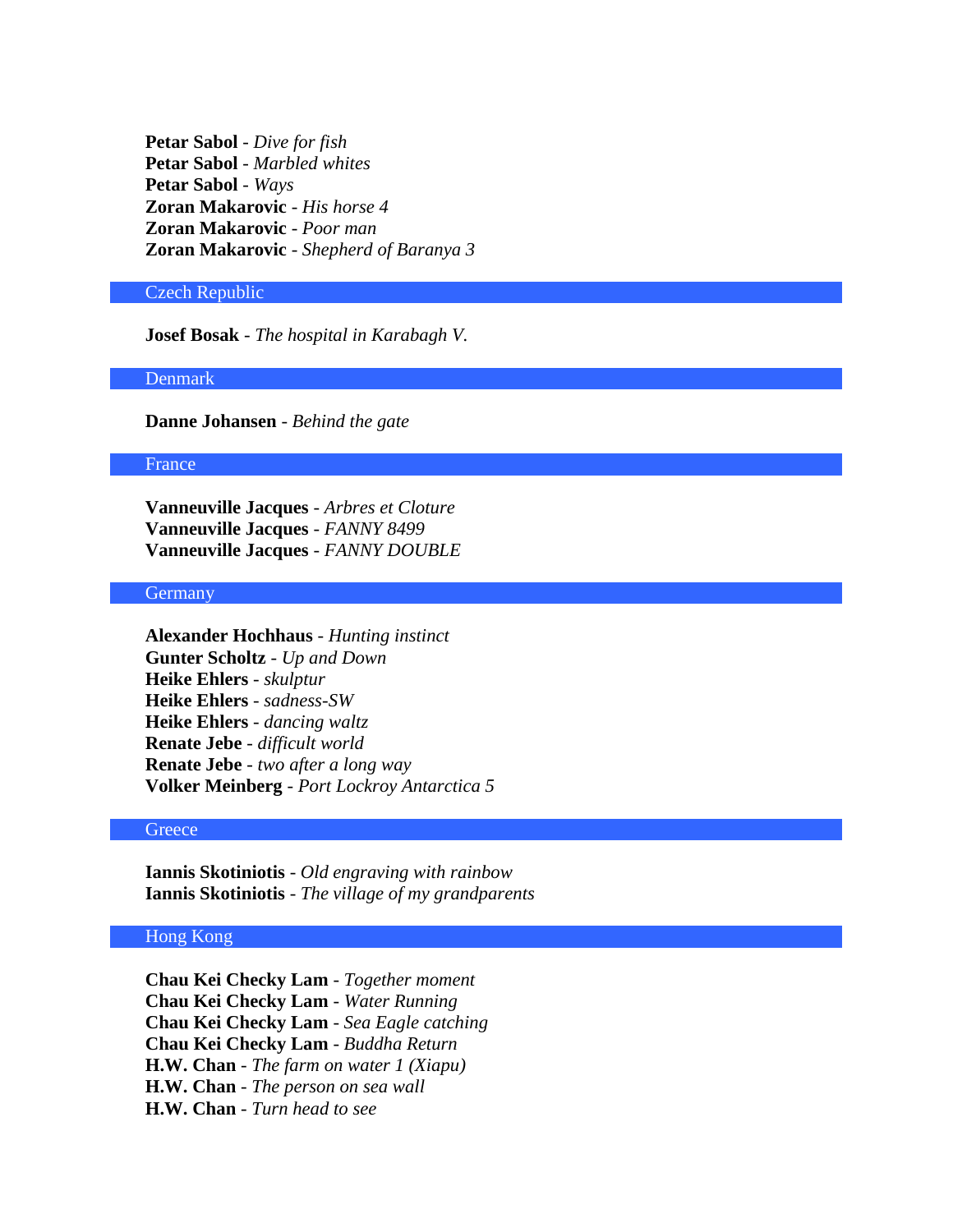**Xing Fang Su** - *Chasing* **Xing Fang Su** - *Ride* **Xing Fang Su** - *Horse Grazing* **Xing Fang Su** - *Catching*

#### Hungary

**Andras Pajor** - *Birthday* **Andras Pajor** - *Wheeled Passion*

#### India

**Mukesh Srivastava** - *Child Care-1* **Mukesh Srivastava** - *In Thoughts-2* **Subrata Bysack** - *EYE TO EYE 2* **Subrata Bysack** - *PAPER VENDOR 2* **Subrata Bysack** - *THE IMPLACABLE* **Suryaprakasarao Vaddadi** - *Fishiig for night food* **Suryaprakasarao Vaddadi** - *Pot making* **Suryaprakasarao Vaddadi** - *Vapour in morning warm water*

# Indonesia

**Joko Nuswantoro** - *Me and My dad* **Slamet Adijuwono** - *morning activity*

#### Iraq

**Mohammed Sawaf** - *boy* **Mohammed Sawaf** - *holysheikh* **Taisir Mehdi** - *The face of an elderly* **Taisir Mehdi** - *Child and evil* **Taisir Mehdi** - *Reeves life* **Taisir Mehdi** - *Hope hopes*

#### Israel

**Hanoch Peri** - *Street work* **Hanoch Peri** - *Skiing* **Hanoch Peri** - *Nude slide on Nude*

# Italy

**Antonio Persano** - *Genesys* **Emanuele Zuffo** - *Lago di Garda 2* **Marco Garabello** - *Metropolis* **Marco Garabello** - *Reflejos*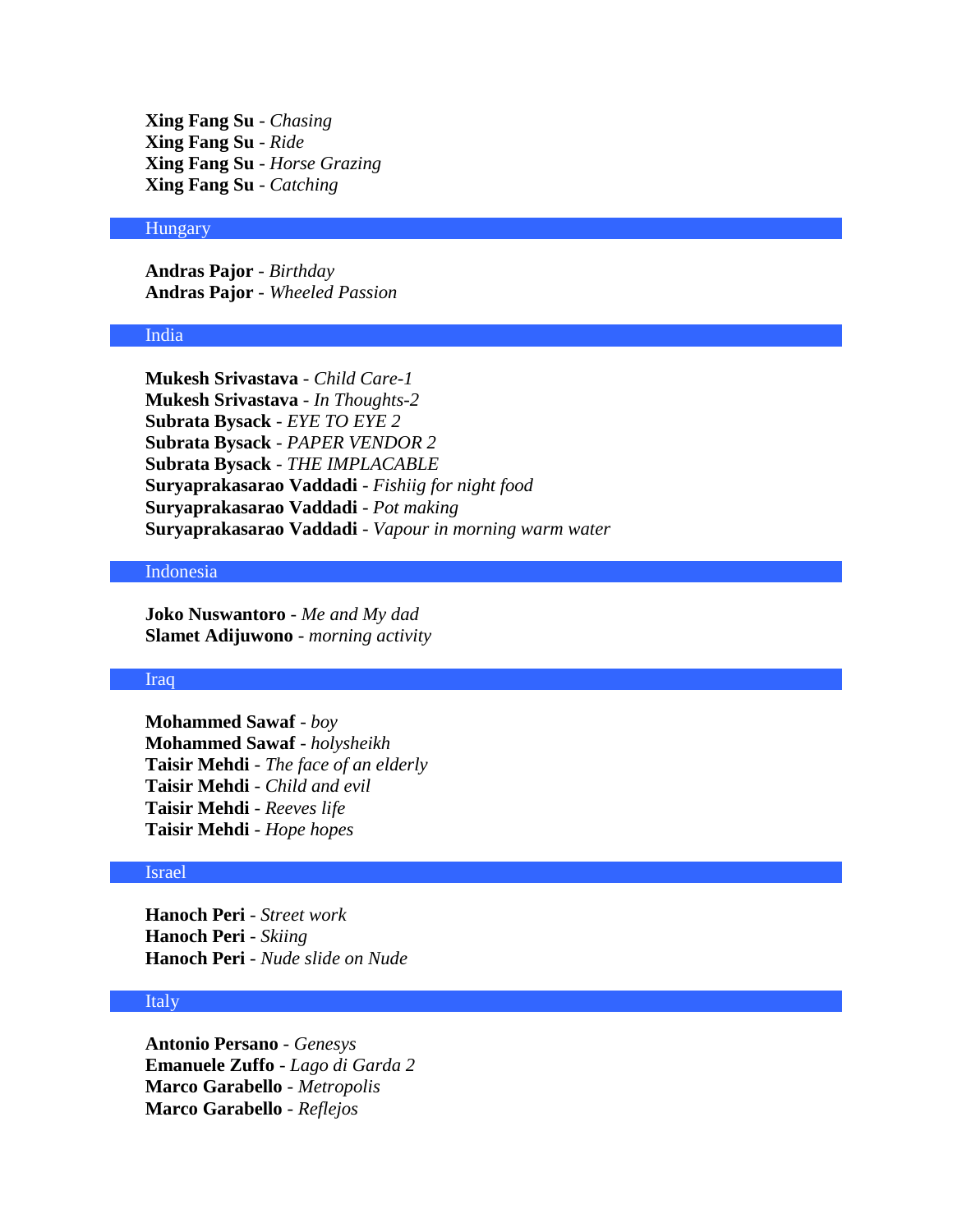**Marco Garabello** - *Stairs* **Riccardo Villa** - *La Provincia*

## Korea, Republic of

**Il-Tae Lim** - *Break time* **Il-Tae Lim** - *Trio* **Il-Tae Lim** - *wait*

#### Kuwait

**Abdulrahman Alterkait** - *Recovery room* **Abdulrahman Alterkait** - *Eritrean migrant* **Abdulrahman Alterkait** - *Friends* **Yousef Almuhanna** - *poor boy* **Yousef Almuhanna** - *it's about education*

#### Macao

**Chan Seng Tang** - *Rushing Stream* **Chan Seng Tang** - *Fighting 3* **Chan Seng Tang** - *Memory* **Chan Seng Tang** - *Village in Snow* **Kai Lon Tang** - *Hurry up* **Kai Lon Tang** - *Time Traveler* **Kai Lon Tang** - *Silent River* **Kai Lon Tang** - *Fight for Possession*

#### Malaysia

**Wee Kee Edwin Ong** - *Family*

# Netherlands

**Daniel Lybaert** - *Op de stoeprand* **Daniel Lybaert** - *Stiekem* **Daniel Lybaert** - *Gierenkop in ZwW*

#### **Norway**

**Hakon Gronning** - *Parallel lines* **Hakon Gronning** - *Sculpture on the cliff* **Hakon Gronning** - *Touching the clouds* **Knut Lepsoe** - *Fishing in calm sea* **Rolf Tore Kjaeran** - *Girls hopscotching* **Rolf Tore Kjaeran** - *Tanya X*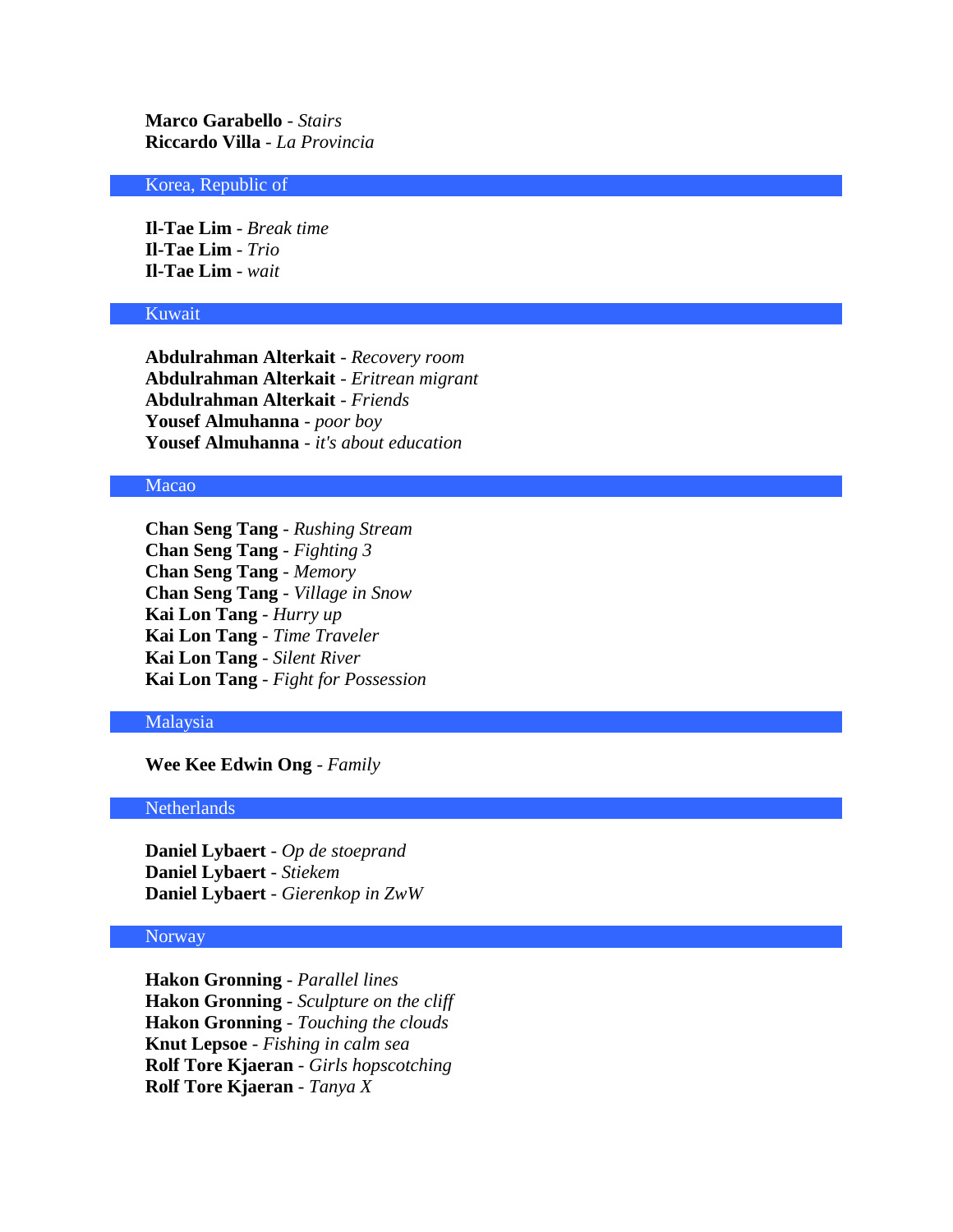#### Oman

**Habib Alzadjali** - *Girl 8* **Habib Alzadjali** - *Sadness 2* **Habib Alzadjali** - *Three Rings 2*

#### Poland

**Pawel Wodnicki** - *Sylwia beauty*

#### Portugal

**Joao Taborda** - *Festival 2*

#### Romania

**Bogdan-Mihail Negoita** - *Black Widow* **Bogdan-Mihail Negoita** - *Heart\_bw* **Bogdan-Mihail Negoita** - *Undercover\_bw* **Lajos Nagy** - *running with the wind* **Lajos Nagy** - *Teahouse 03* **Ovi D Pop** - *Going Home* **Stefan Magdo** - *Going home* **Stefan Magdo** - *Revival* **Stefan Magdo** - *Zig-zag*

# Russia

**Vasily Peremezhko** - *Endless Winter* **Vasily Peremezhko** - *Provincial history* **Yury Pustovoy** - *Fisherman on Li River, China* **Yury Pustovoy** - *Metamorphosis* **Yury Pustovoy** - *U Bein Bridge, Myanmar* **Yury Pustovoy** - *White Nights in Iceland*

#### Samoa

**Stuart Chape** - *Arno man 4*

# Saudi Arabia

**Abbas Alkhamis** - *Tow woman themble* **Ahmed Al-Ibrahim** - *On the move* **Ahmed Al-Ibrahim** - *Elegance* **Ahmed Al-Ibrahim** - *Crisis* **Ahmed Al-Ibrahim** - *Open Air* **Ahmed Alibrahim** - *Dreaming*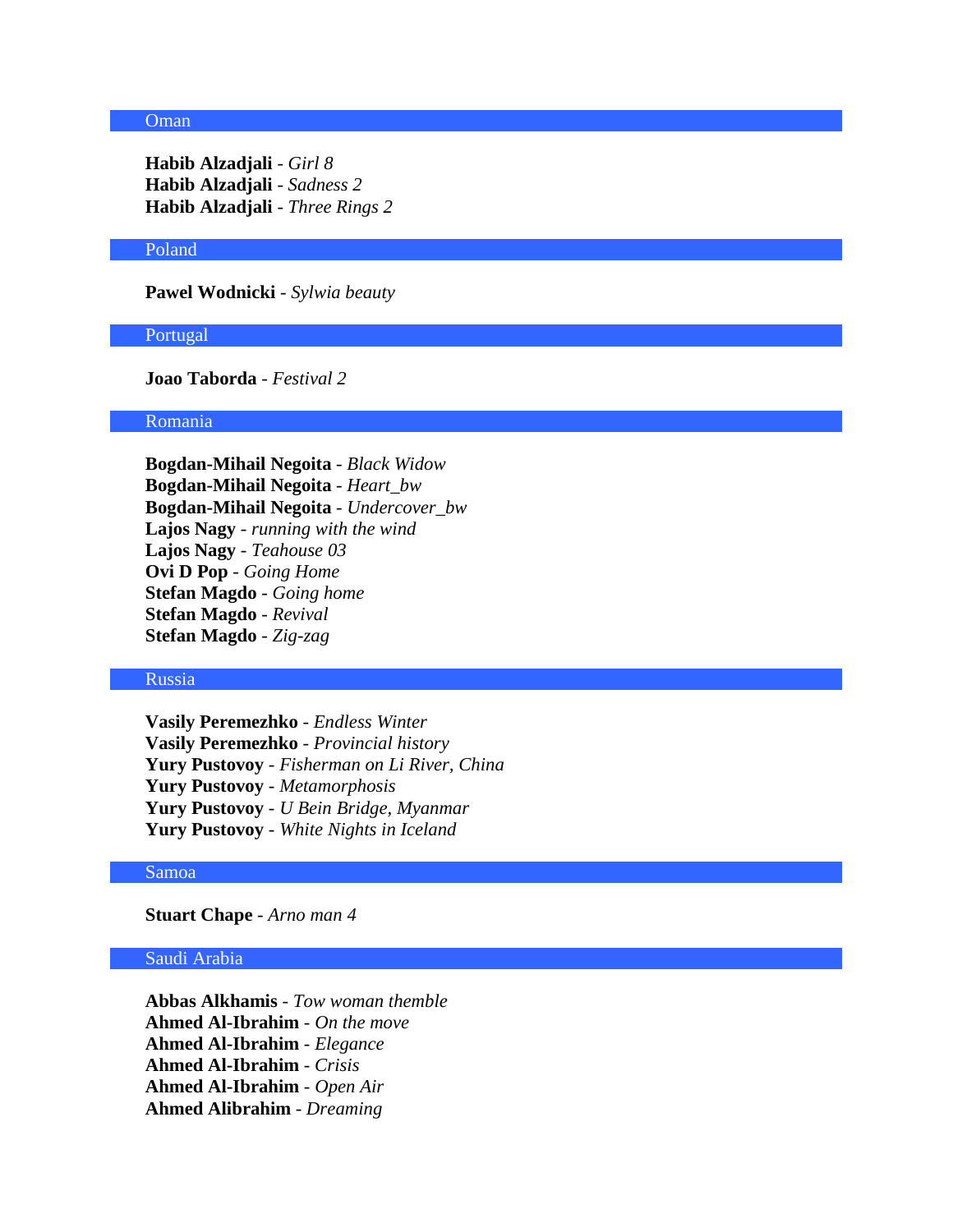**Ahmed Alibrahim** - *Innocent eyes* **Masfer Al Hshesh** - *Aalbges self* **Masfer Al Hshesh** - *Attempt to freedom=* **Masfer Al Hshesh** - *HardneHardness faces1ss faces* **Mohammed Al Sulaili** - *Desert 2* **Mohammed Al Sulaili** - *Hores* **Mohammed Al Sulaili** - *My Sis* **Nasser Alrabeai** - *Im Lonely* **Nasser Alrabeai** - *Pilgrims* **Nasser Alrabeai** - *sorrow*

#### Singapore

**David Poey-Cher Tay** - *Clearing rubbish* **David Poey-Cher Tay** - *Making nets bw* **David Poey-Cher Tay** - *Acrobatic jump* **David Poey-Cher Tay** - *High noon* **Zee Kek Heng** - *Twin reflection* **Zee Kek Heng** - *Work and chat*

## Slovakia

**Ivan Mocko** - *Smoking girl* **Ivan Mocko** - *Girl on sofa 3* **Ivan Mocko** - *Smoking girl 2*

#### Slovenia

**Igor Debevec** - *Family* **Igor Debevec** - *Field*

# Spain

**Jordi Egea Torrent** - Camí dins el Delta **Jordi Egea Torrent** - *Pont del Petroli* **Jordi Egea Torrent** - *Roques Planes* **Jordi Egea Torrent** - *Cala Cap Roig*

# Sweden

**Jan-Thomas Stake** - *Black hat* **Jan-Thomas Stake** - *Caught by the eyes* **Jan-Thomas Stake** - *Pregnant behind the window*

#### Taiwan

**Lung-Tsai Wang** - *Bull Race*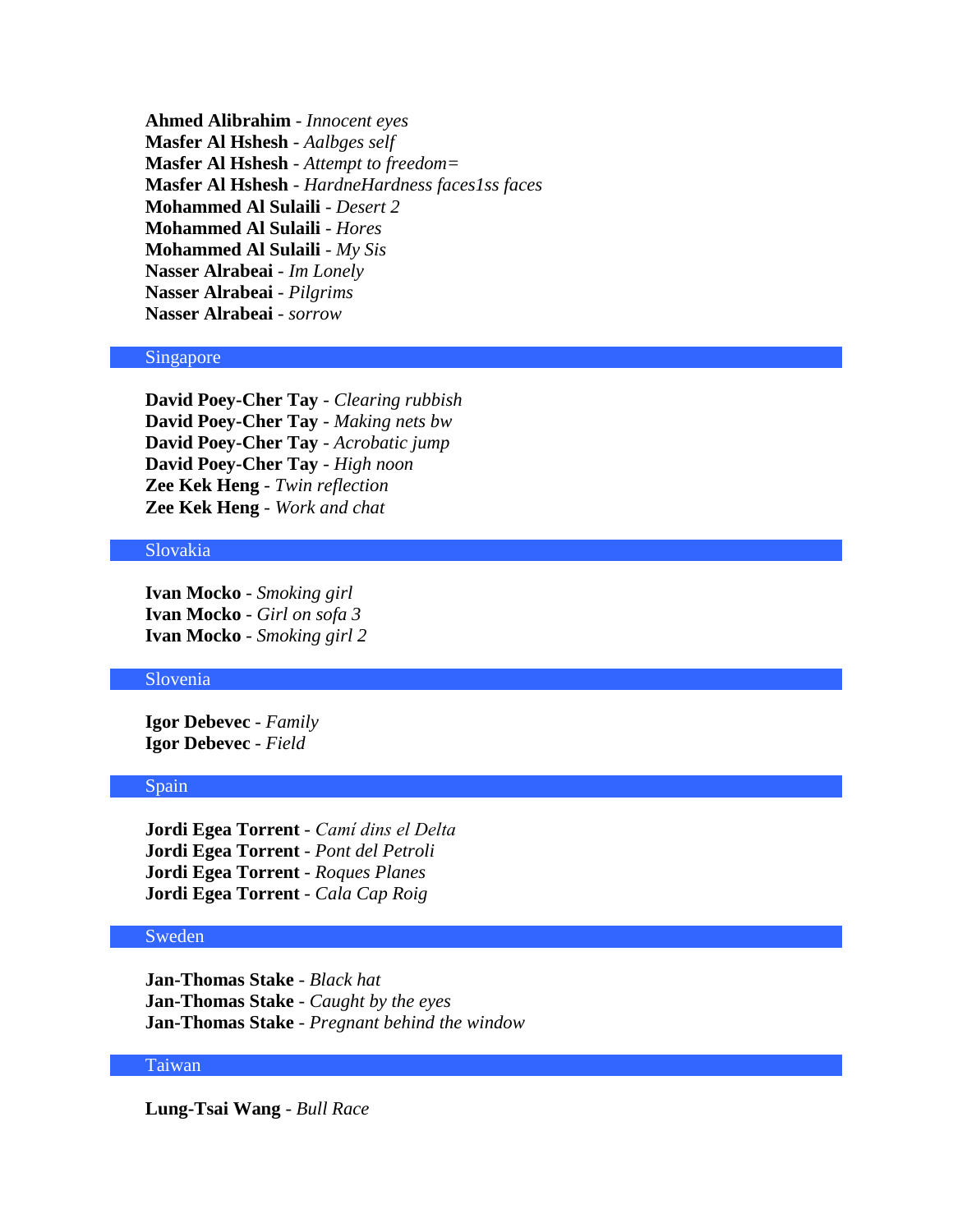**Lung-Tsai Wang** - *Catch First 2* **Lung-Tsai Wang** - *Story Telling* **Lung-Tsai Wang** - *Snow Rush*

# United Kingdom

**Barbara Jenkin** - *My World* **Barbara Jenkin** - *Over my Shoulder* **Jim Tarbox** - *AFTER THE DIVE* **Jon Sellers** - *The Coal Merchant* **Jon Sellers** - *Temptation* **Jon Sellers** - *The Stable Hand* **Keith Elgin** - *Relentless* **Keith Elgin** - *Water Power* **Keith Elgin** - *Tackled Into Touch* **Keith Elgin** - *Quarterback Dodge* **Malcolm Jenkin** - *Alyssa with New Hat* **Vincent Scothern** - *Pedal Power*

# USA

**Dave Whitson** - *Airborne Alexa BW* **Dave Whitson** - *Lady Ink BW* **Dave Whitson** - *Laura 61 BW* **Dave Whitson** - *Alexa in Flight 3 BW* **Jassim Ali Al-Mulla** - *Lets Go* **Jassim Ali Al-Mulla** - *Indian Lady* **Kah-Wai Lin** - *Valley of Waves* **Larry Cowles** - *Julie Old Hat* **Larry Cowles** - *Becky in Thought* **Susan Cowles** - *Ashlynn In Blue Paisley Scarf BW* **Susan Cowles** - *Diamond With New Hair Cut BW* **Susan Cowles** - *Eriqua Playing Violin BW* **Susan Cowles** - *Ashley T Pearl Earrings BW*

#### Vietnam

**Dao Tien Dat** - *THE LIGHT OF SPIRITUAL* **Dao Tien Dat** - *STEAMED SQUIDS* **Dao Tien Dat** - *LOVE* **Dao Tien Dat** - *PREPARING FOR NEW CROP* **Hoang An** - *NOI DAU CUA ME* **Huy Lu Huynh Thanh** - *Helping Hands* **Huy Lu Huynh Thanh** - *Shadow* **Huy Lu Huynh Thanh** - *Fish Casting Net* **Huy Lu Huynh Thanh** - *No Bounderies* **Liem Do Hieu** - *GENERAL HEALTH*